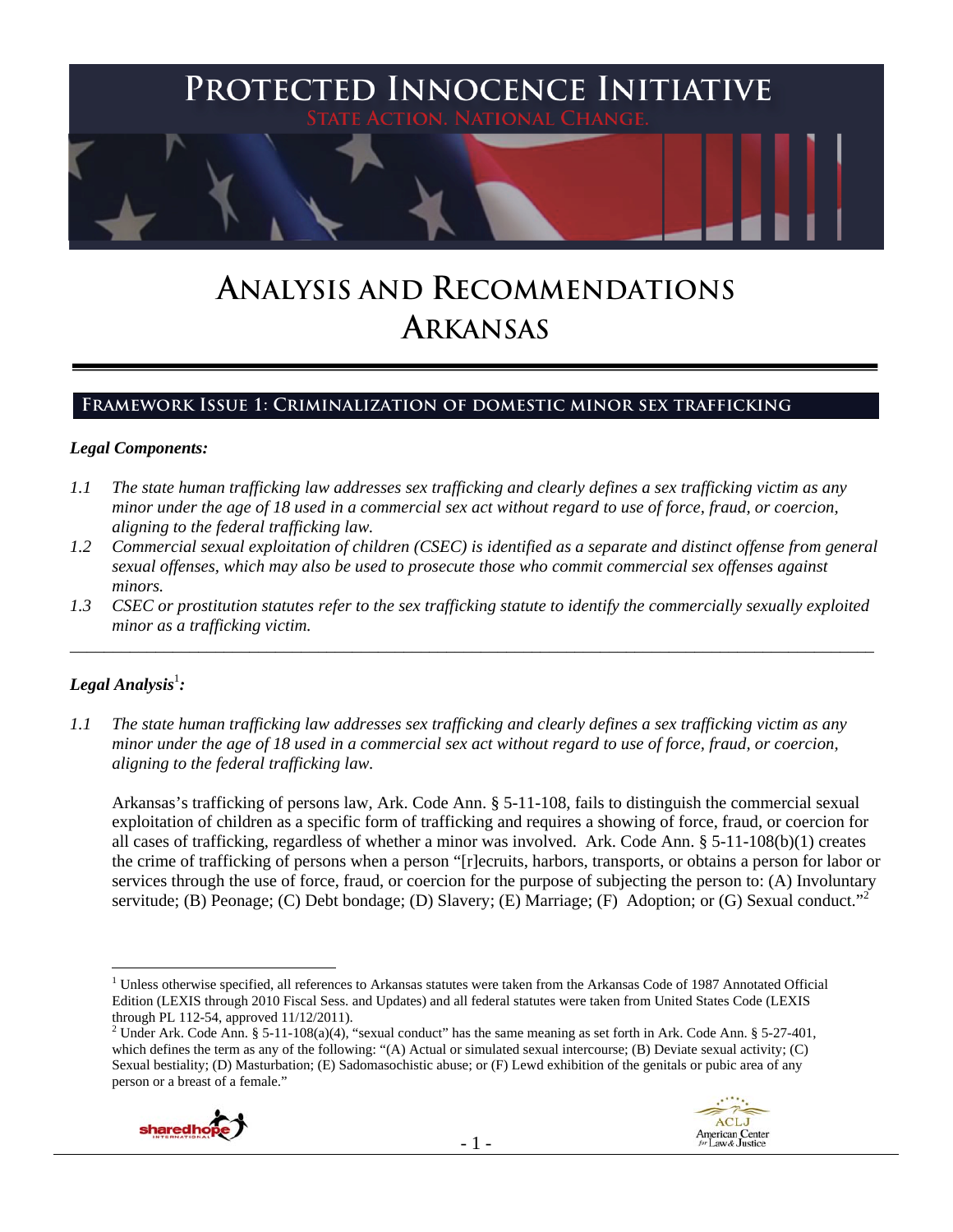- 1.1.1 Recommendation: Amend Ark. Code Ann. § 5-11-108 (Trafficking of persons) to parallel federal law by removing the requirement of showing force, fraud, or coercion when the sex trafficking victim is under 18 or enact a separate sex trafficking of minors statute.<sup>3</sup>
- *1.2 Commercial sexual exploitation of children (CSEC) is identified as a separate and distinct offense from general sexual offenses, which may also be used to prosecute those who commit commercial sex offenses against minors.*

The following laws criminalize CSEC in Arkansas:

- 1. Ark. Code Ann. § 5-70-104(a)(2), (b) (Promoting prostitution in the first degree) creates a Class D felony if a person "knowingly . . . (2) Advances prostitution or profits from prostitution of a person less than eighteen (18) years of age." This crime is punishable by imprisonment up to 6 years and a possible fine not to exceed \$10,000. Ark. Code Ann.  $\S$ § 5-4-201(a)(2), 5-4-401(a)(5).
- 2. Ark. Code Ann. § 5-27-303(a) (Engaging children in sexually explicit conduct for use in visual or print medium) creates a crime when a person "employs, uses, persuades, induces, entices, or coerces any child<sup>4</sup> to engage in or who has a child assist any other person to engage in any sexually explicit conduct for the purpose of producing any visual or print medium depicting sexually explicit conduct." A first offense is a Class B felony punishable by imprisonment for 5–20 years and a possible fine not to exceed \$15,000. Ark. Code Ann. §§ 5-27-303(a)(1), 5-4-401(a)(3), 5-4-201(a)(1). Subsequent offenses are Class A felonies punishable by imprisonment for 6-30 years and a possible fine not to exceed \$15,000. Ark. Code Ann. §§ 5-27-303(a)(2), 5-4-401(a)(2), 5-4-201(a)(1).
- 3. Under Ark. Code Ann. § 5-27-304(a) (Pandering or possessing visual or print medium depicting sexually explicit conduct involving a child) it is illegal for a person "[w]ith knowledge of the character of the visual or print medium involved, . . . [to] do any of the following : (1) Knowingly advertise for sale or distribution, sell, distribute, transport, ship, exhibit, display, or receive for the purpose of sale or distribution any visual or print medium depicting a child participating or engaging in sexually explicit conduct; or (2) Knowingly solicit, receive, purchase, exchange, possess, view, distribute, or control any visual or print medium depicting a child participating or engaging in sexually explicit conduct." A first violation of this section is a Class C felony punishable by imprisonment for 3–10 years and a possible fine not to exceed \$10,000. Ark. Code Ann. §§ 5-27-304(b)(1), 5-4-401(a)(4), 5-4-201(a)(2). Subsequent violations are Class B felonies punishable by imprisonment for 5-20 years and a possible fine not to exceed \$15,000. Ark. Code Ann. §§ 5-27-304(b)(2), 5-4-401(a)(3), 5-4-201(a)(1).
- 4. Ark. Code Ann. § 5-27-305(a) (Transportation of minors for prohibited sexual conduct) states,

(a) A person commits the offense of transportation of a minor for prohibited sexual conduct if the person transports, finances in whole or part the transportation of, or otherwise causes or facilitates the movement of any minor, and the actor:

(1) Knows or has reason to know that prostitution or sexually explicit conduct involving the minor will be commercially exploited by any person; and

- (2) Acts with the purpose that the minor will engage in:
	- (A) Prostitution; or
	- (B) Sexually explicit conduct.

<sup>&</sup>lt;sup>4</sup> "Child" is defined for purposes of subchapter 3 (Arkansas Protection of Children Against Exploitation Act of 1979) as "any person under eighteen (18) years of age." Ark. Code Ann. § 5-27-302(1). This definition is the current version of the statute and reflects the changes made by the passage of House Bill 2094. 2011 Ark. Acts 1190 (effective 90 days *sine die* adjournment).



<sup>&</sup>lt;sup>3</sup> Subsequent recommendations in this report referring to the state human trafficking law are predicated upon the recommendations contained in Section 1.1 being previously or simultaneously implemented. 4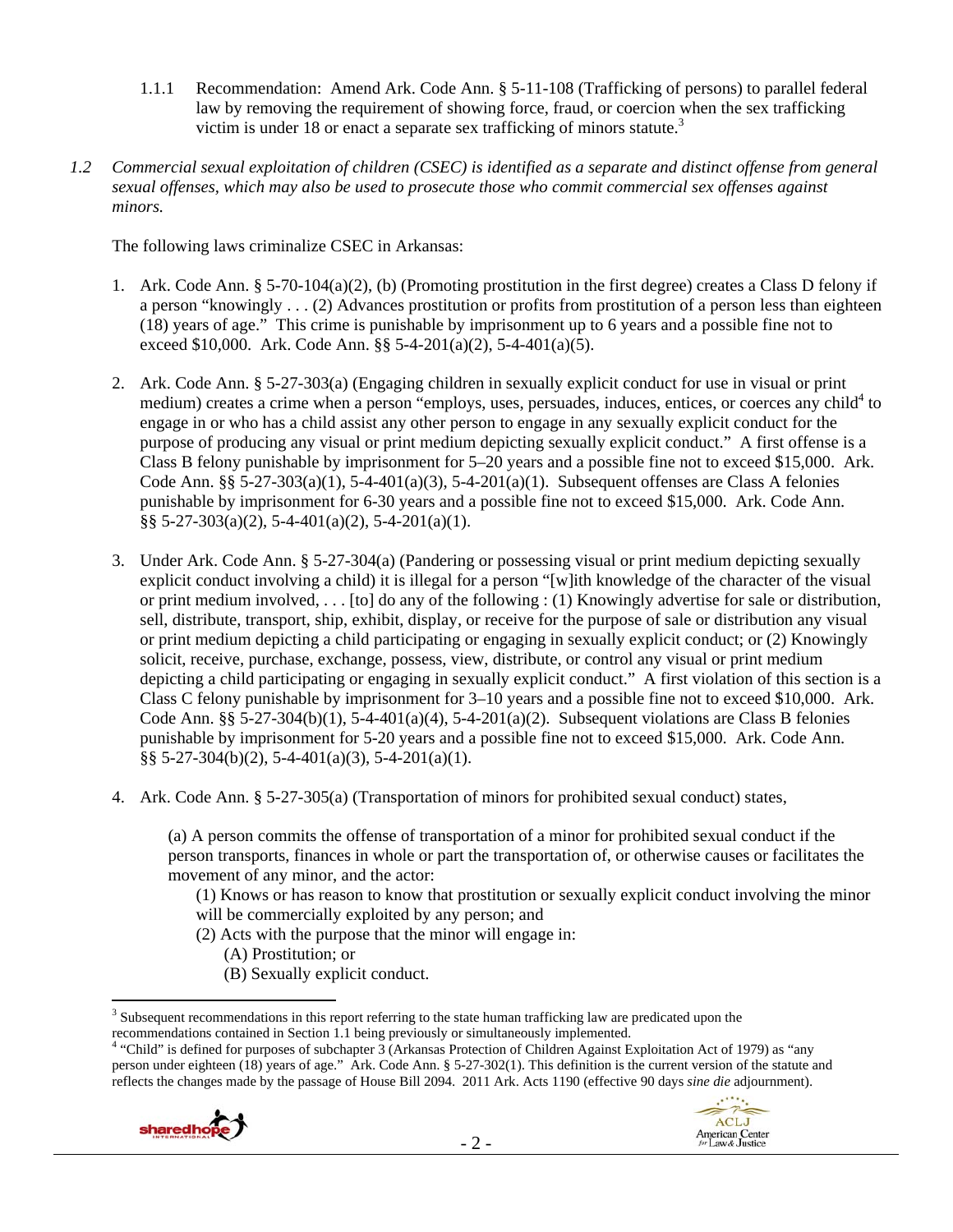This crime is a Class A felony punishable by imprisonment for 6–30 years and a possible fine not to exceed \$15,000. Ark. Code Ann. §§ 5-27-305(b), 5-4-401(a)(2), 5-4-201(a)(1).

- 5. Under Ark. Code Ann.  $\S 5{\text -}27{\text -}402(a)^5$  (Employing or consenting to the use of a child in a sexual performance), "It is unlawful for a person, knowing the character and content of the performance, to employ, authorize, or induce a child under eighteen (18) years of age to engage in a sexual performance."<sup>6</sup> A first offense is a Class C felony punishable by imprisonment for 3–10 years and a possible fine not to exceed \$10,000. Ark. Code Ann.  $\S$ § 5-27-402(c)(1), 5-4-401(a)(4), 5-4-201(a)(2). Second and subsequent offenses are Class B felonies punishable by imprisonment for 5-20 years and a possible fine not to exceed \$15,000. Ark. Code Ann. §§ 5-27-402(c)(2), 5-4-401(a)(3), 5-4-201(a)(1).
- 6. Ark. Code Ann. § 5-27-403(a)<sup>7</sup> (Producing, directing, or promoting a sexual performance by a child) makes it a crime for a person "knowing the character and content of the material, to produce, direct, or promote a performance that includes sexual conduct by a child under eighteen (18) years of age." This crime is a Class B felony punishable by imprisonment for 5-20 years and a possible fine not to exceed \$15,000. Ark. Code Ann. §§ 5-27-403(b), 5-4-401(a)(3), 5-4-201(a)(1).
- 7. A violation of Ark. Code Ann.  $\S 5{\text -}14{\text -}110(a)(1)$  (Sexual indecency with a child) occurs if

(1) Being eighteen (18) years of age or older, the person solicits<sup>8</sup> another person who is less than fifteen (15) years of age or who is represented to be less than fifteen (15) years of age to engage in:

- (A) Sexual intercourse;
- (B) Deviate sexual activity; or
- (C) Sexual contact.

The crime is a Class D felony punishable by imprisonment not to exceed 6 years and a possible fine not to exceed \$10,000. Ark. Code Ann. §§ 5-14-110(b), 5-4-401(a)(5), 5-4-201(a)(2).

<sup>&</sup>lt;sup>8</sup> In *Heape v. State*, the court "h[e]ld that the evidence was sufficient to show that appellant, by offering the girl money in exchange for sex, solicited her to engage in sexual intercourse, deviate sexual activity, or sexual contact." Heape v. State, 192 S.W.3d 281, 286 (Ark. Ct. App. 2004).





 $5$  The quoted language is the current version of the statute and reflects the changes made by House Bill 2094. 2011 Ark. Acts 1190 (effective 90 days *sine die* adjournment). 6

<sup>&</sup>lt;sup>6</sup> "Performance" is defined for purposes of subchapter 4 (Use of children in sexual performance) as "any play, dance, act, drama, piece, interlude, pantomime, show, scene, or other three-dimensional presentation or a part of a play, dance, act, drama, piece, interlude, pantomime, show, scene, or other three-dimensional presentation, whether: (A) Performed live or photographed; (B) Filmed; (C) Videotaped; or (D) Visually depicted by any other photographic, cinematic, magnetic, or electronic means." Ark. Code Ann. § 5-27-401(1).

<sup>&</sup>quot;Sexual performance" is defined for purposes of subchapter 4 (Use of children in sexual performance) as "any performance or part of a performance that includes sexual conduct by a child under eighteen (18) years of age." Ark. Code Ann. § 5-27-401(5). This definition is the current version of the statute and reflects the changes made by House Bill 2094. 2011 Ark. Acts 1190 (effective 90 days *sine die* adjournment). 7

 $\hat{f}$  The quoted language of Ark. Code Ann. § 5-27-403 included here and elsewhere in this report is the current version of this statute, incorporating the amendments made by the passage of House Bill 2094. 2011 Ark. Acts 1190 (effective 90 days *sine die* adjournment).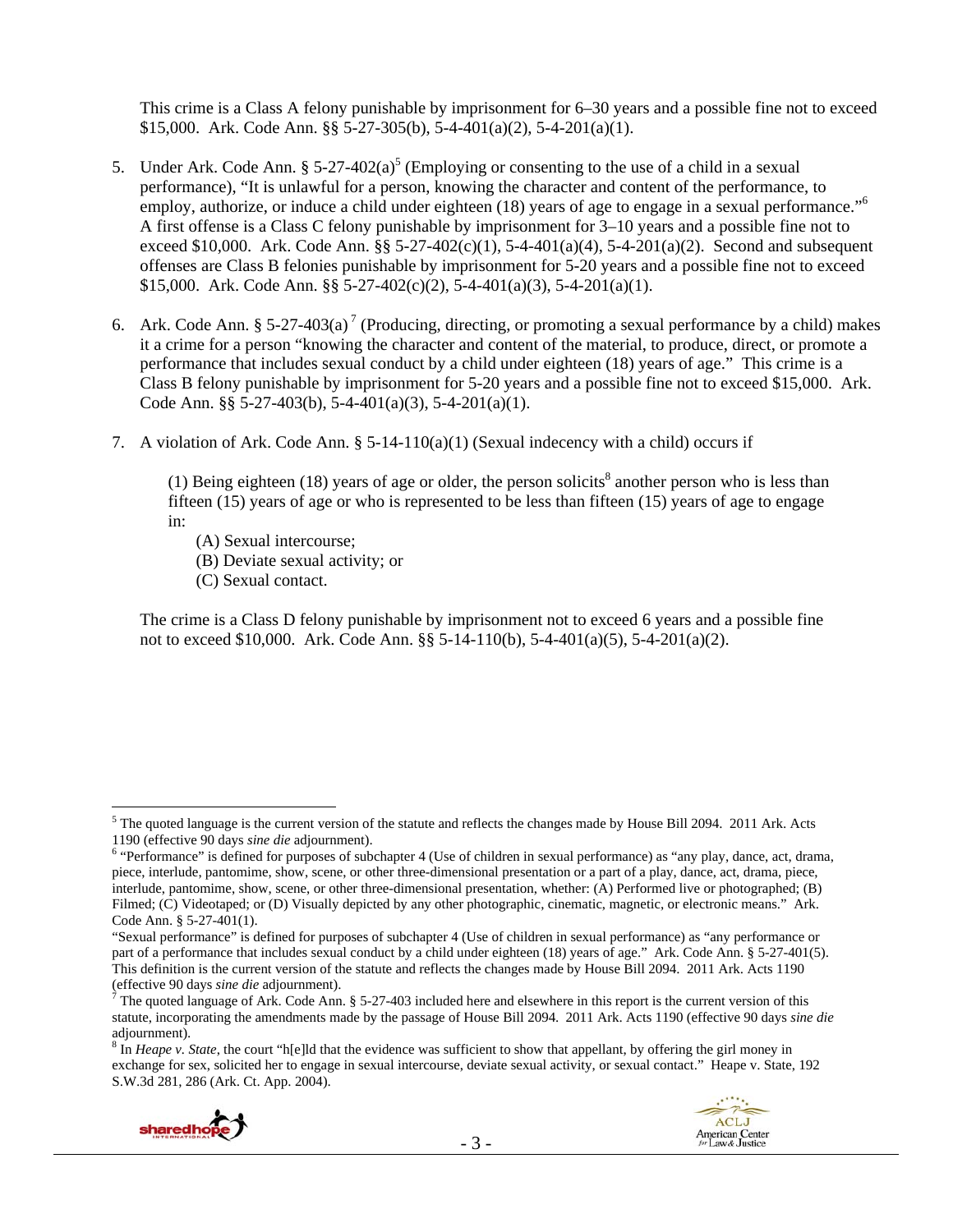Additionally, although not expressly commercial, the following offenses could apply to cases of domestic minor sex trafficking:

1. Ark. Code Ann. § 5-27-306(a)(1), (2) (Internet stalking of a child) makes it a crime for a person over the age of 21 to knowingly use the Internet to do the following:

(1) Seduce, solicit, lure, or entice a child fifteen (15) years of age or younger [or, for purposes of subsection (2), an individual believed to be 15 or younger] in an effort to arrange a meeting with the child for the purpose of engaging in:

(A) Sexual intercourse;

(B) Sexually explicit conduct; or

(C) Deviate sexual activity;

. . . .

If the individual merely "attempts to arrange a meeting" with a real child or a person believed to be a child, this crime is a Class B felony punishable by imprisonment for 5–20 years and a possible fine not to exceed \$15,000. Ark. Code Ann. §§ 5-27-306(b)(1), (2), 5-4-401(a)(3), 5-4-201(a)(1). If the meeting with the child actually occurs, even if the sexual activity does not occur, the crime is a Class A felony punishable by imprisonment for 6–30 years and a possible fine not to exceed \$15,000. Ark. Code Ann. §§ 5-27-306(b)(3),  $5-4-401(a)(2)$ ,  $5-4-201(a)(1)$ .

2. Ark. Code Ann. § 5-27-306(a)(3), (4) (Internet stalking of a child) makes it a crime for a person over the age of 21 to knowingly use the Internet to do the following:

(3) Compile, transmit, publish, reproduce, buy, sell, receive, exchange, or disseminate the name, telephone number, electronic mail address, residence address, picture, physical description, characteristics, or any other identifying information on a child fifteen (15) years of age or younger [or, for purposes of subsection (4), on an individual that the person believes to be 15 or younger] in furtherance of an effort to arrange a meeting with the child for the purpose of engaging in:

- (A) Sexual intercourse;
- (B) Sexually explicit conduct; or
- (C) Deviate sexual activity;
- . . . .

If the individual merely "attempts to arrange a meeting," with either a real child or a person believed to be a child this crime is a Class B felony punishable by imprisonment for 5–20 years and a possible fine not to exceed \$15,000. Ark. Code Ann. §§ 5-27-306(b)(1), (2), 5-4-401(a)(3), 5-4-201(a)(1). If the meeting with the child actually occurs, even if the sexual activity does not occur, the crime is a Class A felony punishable by imprisonment for 6-30 years and a possible fine not to exceed \$15,000. Ark. Code Ann. §§ 5-27-306(b)(3), 5-4-401(a)(2), 5-4-201(a)(1) .

3. Ark. Code Ann. § 5-27-603(a) (Computer child pornography) establishes a crime when a person knowingly "(1) Compiles, enters into, or transmits by means of computer, makes, prints, publishes, or reproduces by other computerized means, knowingly causes or allows to be entered into or transmitted by means of computer or buys, sells, receives, exchanges, or disseminates any notice, statement, or advertisement or any child's name, telephone number, place of residence, physical characteristics, or other descriptive or identifying information for purposes of facilitating, encouraging, offering, or soliciting sexually explicit conduct of or with any child or another individual believed by the person to be a child, or the visual depiction of the conduct; or (2) Utilizes a computer online service, internet service, or local bulletin board service to seduce, solicit, lure, or entice or attempt to seduce, solicit, lure, or entice a child or another



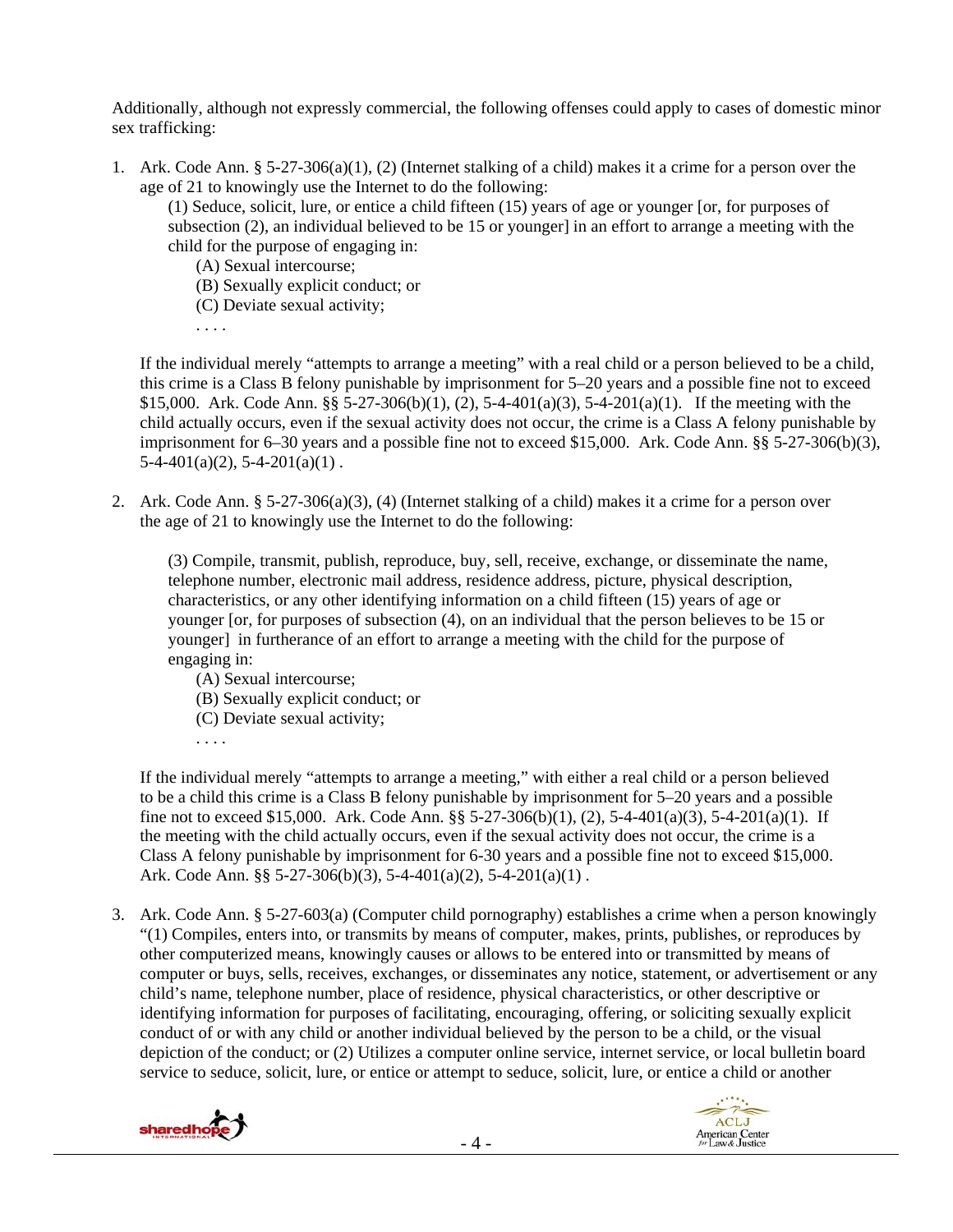individual believed by the person to be a child, to engage in sexually explicit conduct." This crime is a Class B felony punishable by imprisonment for 5–20 years and a possible fine not to exceed \$15,000. Ark. Code Ann. §§ 5-27-603(b), 5-4-401(a)(3), 5-4-201(a)(1).

- 4. Ark. Code Ann. § 5-27-605(a)(1) (Computer exploitation of a child) establishes the crime of computer exploitation in the first degree when a person "(A) Causes or permits a child to engage in sexually explicit conduct; and (B) Knows, has reason to know, or intends that the prohibited conduct may be: (i) Photographed; (ii) Filmed; (iii) Reproduced; (iv) Reconstructed in any manner, including on the internet; or (v) Part of an exhibition or performance." A first offense of this crime is a Class B felony punishable by imprisonment for 5–20 years and a possible fine not to exceed \$15,000. Ark. Code Ann. §§ 5-27-605(a)(2)(A), 5-4-401(a)(3), 5-4-201(a)(1). Subsequent offenses are Class A felonies punishable by imprisonment for 6-30 years and a possible fine not to exceed \$15,000. Ark. Code Ann. §§ 5-27-  $605(a)(2)(B)$ , 5-4-401(a)(2), 5-4-201(a)(1).
- 5. Ark. Code Ann. § 5-27-605(b)(1) (Computer exploitation of a child) establishes the crime of second degree computer exploitation of a child if the individual does either of the following: "(A) Photographs or films a child engaged in sexually explicit conduct; or (B) Uses any device, including a computer, to reproduce or reconstruct the image of a child engaged in sexually explicit conduct." This crime is a Class C felony punishable by imprisonment for 3–10 years and a possible fine not to exceed \$10,000. Ark. Code Ann. §§ 5-27-605(b)(2), 5-4-401(a)(4), 5-4-201(a)(2).
- 6. Ark. Code Ann. § 5-14-103(a)(3)(A) (Rape) establishes a crime when a person "engages in sexual intercourse or deviate sexual activity with another person . . . [w]ho is less than fourteen (14) years of age." However, subsection (3)(B) creates an affirmative defense to this provision if "the actor was not more than three (3) years older than the victim." Rape is a Class Y felony punishable by imprisonment for 25–40 years or a life sentence. Ark. Code Ann.  $\S$ § 5-14-103(c), 5-4-401(a)(1).
- 7. Ark. Code Ann.  $\S 5{\text -}14{\text -}125(a)(3)(A)$  (Sexual assault in the second degree) establishes a crime when a person over 18 "engages in sexual contact with another person who is: (A) Less than fourteen (14) years of age." This crime is a Class B felony punishable by imprisonment for 5–20 years and a possible fine not to exceed \$15,000. Ark. Code Ann. §§ 5-14-125(b)(1), 5-4-401(a)(3), 5-4-201(a)(1).
- 8. Ark. Code Ann. § 5-14-127(a)(1)(A) (Sexual assault in the fourth degree) establishes a crime if a person 20 or older "[e]ngages in sexual intercourse or deviate sexual activity with another person who is: (i) Less than sixteen (16) years of age; and (ii) Not the person's spouse." For a violation of this subsection, a person is guilty of a Class D felony punishable by imprisonment not to exceed 6 years and a possible fine not to exceed \$10,000. Ark. Code Ann. §§ 5-14-127(b)(1), 5-4-401(a)(5), 5-4-201(a)(2). The statute also makes it a crime when a person "[e]ngages in sexual contact with another person who is: (i) Less than sixteen (16) years of age; and (ii) Not the person's spouse." Ark. Code Ann.  $\S$  5-14-127(a)(1)(B). This crime is a Class A misdemeanor, which may be punishable by imprisonment not to exceed 1 year and a possible fine not to exceed \$2,500. Ark. Code Ann.  $\S$ § 5-14-127(b)(2), 5-4-401(b)(1), 5-4-201(b)(1).
- *1.3 CSEC or prostitution statutes refer to the sex trafficking statute to identify the commercially sexually exploited minor as a trafficking victim*.

Arkansas CSEC statutes do not refer to Ark. Code Ann. § 5-11-108 (Trafficking of persons) to clarify the status of the victim. The trafficking law, however, does refer to the definitional provision for the subchapter on "Use of Children in Sexual Performances."

1.3.1 Recommendation: Amend Ark. Code Ann. § 5-70-104 (Promoting prostitution in the first degree), Ark. Code Ann § 5-27-303 (Engaging children in sexually explicit conduct for use in visual or print



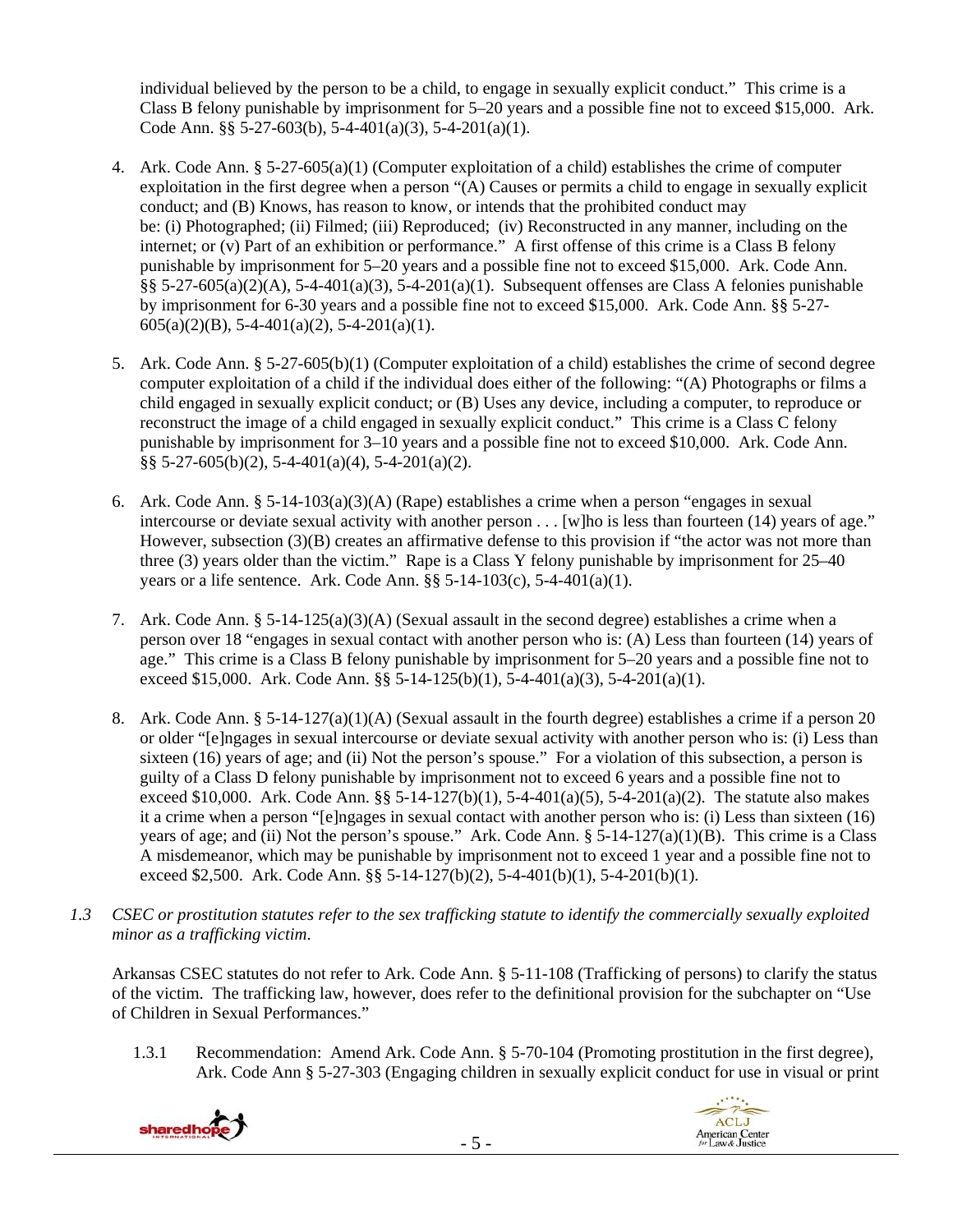medium), Ark. Code Ann. § 5-27-304 (Pandering or possessing visual or print medium depicting sexually explicit conduct involving a child), Ark. Code Ann. § 5-27-305 (Transportation of minors for prohibited sexual conduct), Ark. Code Ann. § 5-27-402 (Employing or consenting to the use of a child in a sexual performance), Ark. Code Ann. § 5-27-403 (Producing, directing, or promoting a sexual performance by a child), and Ark. Code Ann. § 5-27-602 (Distributing, possessing, or viewing of matter depicting sexually explicit conduct involving a child) to refer to Ark. Code Ann. § 5-11-108 (Trafficking of persons) for all cases involving commercial sexual abuse of a child to clarify the victim's status as a human trafficking victim.

## **Framework Issue 2: Criminal provisions addressing demand**

#### *Legal Components:*

- *2.1 The state sex trafficking law can be applied to the buyers of commercial sex acts with a victim of domestic minor sex trafficking.*
- *2.2 Buyers of commercial sex acts with a minor can be prosecuted under CSEC laws.*
- *2.3 Solicitation of prostitution laws differentiate between buying sex acts with an adult and buying sex acts with a minor under 18.*
- *2.4 Penalties for buyers of commercial sex acts with minors are as high as federal penalties.*
- *2.5 Using the Internet to lure, entice, or purchase, or attempt to lure, entice, or purchase commercial sex acts with a minor is a separate crime or results in an enhanced penalty for buyers.*
- *2.6 No age mistake defense is permitted for a buyer of commercial sex acts with any minor under 18.*
- *2.7 Base penalties for buying sex acts with a minor are sufficiently high for all minors under 18 and not reduced for older minors.*
- *2.8 Financial penalties for buyers of commercial sex acts with minors are sufficiently high to make it difficult for buyers to hide the crime.*
- *2.9 Buying and possessing child pornography carries penalties as high as similar federal offenses.*
- *2.10 Convicted buyers of commercial sex acts with minors and child pornography are required to register as sex offenders*.

# *Legal Analysis:*

*2.1 The state sex trafficking law can be applied to the buyers of sex with a victim of domestic minor sex trafficking.*

\_\_\_\_\_\_\_\_\_\_\_\_\_\_\_\_\_\_\_\_\_\_\_\_\_\_\_\_\_\_\_\_\_\_\_\_\_\_\_\_\_\_\_\_\_\_\_\_\_\_\_\_\_\_\_\_\_\_\_\_\_\_\_\_\_\_\_\_\_\_\_\_\_\_\_\_\_\_\_\_\_\_\_\_\_\_\_\_\_\_\_\_\_\_

Ark. Code Ann. § 5-11-108(b)(1) (Trafficking of persons) states that "[a] person commits the offense of trafficking of persons if he or she: (1) Recruits, harbors, transports, or obtains a person for labor or services through the use of force, fraud, or coercion for the purpose of subjecting the person to: . . . (G) Sexual conduct."<sup>9</sup> Federal prosecutors, under the Trafficking Victims Protection Act (TVPA),<sup>10</sup> have applied the crime of human trafficking to attempted buyers of commercial sex with minors by charging that the buyers attempted to "obtain"<sup>11</sup> a person under 18 to engage in commercial sex.<sup>12</sup> It is unsettled whether the courts will uphold this interpretation of the TVPA. However, although the statute does include the word, "obtains," it still requires

<sup>12</sup> *See, e.g*., Indictment at 1, United States v. Oflyng, No. 09-00084-01-CR-W-SOW (W.D. Mo. Mar. 10, 2009); *see also* News Release, U.S. Department of Justice, Office of the Unites States Attorney for the Western District of Missouri, Human Trafficking Rescue Project, Operation Guardian Angel, Final Defendant Pleads Guilty to Sex Trafficking of a Child, (Dec. 18, 2009), http://www.justice.gov/usao/mow/news2009/mikoloyck.ple.htm.



<sup>&</sup>lt;sup>9</sup> See supra note 2.<br><sup>10</sup> Trafficking Victims Protection Act (TVPA) of 2000, Pub. L. No. 106-386, 114 Stat. 1464, 1466 (codified in scattered sections of 18 and 22 U.S.C.).

 $11$  18 U.S.C. 1591(a).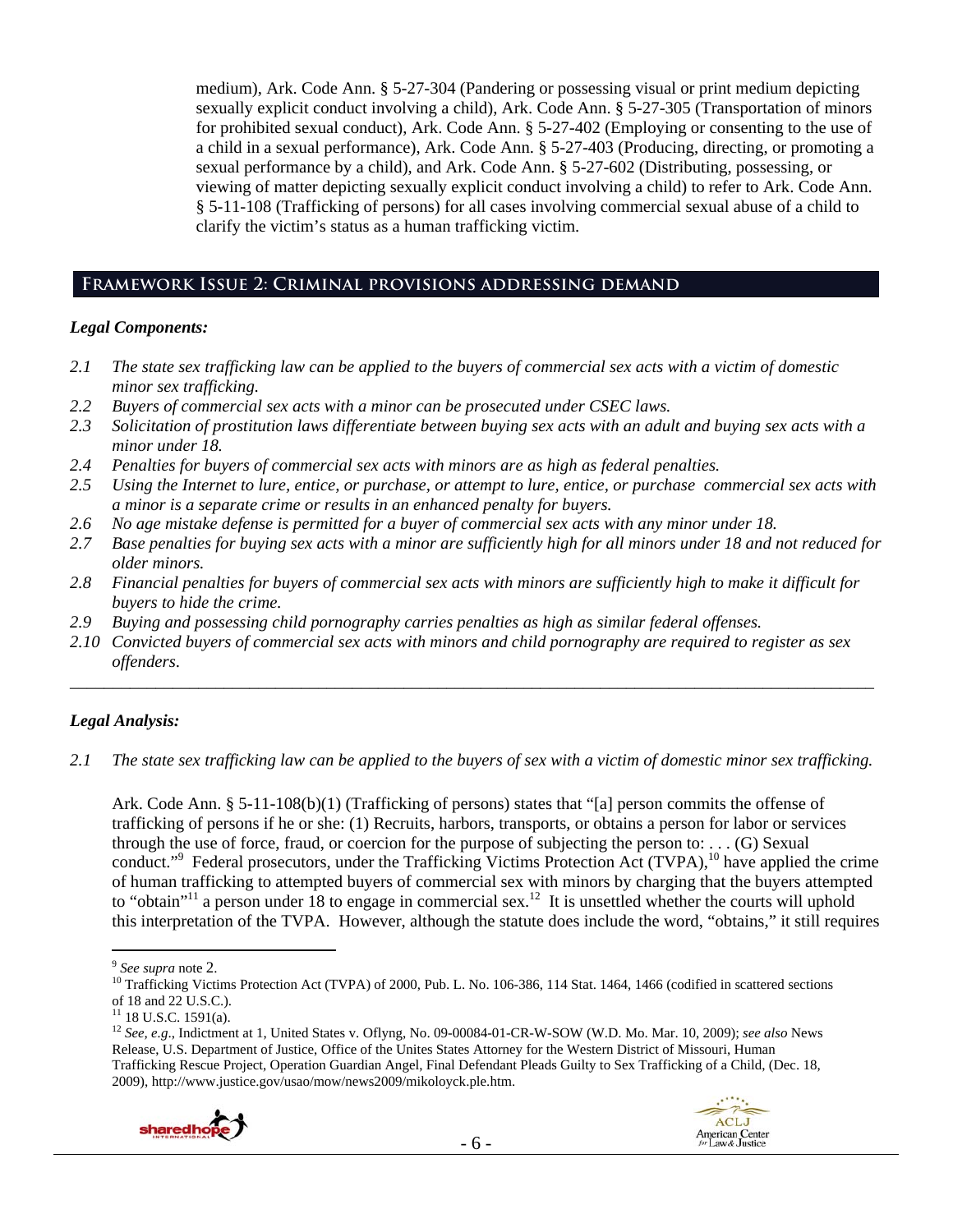a showing that the buyer "obtain[ed] [the] person for labor or services through the use of force, fraud, or coercion" and, therefore, is unlikely to cover buyers.

2.1.1 Recommendation: Amend Ark. Code Ann. § 5-11-108(b)(1) (Trafficking of persons) to clarify that the statute is applicable to buyers of commercial sex with minors.

# *2.2 Buyers of commercial sex acts with a minor can be prosecuted under CSEC laws.*

A buyer of commercial sex acts with a minor may be found in violation of Ark. Code Ann. § 5-27-305(a) (Transportation of minors for prohibited sexual conduct) under certain circumstances. Ark. Code Ann. § 5-27-  $305(a)$  states,

(a) A person commits the offense of transportation of a minor for prohibited sexual conduct if the person transports, finances in whole or part the transportation of, or otherwise causes or facilitates the movement of any minor, and the actor:

(1) Knows or has reason to know that prostitution or sexually explicit conduct involving the minor will be commercially exploited by any person; and

- (2) Acts with the purpose that the minor will engage in:
	- (A) Prostitution; or
	- (B) Sexually explicit conduct.

This crime is a Class A felony punishable by imprisonment for 6–30 years and a possible fine not to exceed \$15,000. Ark. Code Ann. §§ 5-27-305(b), 5-4-401(a)(2), 5-4-201(a)(1).

However, if not identified as a child sex trafficking or CSEC case, a buyer of sex with a minor 15–18 may be charged with Ark. Code Ann. § 5-70-103 (Sexual solicitation), the same statute that applies for solicitation of adults. Under this statute a buyer of commercial sex is guilty of a crime when "he or she: (1) Offers to pay a fee to a person to engage in sexual activity with him or her or another person; or (2) Solicits or requests a person to engage in sexual activity with him or her in return for a fee." Ark. Code Ann. § 5-70-103(a). For the first offense, this crime is only a Class B misdemeanor, and second and subsequent offenses are Class A misdemeanors. Ark. Code Ann. § 5-70-103(b).

Ark. Code Ann. § 5-14-110(a)(1) (Sexual indecency with a child) occurs when an adult "solicits another person who is less than fifteen (15) years of age or who is represented to be less than fifteen (15) years of age to engage in: (A) Sexual intercourse; (B) Deviate sexual activity; or (C) sexual contact." The crime is a Class D felony punishable by imprisonment not to exceed 6 years and a possible fine not to exceed \$10,000. Ark. Code Ann.  $\S$ § 5-14-110(b), 5-4-401(a)(5), 5-4-201(a)(2).

Based on the premise that a buyer causes a minor to commit the criminal act of prostitution through solicitation, it is possible that a buyer could be charged with Ark. Code Ann. § 5-27-209(a) (Contributing to the delinquency of a minor), which, in relevant part, makes it a crime when a person "knowingly aids, causes, or encourages a minor to: (1) Do any act prohibited by law; (2) Do any act that if done by an adult would render the adult subject to a prosecution for an offense punishable by imprisonment." Therefore, a buyer could be charged with this crime by causing a minor to commit the offense of prostitution under Ark. Code Ann.  $\S$  5-70-102,<sup>13</sup> a Class A misdemeanor, which may be punishable by imprisonment up to 1 year and a possible fine not to exceed \$2,500. Ark. Code Ann. §§ 5-27-209(b), 5-4-201(b)(1), 5-4-401(b)(1).

Similarly, the buyer could be charged with Ark. Code Ann. § 5-27-220(a) (Contributing to the delinquency of a juvenile), which creates a Class A misdemeanor when a person "willfully causes, aids, or encourages any minor

 $\overline{a}$ <sup>13</sup> See infra Section 5.3 regarding the applicability of Ark. Code Ann. § 5-70-102 (Prostitution) to prosecute prostituted minors.



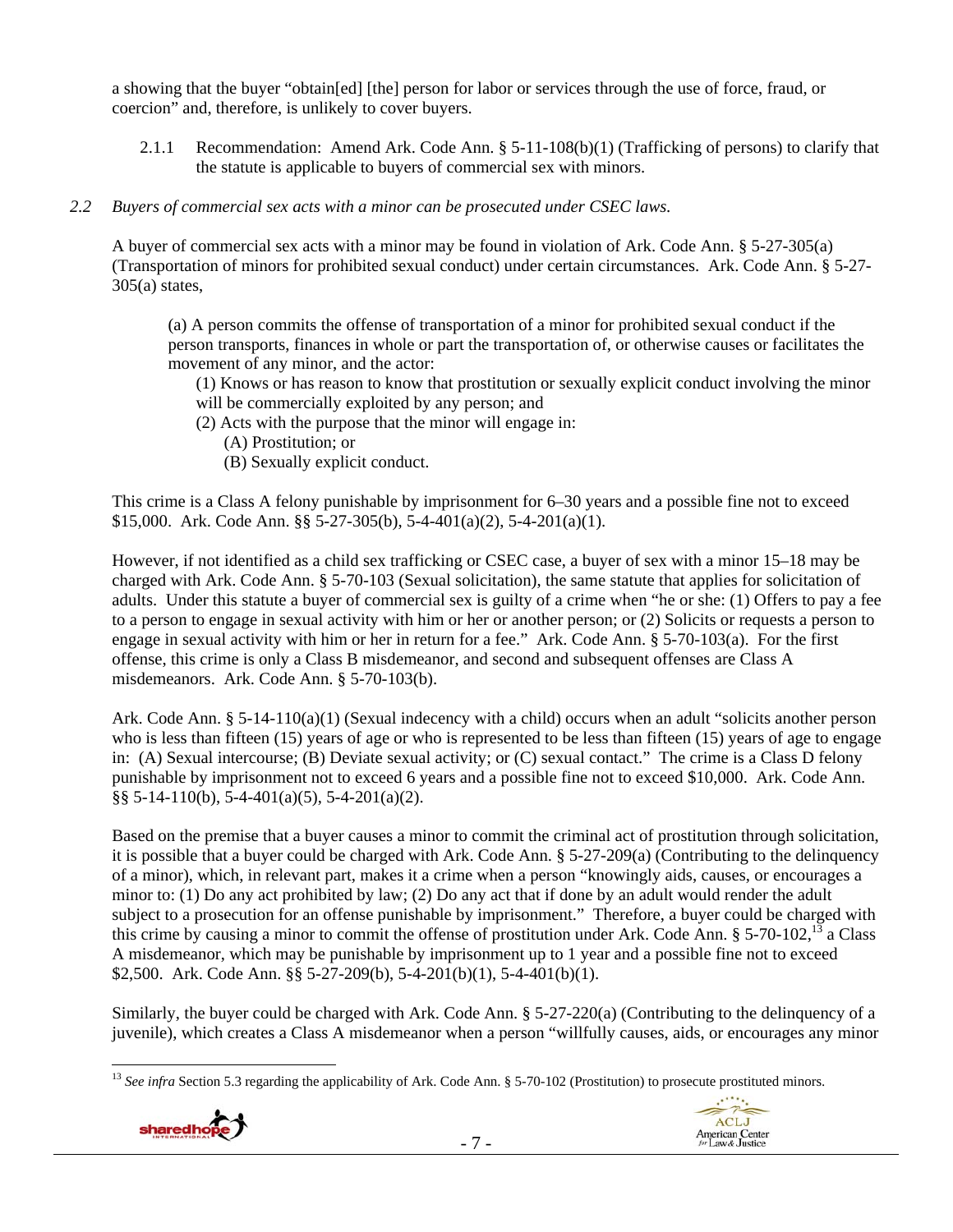to do or perform any act which, if done or performed, would make the minor a delinquent juvenile or juvenile in need of supervision within the meaning of this section and the Arkansas Juvenile Code of 1989, § 9-27-301 et seq." A "delinquent juvenile" is defined in Ark. Code Ann. § 9-27-303(15)(A) as "any juvenile: (A) Ten (10) years old or older who has committed an act other than a traffic offense or game and fish violation that, if the act had been committed by an adult, would subject the adult to prosecution for a felony, misdemeanor, or violation," which can include the offense of prostitution under Ark. Code Ann. § 5-70-102.<sup>14</sup> Ark. Code Ann. §§ 5-27-220(d)(1). However, Ark. Code Ann. § 5-27-220 goes on to state in subsection (d)(2) that "the court may suspend or postpone enforcement of any part of the sentence or fine levied under this section if in the judgment of the court the suspension or postponement is in the best interest of the minor that was caused, aided, or encouraged."

Several sexual offense statutes exist that could be used to prosecute a buyer of commercial sex acts with a minor but do not specifically criminalize the commercial sexual exploitation of a child and do not refer to the human trafficking statute to bring these criminal offenses within the ambit of human trafficking under Ark. Code Ann. § 5-11-108(b)(1) (Trafficking of persons).<sup>15</sup> Ark. Code Ann. § 5-14-110(a)(1) (Sexual indecency with a child) occurs when an adult "solicits another person who is less than fifteen (15) years of age or who is represented to be less than fifteen (15) years of age to engage in: (A) Sexual intercourse; (B) Deviate sexual activity; or (C) sexual contact." The crime is a Class D felony punishable by imprisonment not to exceed 6 years and a possible fine not to exceed \$10,000. Ark. Code Ann. §§ 5-14-110(b), 5-4-401(a)(5), 5-4-201(a)(2).

- 2.2.1 Recommendation: Amend Ark. Code Ann. § 5-70-103 (Sexual solicitation) to refer all cases of solicitation of a minor under 18 for commercial sex acts to Ark. Code Ann. § 5-11- 108(b)(1) (Trafficking of persons) for prosecution.
- *2.3 Solicitation of prostitution laws differentiate between buying sex acts with an adult and buying sex acts with a minor under 18.*

Arkansas's solicitation for prostitution law does not distinguish the purchase of commercial sex acts with children from those with adults. Ark. Code Ann. § 5-70-103(a) (Sexual solicitation) states, "A person commits the offense of sexual solicitation if he or she: (1) Offers to pay a fee to a person to engage in sexual activity with him or her or another person; or (2) Solicits or requests a person to engage in sexual activity with him or her in return for a fee." A first offense is a Class B misdemeanor, and subsequent offenses are Class A misdemeanors. Ark. Code Ann. § 5-70-103(b).

- 2.3.1 Recommendation: Amend Ark. Code Ann. § 5-70-103(a) (Sexual solicitation) to make the purchase of commercial sex acts with a child a separate crime that refers to Ark. Code Ann. § 5-11- 108(b)(1) (Trafficking of persons) for prosecution.
- *2.4 Penalties for buyers of commercial sex acts with minors are as high as federal penalties.*

If a buyer can be convicted of violating Ark. Code Ann. § 5-11-108 (Trafficking of persons), the buyer will be guilty of a Class A felony punishable by imprisonment for 6–30 years and a possible fine not to exceed \$15,000. Ark. Code Ann. §§ 5-11-108(c), 5-4-401(a)(2), 5-4-201(a)(1).

When the minor is under 15 and the buyer is convicted of violating Ark. Code Ann.  $\S$  5-14-110(a)(1) (Sexual indecency with a child), the crime is a Class D felony punishable by imprisonment not to exceed 6 years and a possible fine not to exceed \$10,000. Ark. Code Ann. §§ 5-14-110(b), 5-4-401(a)(5), 5-4-201(a)(2).

<sup>&</sup>lt;sup>15</sup> *See supra* Section 1.2 for a full description of the sexual offense laws that may be used to prosecute buyers.



<sup>&</sup>lt;sup>14</sup> See infra note Section 5.3 regarding the applicability of Ark. Code Ann. § 5-70-102 (Prostitution) to prosecute prostituted minors.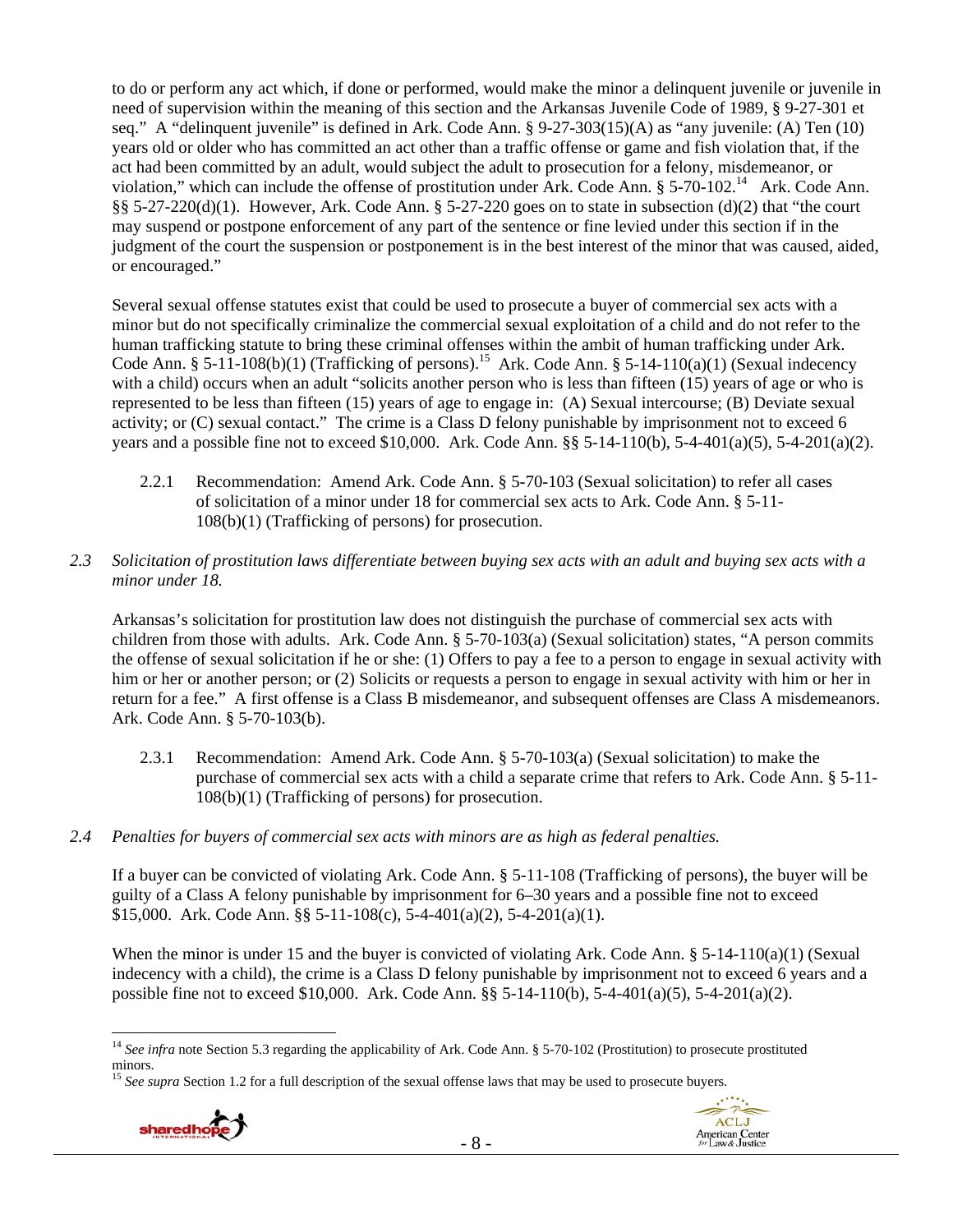If convicted of violating either Ark. Code Ann. § 5-27-209(a) (Contributing to the delinquency of a minor) or Ark. Code Ann. § 5-27-220 (Contributing to the delinquency of a juvenile), the buyer is subject to a Class A misdemeanor, which may be punishable by imprisonment up to 1 year and a possible fine not to exceed \$2,500. Ark. Code Ann. §§ 5-27-209(b), 5-27-220(d)(1), 5-4-201(b)(1), 5-4-401(b)(1).

Under Ark. Code Ann. § 5-70-103 (Sexual solicitation), a first time offense is a Class B misdemeanor regardless of the prostituted person's age. Ark. Code Ann. § 5-70-103(b)(1)., A Class B misdemeanor may be punished by imprisonment up to 90 days and a possible fine not to exceed \$1,000. Ark. Code Ann. § 5-4- 401(b)(2), 5-4-201(b)(2). A second offense is a Class A misdemeanor, which may be punished by imprisonment up to 1 year and a possible fine not to exceed \$2,500. Ark. Code Ann. §§ 5-70-103(b)(2), 5-4-  $201(b)(1)$ , 5-4-401(b)(1).

Sexual offenses that are not specific to commercial sexual exploitation but may be used to prosecute a buyer are felonies. Under Ark. Code Ann. § 5-27-306(a) (Internet stalking of a child), if a buyer over 21 attempts to arrange a meeting with a child under 15 for sexual purposes and the meeting never occurs, the buyer is guilty of a Class B felony. Ark. Code Ann.  $\S 5-27-306(b)(1)$ . As a Class B felony this crime is punishable by imprisonment for 5-20 years and a possible fine not to exceed \$15,000. Ark. Code Ann. §§ 5-4-401(a)(3), 5-4- 201(a)(1). If the meeting actually occurs, regardless of whether actual sexual intercourse, sexually explicit conduct, or deviate sexual activity occurs, the person is guilty of a Class A felony punishable by imprisonment for 6-30 years and a possible fine not to exceed \$15,000. Ark. Code Ann. §§ 5-27-306(b)(3), 5-4-401(a)(2), 5-  $4-201(a)(1)$ .

When the victim is less than fourteen (14), the buyer could be charged with a Class Y felony under Ark. Code Ann. § 5-14-103 (Rape), punishable by imprisonment for 25–40 years or a life sentence. Ark. Code Ann. §§ 5-14-103(c), 5-4-401(a)(1).

If the buyer is over 18 and charged with a Class B felony under Ark. Code Ann. § 5-14-125 (Sexual assault in the second degree), the buyer is subject to imprisonment for 5–20 years and a possible fine not to exceed \$15,000. Ark. Code Ann. §§ 5-14-125(a)(3)(A), (b)(1), 5-4-401(a)(3), 5-4-201(a)(1). If the buyer is 20 or older and charged with the Class D felony of Ark. Code Ann. § 5-14-127 (Sexual assault in the fourth degree), the buyer is subject to imprisonment not to exceed 6 years and a possible fine not to exceed \$10,000. Ark. Code Ann. §§ 5-14-127(a)(1)(A), (b)(1), 5-4-401(a)(5), 5-4-201(a)(2).

In comparison, if the victim is under the age of 14, a conviction under the TVPA for child sex trafficking is punishable by 15 years to life imprisonment and a fine not to exceed \$250,000. 18 U.S.C. §§ 1591(b)(1),  $3559(a)(1)$ ,  $3571(b)(3)$ . If the victim is between the ages of  $14-17$ , a conviction is punishable by 10 years to life imprisonment and a fine not to exceed \$250,000. 18 U.S.C. §§ 1591(b)(2), 3559(a)(1), 3571(b)(3). A conviction is punishable by mandatory life imprisonment, however, if the buyer has a prior conviction for a federal sex offense<sup>16</sup> against a minor. 18 U.S.C. § 3559(e)(1). To the extent buyers can be prosecuted under other federal CSEC laws,<sup>17</sup> a

<sup>2423(</sup>a) [18 USCS § 2423(a)] (relating to transportation of minors).<br><sup>17</sup> 18 U.S.C. §§ 2251A(b) (Selling or buying of children), 2251(a) (Sexual exploitation of children), 2423(a) (Transportation of a minor with intent for minor to engage in criminal sexual activity), 2422(a) (Coercion and enticement), 2252(a)(2), (a)(4) (Certain activities relating to material involving the sexual exploitation of minors).





<sup>&</sup>lt;sup>16</sup> Pursuant to 18 U.S.C. § 3559(e)(2), "federal sex offense" is defined as

an offense under section 1591 [18 USCS § 1591] (relating to sex trafficking of children), 2241 [18 USCS § 2241] (relating to aggravated sexual abuse), 2242 [18 USCS § 2242] (relating to sexual abuse), 2244(a)(1) [18 USCS §  $2244(a)(1)$ ] (relating to abusive sexual contact),  $2245$  [18 USCS § 2245] (relating to sexual abuse resulting in death), 2251 [18 USCS § 2251] (relating to sexual exploitation of children), 2251A [18 USCS § 2251A] (relating to selling or buying of children), 2422(b) [18 USCS § 2422(b)] (relating to coercion and enticement of a minor into prostitution), or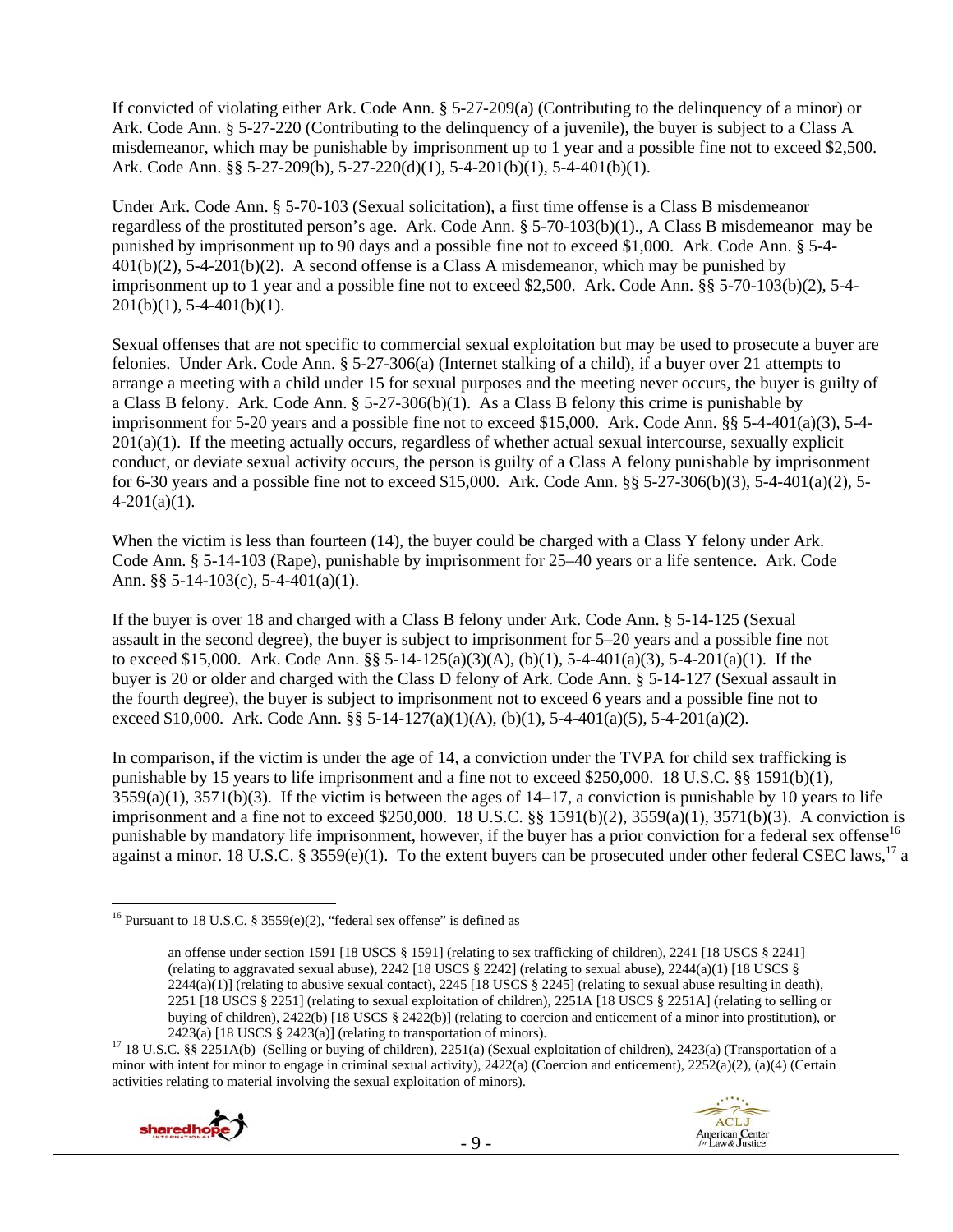conviction is punishable by penalties ranging from a fine not to exceed \$250,000 to life imprisonment and a fine not to exceed \$250,000.<sup>18</sup>

*2.5 Using the Internet to lure, entice, or purchase, or attempt to lure, entice, or purchase commercial sex acts with a minor is a separate crime or results in an enhanced penalty for buyers.* 

Ark. Code Ann. § 5-27-306(a) (Internet stalking of a child) states in part,

A person commits the offense of internet stalking of a child if the person being twenty-one (21) years of age or older knowingly uses a computer online service, internet service, or local internet bulletin board service to:

(1) Seduce, solicit, lure, or entice a child fifteen (15) years of age or younger in an effort to arrange a meeting with the child for the purpose of engaging in:

- (A) Sexual intercourse;
- (B) Sexually explicit conduct; or
- (C) Deviate sexual activity;

. . . (3) Compile, transmit, publish, reproduce, buy, sell, receive, exchange, or disseminate the name, telephone number, electronic mail address, residence address, picture, physical description, characteristics, or any other identifying information on a child fifteen (15) years of age or younger in furtherance of an effort to arrange a meeting with the child for the purpose of engaging in:

(A) Sexual intercourse;

(B) Sexually explicit conduct; or

(C) Deviate sexual activity;

. . . .

If the individual "attempts to arrange a meeting," the buyer is guilty of a Class B felony punishable by imprisonment for 5–20 years and a possible fine not to exceed \$15,000. Ark. Code Ann. §§ 5-27-306(b)(1), (2),  $5-4-401(a)(3)$ ,  $5-4-201(a)(1)$ . If the meeting with the child actually occurs, even if the sexual activity does not occur, the person is guilty of a Class A felony punishable by imprisonment for 6-30 years and a possible fine not to exceed \$15,000. Ark. Code Ann. §§ 5-27-306(b)(3), 5-4-401(a)(2), 5-4-201(a)(1).

It is also possible that a buyer could be prosecuted under Ark. Code Ann. § 5-27-603 (Computer child pornography), which states that it is a Class B felony for a person to "[u]tilize[] a computer online service, internet service, or local bulletin board service to seduce, solicit, lure, or entice or attempt to seduce, solicit, lure, or entice a child or another individual believed by the person to be a child, to engage in sexually explicit conduct." Ark. Code Ann.  $\S 5-27-603(a)(2)$ , (b). For the purpose of this statute, a child is defined as "any person under seventeen (17) years of age." Ark. Code Ann. § 5-27-601(1).

2.5.1 Recommendation: Amend Ark. Code Ann. § 5-27-603 (Computer child pornography) to raise the age of the victim minor to under 18 in order to protect all minors.

 $\overline{a}$ <sup>18</sup> 18 U.S.C. §§ 2251A(b) (conviction punishable by imprisonment for 30 years to life and a fine), 2251(e) (conviction punishable by imprisonment for 15–30 years and a fine), 2423(a) (conviction punishable by imprisonment for 10 years to life and a fine),  $2422(a)$  (conviction punishable by a fine, imprisonment up to 20 years, or both),  $2252(a)(2)$ , (4) (stating that a conviction under subsection (a)(2) is punishable by imprisonment for  $5-20$  years and a fine, while a conviction under subsection (a)(4) is punishable by imprisonment up to 10 years, a fine, or both.); *see also* 18 U.S.C §§ 3559(a)(1) (classifying all of the above listed offenses as felonies), 3571(b)(3) (providing a fine up to \$250,000 for any felony conviction).



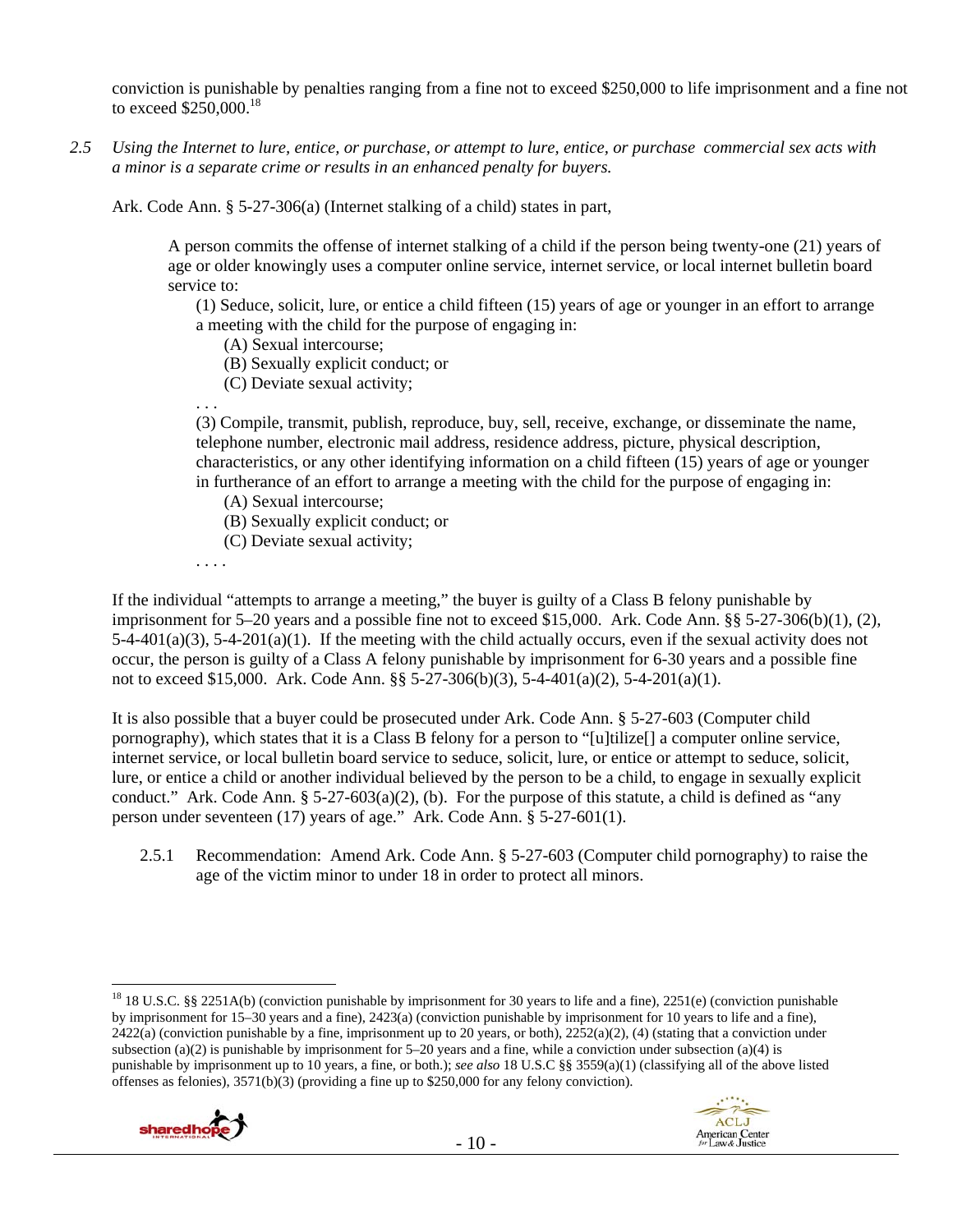## *2.6 No age mistake defense is permitted for a buyer of commercial sex acts with any minor under 18.*

Chapter 14 offenses, which include CSEC and sexual offenses, provide limited mistake of age defenses based on the victim's and perpetrator's ages. Ark. Code Ann. § 5-14-102. Pursuant to Ark. Code Ann. § 5- 14-102(b), when criminality depends on the victim being under 14 and the perpetrator being 20 or older, it is not a defense that the perpetrator, "(1) Did not know the age of the child; or (2) Reasonably believed the child to be fourteen (14) years of age or older." Under subsection (c), when criminality depends on the victim being under 14 and the perpetrator under 20, "it is an affirmative defense that the actor reasonably believed the child to be of the critical age or above." Under subsection (d), when criminality depends on the victim's "being below a critical age older than fourteen (14) years, it is an affirmative defense that the actor reasonably believed the child to be of the critical age or above." However, even when affirmative defenses are available, Ark. Code Ann. § 5-14-102(c), (d) suggests that "the actor may be guilty of the lesser offense defined by the age that the actor reasonably believed the child to be."

Ark. Code Ann. § 5-27-602(c) (Distributing, possessing, or viewing of matter depicting sexually explicit conduct involving a child) states, "It is an affirmative defense to a prosecution under this section that the defendant in good faith reasonably believed that the person depicted in the matter was seventeen (17) years of age or older."<sup>19</sup> In addition, traffickers (and potentially facilitators) who commit subchapter 4 (Use of Children in Sexual Performances) offenses can assert an affirmative defense pursuant to Ark. Code Ann. § 5-27-404 (Good faith defense) "that the defendant in good faith reasonably believed that the person who engaged in the sexual conduct was eighteen (18) years of age or older."

There do not appear to be any specific provisions prohibiting a defendant charged under Ark. Code Ann. § 5- 27-209 (Contributing to the delinquency of a minor) and Ark. Code Ann. § 5-27-220 (Contributing to the delinquency of a juvenile) from using the age mistake defense for buying commercial sex with a minor. In general, a mistake of fact defense is only allowed if "the actor engaged in the conduct charged to constitute the offense under a mistaken belief of fact if: (1) The statute defining the offense or a statute relating to the offense expressly provides that a mistaken belief of fact constitutes a defense; or (2) Mistaken belief of fact establishes a defense of justification provided by § 5-2-601 et seq. [provisions unrelated to CSEC or sexual offenses against children]." Ark. Code Ann.  $$ 5-2-206(a).^{20}$ 

- 2.6.1 Recommendation: Amend Ark. Code Ann. § 5-27-602(c) to remove the affirmative defense. Amend Ark. Code Ann. § 5-14-102 (In general) and Ark. Code Ann. § 5-11-108 (Trafficking of persons) to prohibit a mistake of age defense in a trafficking or CSEC prosecutions.
- *2.7 Base penalties for buying sex acts with a minor are sufficiently high for all minors under 18 and not reduced for older minors.*

Many Arkansas statutes do differentiate the penalties based on the minor's age and significantly reduce the penalties in cases of older victims. For example, when the victim is under 15, a buyer can be charged under Ark. Code Ann. § 5-14-110(a)(1) (Sexual indecency with a child), a Class D felony punishable by imprisonment not to exceed 6 years and a possible fine not to exceed \$10,000. Ark. Code Ann. §§ 5-14- 110(b),  $5-4-401(a)(5)$ ,  $5-4-201(a)(2)$ .

In contrast, a buyer of sex acts with a minor age 15–18 could be guilty of a Class A misdemeanor if charged with violating either Ark. Code Ann. § 5-27-220 (Contributing to the delinquency of a juvenile) or Ark. Code

<sup>&</sup>lt;sup>20</sup> Ark. Code Ann. § 5-2-206(e) (Ignorance or mistake) states, "A mistake of law other than as to the existence or meaning of the statute under which the defendant is prosecuted is relevant to disprove the specific culpable mental state required by the statute under which the defendant is prosecuted."





 $\overline{a}$ <sup>19</sup> The quoted language is the current version of the statute and reflects the changes made by House Bill 2094. 2011 Ark. Acts 1190 (effective 90 days *sine die* adjournment).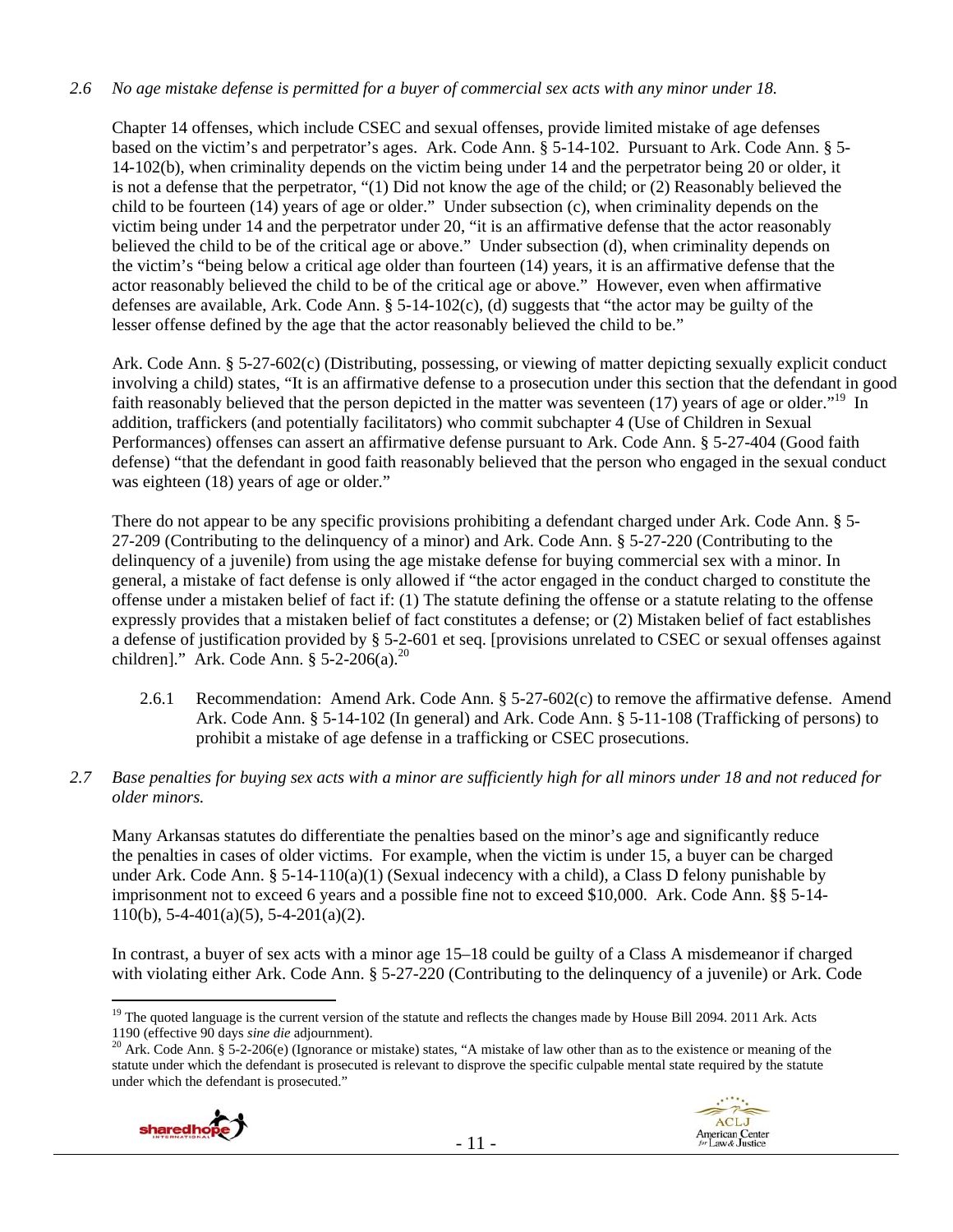Ann. § 5-27-209 (Contributing to the delinquency of a minor). Ark. Code Ann. §§ 5-27-220(d)(1), 5-27-209(b), 5-25-101(4). A Class A misdemeanor may be punishable by imprisonment up to 1 year and a possible fine not to exceed \$2,500. Ark. Code Ann. §§ 5-4-201(b)(1), 5-4-401(b)(1). A first time offense under the general solicitation law, Ark. Code Ann. § 5-70-103 (Sexual solicitation) is a Class B misdemeanor, which may be punishable by imprisonment up to 90 days and a possible fine not to exceed \$1,000. Ark. Code Ann. §§ 5-70-  $103(b)(1)$ , 5-4-401(b)(2), 5-4-201(b)(2). A second offense is a Class A misdemeanor, which may be punishable by imprisonment up to 1 year and a possible fine not to exceed \$2,500. Ark. Code Ann. §§ 5-70-103(b)(2), 5-4-  $201(b)(1)$ , 5-4-401(b)(1).

Additionally, under Ark. Code Ann. § 5-27-306(a) (Internet stalking of a child), the minor must be 15 or younger (or believed to be 15 or younger). For purposes of Ark. Code Ann. § 5-27-603 (Computer child pornography), a child is defined as "any person under seventeen (17) years of age." Ark. Code Ann. § 5-  $27-601(1)$ .

- 2.7.1 Recommendation: Refer all cases of CSEC to Ark. Code Ann. § 5-11-108 (Trafficking of persons) for consistent penalties for all minors under 18. Raise the ages in Ark. Code Ann. §§ 5-27-306, 5- 27-601 to under 18.
- *2.8 Financial penalties for buyers of commercial sex acts with minors are sufficiently high to make it difficult for buyers to hide the crime.*

Fines for trafficking and CSEC crimes range greatly. In the unlikely event that a buyer can be convicted of violating Ark. Code Ann. § 5-11-108 (Trafficking of persons), a possible fine not to exceed \$15,000 may be assessed for the Class A felony. Ark. Code Ann.  $\S$ § 5-11-108(c), 5-4-201(a)(1). If convicted of violating Ark. Code Ann. §  $5-14-110(a)(1)$  (Sexual indecency with a child), a fine not to exceed \$10,000 may be assessed for this Class D felony. Ark. Code Ann. §§ 5-14-110(b), 5-4-201(a)(2). If convicted of violating either Ark. Code Ann. § 5-27-209(a) (Contributing to the delinquency of a minor) or Ark. Code Ann. § 5-27-220(a) (Contributing to the delinquency of a juvenile), the buyer is subject to a Class A misdemeanor, which may be punishable by a fine not to exceed \$2,500. Ark. Code Ann. §§ 5-27-209(b), 5-27-220(d)(1), 5-4-201(b)(1). A first time offense of Ark. Code Ann. § 5-70-103 (Sexual solicitation) is a Class B misdemeanor subject to a possible fine not to exceed \$1,000, and a second offense is a Class A misdemeanor with a possible fine not to exceed \$2,500. Ark. Code Ann. §§ 5-70-103(b), 5-4-201(b).

If convicted of Ark. Code Ann. § 5-27-306(a) (Internet stalking of a child), potentially applicable to CSEC crimes, even if the meeting never occurs, the buyer is still guilty of a Class B felony with a possible fine not to exceed \$15,000. Ark. Code Ann. §§ 5-27-306(b)(1), 5-4-201(a)(1). If the meeting does occur, the person is guilty of a Class A felony and subject to a possible fine not to exceed \$15,000. Ark. Code Ann. §§ 5-27-  $306(b)(3)$ , 5-4-201(a)(1).

If the buyer is convicted of violating Ark. Code Ann. § 5-14-125(a)(3)(A) (Sexual assault in the second degree), the buyer is guilty of a Class B felony and is subject to a possible fine not to exceed \$15,000. Ark. Code Ann. §§ 5-14-125(a)(3), (b)(1), 5-4-201(a)(1). Ark. Code Ann. § 5-14-127(a)(1)(A) (Sexual assault in the fourth degree) is a Class D felony with a possible fine not to exceed \$10,000. Ark. Code Ann. §§ 5-14-127, (b)(1), 5-4-201(a)(2).

A buyer could also be required to pay restitution to the victim under Ark. Code Ann.  $\S$  5-4-205(a)(1) (Restitution), which states that "[a] defendant who is found guilty or who enters a plea of guilty or nolo contendere to an offense may be ordered to pay restitution." The restitution is based on the "actual economic loss caused to a victim by the offense" and if bodily injury has occurred, the restitution order may require the defendant to, among other things, "[p]ay the cost of a necessary medical or related professional service or device relating to physical, psychiatric, and psychological care, including nonmedical care and treatment



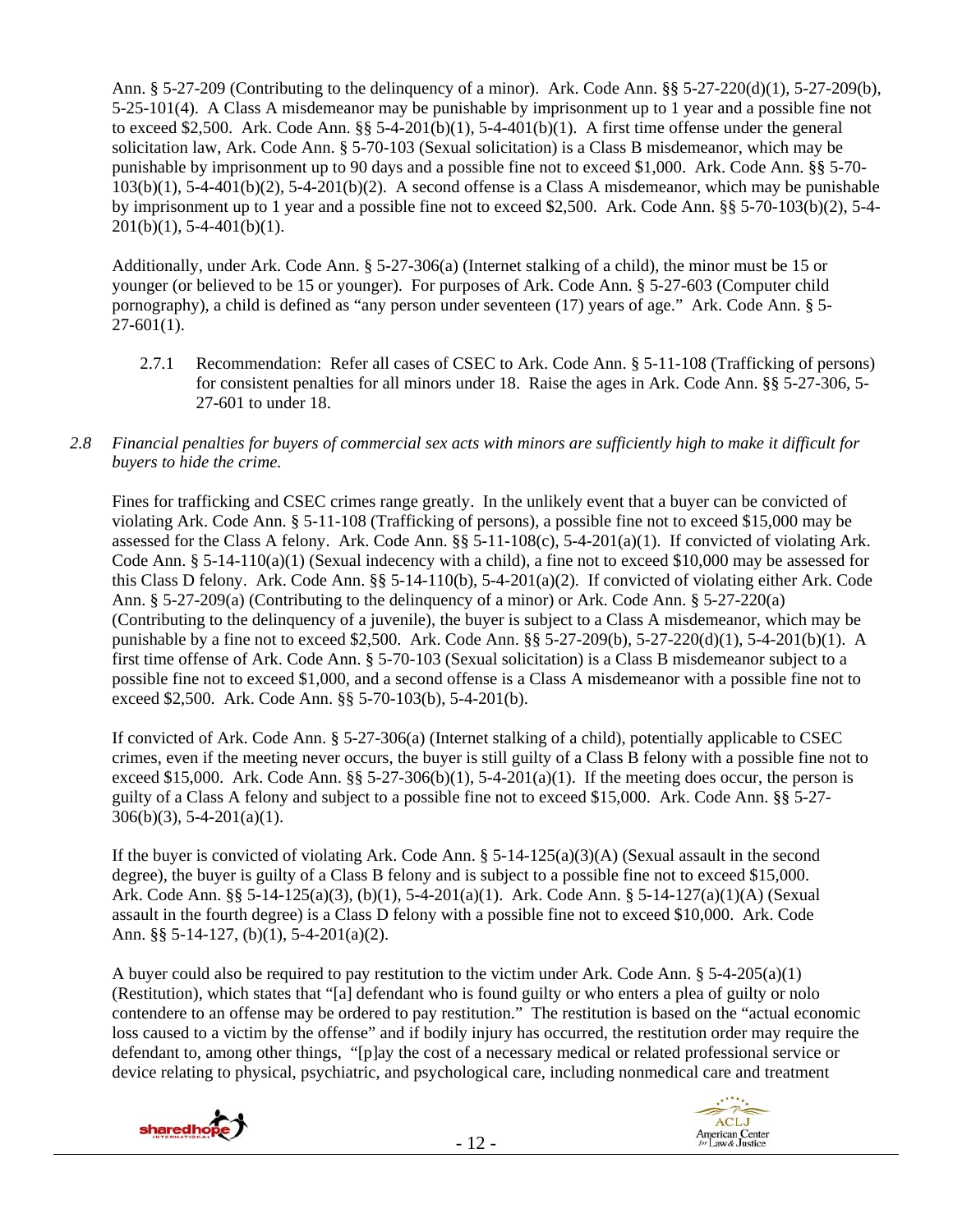rendered in accordance with a recognized method of healing; . . .[p]ay the cost of necessary physical and occupational therapy and rehabilitation; [and] . . . [r]eimburse the victim for income lost by the victim as a result of the offense," with a maximum income reimbursement of \$50,000. Ark. Code Ann. § 5-4-205(b)(1), (2).

2.8.1 Recommendation: Amend Ark. Code Ann. § 5-11-108 (Trafficking of persons) to include a specific asset forfeiture penalty for those assets gained from or used in the commission of the crime of commercial sexual exploitation of a child.

#### *2.9 Buying and possessing child pornography carries penalties as high as similar federal offenses.*

Two Arkansas statutes establish crimes for buying and possessing child pornography in Arkansas.

Under Ark. Code Ann. § 5-27-304(a)(2) (Pandering or possessing visual or print medium depicting sexually explicit conduct involving a child) it is illegal to "[k]nowingly solicit, receive, purchase, exchange, possess, view, distribute, or control any visual or print medium depicting a child participating or engaging in sexually explicit conduct." A first violation of this section is a Class C felony punishable by imprisonment for 3–10 years and a possible fine not to exceed \$10,000. Ark. Code Ann. §§ 5-27-304(b)(1), 5-4-401(a)(4), 5-4- 201(a)(2). Subsequent violations are Class B felonies punishable by imprisonment for 5-20 years and a possible fine not to exceed \$15,000. Ark. Code Ann. §§ 5-27-304(b)(2), 5-4-401(a)(3), 5-4-201(a)(1).

Under Ark. Code Ann.  $\S 5-27-602(a)(2)$  (Distributing, possessing, or viewing of matter depicting sexually explicit conduct involving a child), it is illegal for someone to "knowingly: . . . (2) Possess[] or view[] through any means, including on the internet, any photograph, film, videotape, computer program or file, computer-generated image, video game, or any other reproduction that depicts a child or incorporates the image of a child engaging in sexually explicit conduct." A first offense is a Class C felony punishable by imprisonment for 3-10 years and a possible fine not to exceed \$10,000. Ark. Code Ann. §§ 5-27-  $602(b)(1)$ ,  $5-4-401(a)(4)$ ,  $5-4-201(a)(2)$ . Subsequent offenses are Class B felonies punishable by imprisonment for 5-20 years and a possible fine not to exceed \$15,000. Ark. Code Ann. §§ 5-27-  $602(b)(2)$ , 5-4-401(a)(3), 5-4-201(a)(1).

In comparison, a federal conviction for possession of child pornography<sup>21</sup> is generally punishable by imprisonment for  $5-20$  years and a fine not to exceed \$250,000.<sup>22</sup> Subsequent convictions, however, are punishable by imprisonment up to 40 years and a fine not to exceed  $$250,000.<sup>23</sup>$ 

<sup>&</sup>lt;sup>23</sup> 18 U.S.C. §§ 2252(b) (stating if a person has a prior conviction under subsection (a)(2), or a list of other statutes, a conviction is punishable by a fine and imprisonment for 15–40 years, but if a person has a prior conviction under subsection (a)(4), or a list of other statutes, a conviction is punishable by a fine and imprisonment for 10–20 years), 2252A(b)(1) (stating if a person has a prior conviction under subsection (a)(2), (a)(3), or a list of other statutes, a conviction is punishable by a fine and imprisonment for 15–40 years), 1466A(a), (b) (stating that the penalty scheme for section 2252A(b) applies); *see also* 18 U.S.C §§ 3559(a)(1) (classifying all of the above listed offenses as felonies),  $3571(b)(3)$  (providing a fine up to \$250,000 for any felony conviction).



 $\overline{a}$ <sup>21</sup> 18 U.S.C. §§ 2252(a)(2), (a)(4) (Certain activities relating to material involving the sexual exploitation of minors), 2252A(a)(2)–(3) (Certain activities relating to material constituting or containing child pornography), 1466A(a), (b) (Obscene visual representations of the sexual abuse of children).

<sup>&</sup>lt;sup>22</sup> 18 U.S.C. §§ 2252(b) (stating that a conviction under subsection (a)(2) is punishable by imprisonment for 5–20 years and a fine, while a conviction under subsection (a)(4) is punishable by imprisonment up to 10 years, a fine, or both),  $2252A(b)(1)$  (a conviction is punishable by imprisonment for  $5-20$  years and a fine),  $1466A(a)$ , (b) (stating that a conviction under subsection (a) is "subject to the penalties provided in section 2252A(b)(1)," imprisonment for 5–20 years and a fine, while a conviction under subsection (b) is "subject to the penalties provided in section 2252A(b)(2)," imprisonment up to 10 years, a fine, or both); *see also* 18 U.S.C §§ 3559(a)(1) (classifying all of the above listed offenses as felonies), 3571(b)(3) (providing a fine up to \$250,000 for any felony conviction).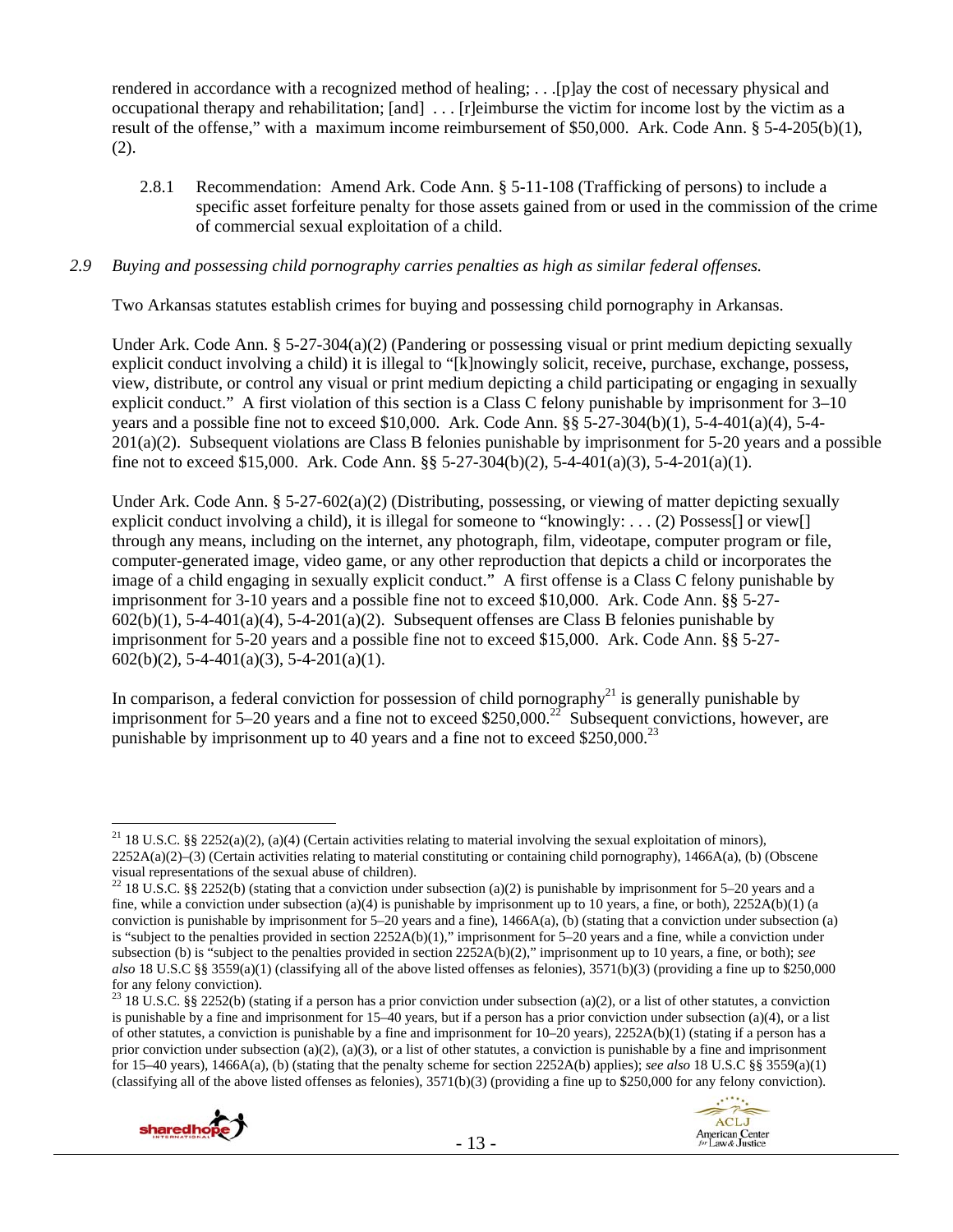*2.10 Convicted buyers of commercial sex acts with minors and child pornography are required to register as sex offenders*.

Ark. Code Ann. § 12-12-905(a)(1) applies the registration requirements to, among others, "a person who: (1) Is adjudicated guilty on or after August 1, 1997, of a sex offense, aggravated sex offense, or sexually violent offense." Ark. Code Ann. § 12-12-903(12)(A)(i) states,

"Sex offense" includes, but is not limited to:

(i) The following offenses:

(a) Rape, § 5-14-103;

(b) Sexual indecency with a child, § 5-14-110;

- (c) Sexual assault in the first degree, § 5-14-124;
- (d) Sexual assault in the second degree, § 5-14-125;
- (e) Sexual assault in the third degree, § 5-14-126;
- (f) Sexual assault in the fourth degree, § 5-14-127;

. . . (k) Pandering or possessing visual or print medium depicting sexually explicit conduct involving a child, § 5-27-304;

(w) Distributing, possessing, or viewing of matter depicting sexually explicit conduct involving a child, § 5-27-602;

(x) Internet stalking of a child, § 5-27-306;

. . . .

. . .

However, Ark. Code Ann. § 5-11-108 (Trafficking of persons), Ark. Code Ann. § 5-70-103 (Sexual solicitation), Ark. Code Ann. § 5-27-220 (Contributing to the delinquency of a juvenile) and Ark. Code Ann. § 5-27-209 (Contributing to the delinquency of a minor) are not specifically mentioned as sex offenses. Ark. Code Ann. § 12-12-903(12)(A). Those crimes not enumerated are nevertheless not specifically excluded because "[t]he sentencing court has the authority to order the registration of any offender shown in court to have attempted to commit or to have committed a sex offense even though the offense is not enumerated in subdivision  $(12)(A)(i)$  of this section" unless the state assembly "expresses its intent not to consider the offense to be a true sex offense for the purposes of this subchapter." Ark. Code Ann. § 12-12-903(12)(B).

2.10.1 Recommendation: Amend Ark. Code Ann. § 12-12-903 (Definitions) to include the crimes of Ark. Code Ann. § 5-11-108 (Trafficking of persons), Ark. Code Ann. § 5-70-103 (Sexual solicitation), Ark. Code Ann. § 5-27-220 (Contributing to the delinquency of a juvenile), and Ark. Code Ann. § 5-27-209 (Contributing to the delinquency of a minor) when commercial sexual exploitation of a child is involved, so that buyers involved in these crimes are required to register as sex offenders.



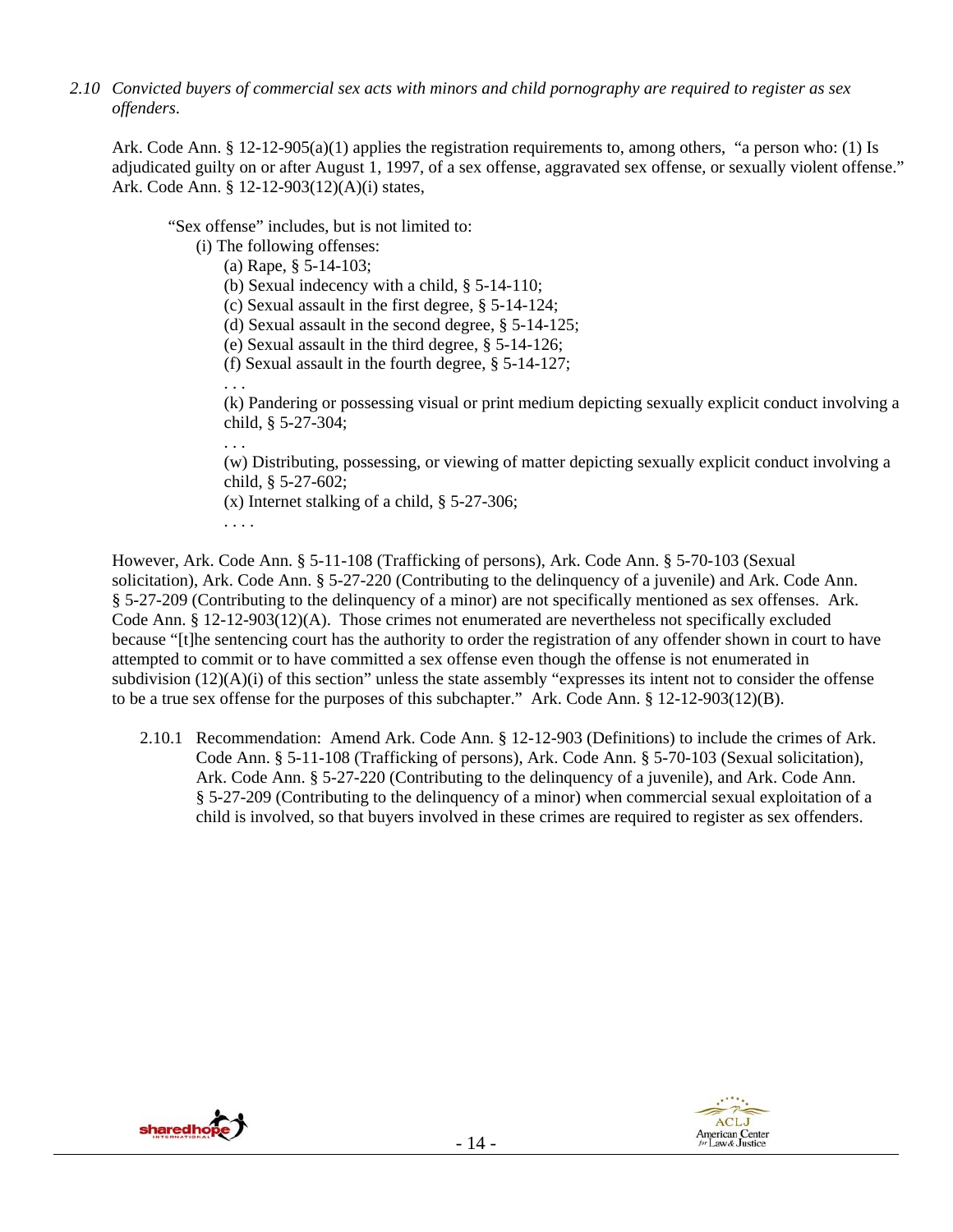# **Framework Issue 3: Criminal provisions for traffickers**

# *Legal Components:*

- *3.1 Penalties for trafficking a child for sexual exploitation are as high as federal penalties.*
- *3.2 Creating and distributing child pornography carries penalties as high as similar federal offenses*.
- *3.3 Using the Internet to lure, entice, recruit, or sell commercial sex acts with a minor is a separate crime or results in an enhanced penalty for traffickers.*
- *3.4 Financial penalties for traffickers, including asset forfeiture, are sufficiently high*.
- *3.5 Convicted traffickers are required to register as sex offenders.*
- *3.6 Laws relating to termination of parental rights for certain offenses include sex trafficking or CSEC offenses in order to remove the children of traffickers from their control and potential exploitation.*

*\_\_\_\_\_\_\_\_\_\_\_\_\_\_\_\_\_\_\_\_\_\_\_\_\_\_\_\_\_\_\_\_\_\_\_\_\_\_\_\_\_\_\_\_\_\_\_\_\_\_\_\_\_\_\_\_\_\_\_\_\_\_\_\_\_\_\_\_\_\_\_\_\_\_\_\_\_\_\_\_\_\_\_\_\_\_\_\_\_\_\_\_\_\_* 

## *Legal Analysis:*

*3.1 Penalties for trafficking a child for sexual exploitation are as high as federal penalties.*<sup>24</sup>

Ark. Code Ann. § 5-11-108 (Trafficking of persons) is a Class A felony punishable by imprisonment for 6-30 years and a possible fine not to exceed \$15,000. Ark. Code Ann. §§ 5-11-108(c), 5-4-401(a)(2), 5-4-201(a)(1).

Additionally, a trafficker could be charged with violating Ark. Code Ann. § 5-70-104(a)(2) (Promoting prostitution in the first degree) "if he or she knowingly: . . . (2) Advances prostitution or profits from prostitution of a person less than eighteen (18) years of age." As a Class D felony, this crime is punishable by imprisonment not to exceed 6 years and a possible fine not to exceed \$10,000. Ark. Code Ann. §§ 5-4-  $401(a)(5)$ , 5-4-201(a)(2). Similarly, a trafficker could be charged with Ark. Code Ann. § 5-27-305(a) (Transportation of minors for prohibited sexual conduct). This crime is a Class A felony punishable by imprisonment for 6–30 years and a possible fine not to exceed \$15,000. Ark. Code Ann. §§ 5-27-305(b), 5-4-  $401(a)(2)$ , 5-4-201(a)(1). A first time conviction under Ark. Code Ann. § 5-27-402(a) (Employing or consenting to the use of a child in a sexual performance) is a Class C felony punishable by imprisonment for 3- 10 years and a possible fine not to exceed \$10,000. Ark. Code Ann. §§ 5-27-402(c)(1), 5-4-401(a)(4), 5-4- 201(a)(2). Subsequent offenses are Class B felonies punishable by imprisonment for 5-20 years and a possible fine not to exceed \$15,000. Ark. Code Ann. §§ 5-27-402(c)(2), 5-4-401(a)(3), 5-4-201(a)(1).

Additional criminal statutes could be employed to prosecute traffickers. Under Ark. Code Ann. § 5-74- 104 (Engaging in a continuing criminal gang, organization, or enterprise), a trafficker can be charged with engaging in a continuing criminal gang in the first degree if he "(A) Commits or attempts to commit or solicits to commit a felony predicate criminal offense; and (B) That offense is part of a continuing series of two (2) or more predicate criminal offenses that are undertaken by that person in concert with two (2) or more other persons with respect to whom that person occupies a position of organizer, a supervisory position, or any other position of management." Ark. Code Ann. § 5-74-104(a)(1). A "predicate criminal offense" that can be used to bring an action under this chapter includes a "crime of pecuniary gain," which is defined as "any violation of Arkansas law that results, or was intended to result, in the defendant receiving income, benefit, property, money, or anything of value." Ark. Code Ann. § 5-74-103(1), (4). If guilty of this crime as an organizer, the individual "is guilty of a felony two (2) classifications higher than the classification of the highest underlying predicate offense." Ark. Code Ann. § 5-74-104(a)(2). If the underlying offense is Class A felony or Class Y felony, it becomes a Class Y felony. Ark. Code Ann.

 $\overline{a}$ <sup>24</sup> *See* discussion of relevant provisions *supra* Section 1.2.



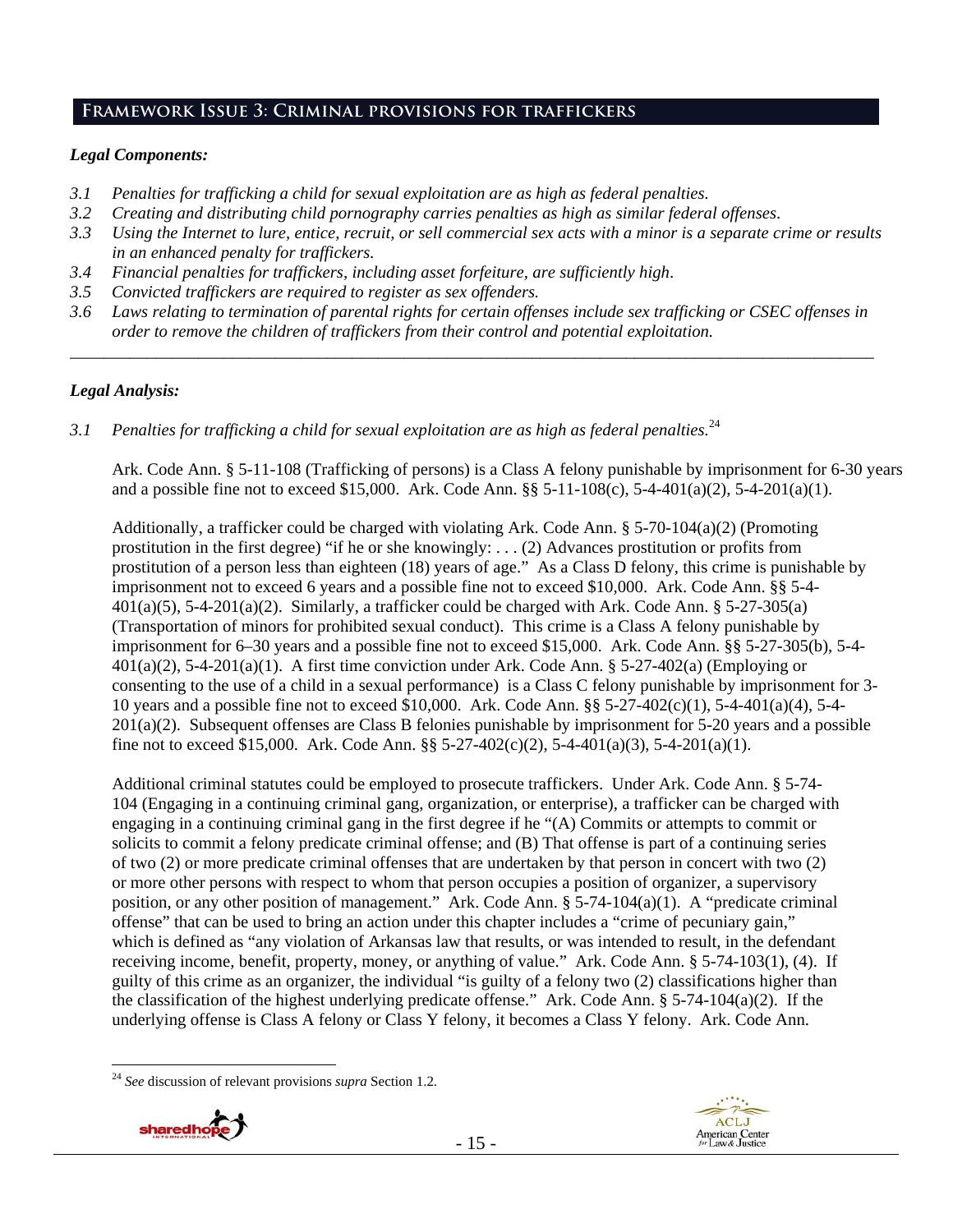§ 5-74-104(c). A person who is guilty of a violation of this crime but is not the organizer, is guilty in the second degree and the offense is classified only one degree higher than the predicate offense. Ark. Code Ann. § 5-74-104(b).

Additionally, a trafficker could be charged with Ark. Code Ann. § 5-74-203(a) (Soliciting or recruiting a minor to join or to remain a member of a criminal gang, organization, or enterprise). This crime occurs when a person "by intimidation or duress causes, aids, abets, encourages, solicits, or recruits a minor to become or to remain a member of any group that the person knows to be a criminal gang, organization, or enterprise that falls into the definition and intent" of the subchapter on "Recruiting Gang Members." A "criminal gang, organization, or enterprise" is defined in Ark. Code Ann. § 5-74-202(3) as "any group of three (3) or more individuals who commit a continuing series of two (2) or more predicate criminal offenses that are undertaken in concert with each other." A trafficker's operation can be considered a criminal gang, organization, or enterprise because "predicate criminal offenses" include "crimes of pecuniary gain," which are defined as "any violation of Arkansas law that results, or was intended to result, in the defendant's receiving income, benefit, property, money, or anything of value." Ark. Code Ann. § 5-74-202(1), (4). The crime is punishable as a Class B felony with imprisonment for 5–20 years and a possible fine not to exceed \$15,000. Ark. Code Ann. §§ 5-74-203(b), 5-4-401(a)(3), 5-4-201(a)(1).

A trafficker could be charged with Ark. Code Ann. § 5-42-204 (Criminal use of property or laundering criminal proceeds), which creates a Class C felony punishable by imprisonment for 3–10 years and a possible fine not to exceed \$10,000 when a person "[u]ses or makes available for use any property in which he or she has any ownership or lawful possessory interest to facilitate a predicate criminal offense." Ark. Code Ann. §§ 5-42-204(a)(2), (b), 5-4-401(a)(4), 5-4-201(a)(2). A "predicate criminal offense" is defined as "any violation of Arkansas law that is a crime of violence or a crime of pecuniary gain." Ark. Code Ann. § 5-42-203(7). "Crime of violence is defined as "any violation of Arkansas law in which a person purposely or knowingly causes, or threatens to cause, death or physical injury to another person, specifically including rape," and "crime of pecuniary gain" is defined as "any violation of Arkansas law that results, or was intended to result, in the defendant receiving income, benefit, property, money, or anything of value," and thus includes crimes by which a trafficker intends to make a profit. Ark. Code Ann. § 5-42-203(3), (7).

In comparison, if the victim is under the age of 14, a conviction under the Trafficking Victims Protection Act  $(TVPA)^{25}$  for child sex trafficking is punishable by 15 years to life imprisonment and a fine not to exceed \$250,000. 18 U.S.C. §§ 1591(b)(1), 3559(a)(1), 3571(b)(3). If the victim is between the ages of 14–17, a conviction is punishable by 10 years to life imprisonment and a fine not to exceed \$250,000. 18 U.S.C. §§ 1591(b)(2), 3559(a)(1), 3571(b)(3). A conviction is punishable by mandatory life imprisonment, however, if the trafficker has a prior conviction for a federal sex offense<sup>26</sup> against a minor.

# *3.2 Creating and distributing child pornography carries penalties as high as similar federal offenses*.

A person is guilty of the violating Ark. Code Ann. § 5-27-303(a) (Engaging children in sexually explicit conduct for use in visual or print medium), a CSEC offense, when he "employs, uses, persuades, induces, entices, or coerces any child to engage in or who has a child assist any other person to engage in any sexually explicit conduct for the purpose of producing any visual or print medium depicting sexually explicit conduct." A first offense is a Class B felony punishable by imprisonment for 5–20 years and a possible fine not to exceed \$15,000. Ark. Code Ann. §§ 5-27-303(a)(1), 5-4-401(a)(3), 5-4-201(a)(1). Subsequent offenses are Class A





<sup>25</sup> *See supra* note 10. 26 *See supra* note 16.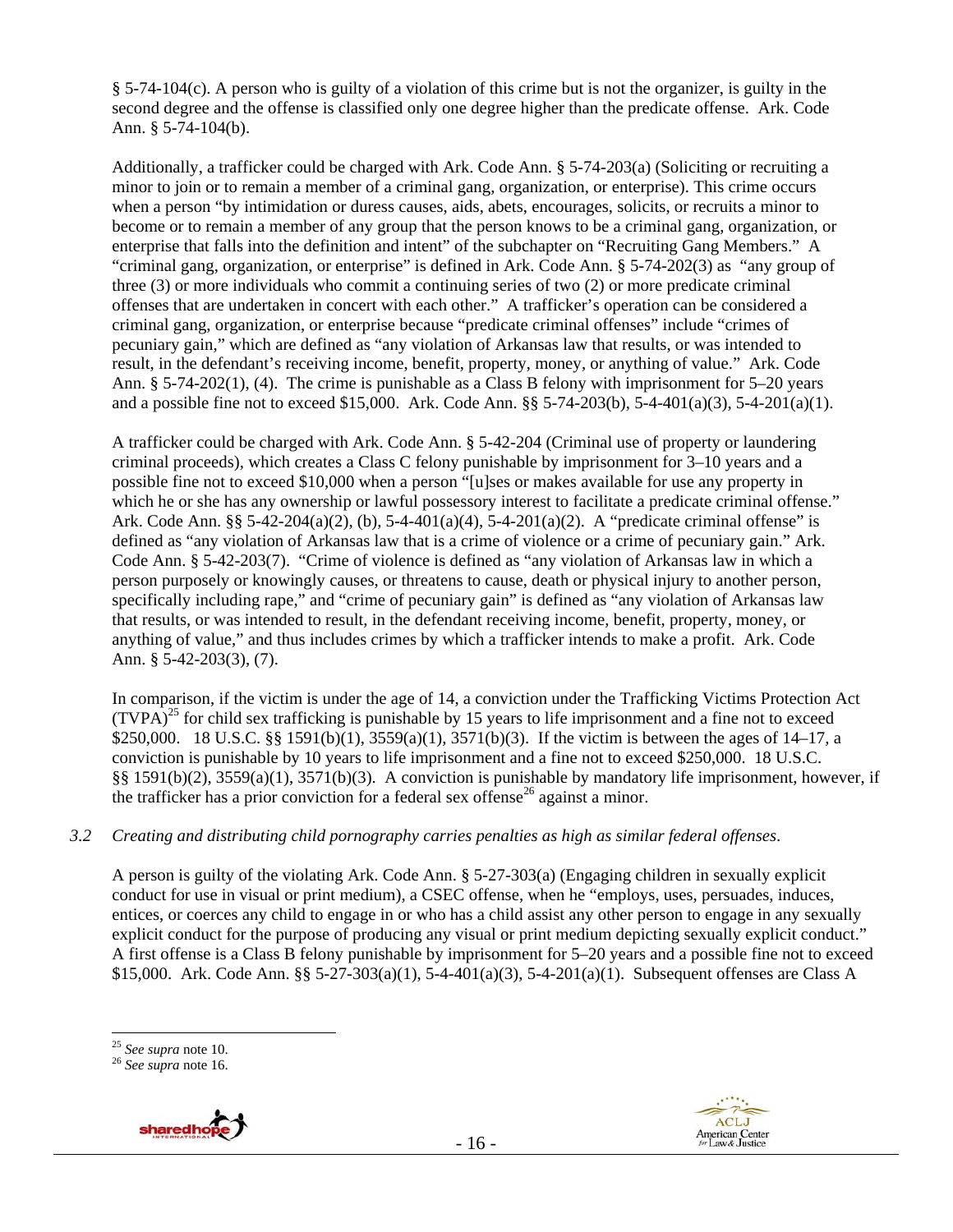felonies punishable by imprisonment for 6-30 years and a possible fine not to exceed \$15,000. Ark. Code Ann.  $\S$ § 5-27-303(a)(2), 5-4-401(a)(2), 5-4-201(a)(1).

Pornography crimes applicable to a trafficker include the following:

- 1. Ark. Code Ann. § 5-27-304(a)(2) (Pandering or possessing visual or print medium depicting sexually explicit conduct involving a child) makes it illegal to "[w]ith knowledge of the character of the visual or print medium involved, . . . [k]nowingly solicit, receive, purchase, exchange, possess, view, distribute, or control any visual or print medium depicting a child participating or engaging in sexually explicit conduct." A first violation of this section is a Class C felony punishable by imprisonment for 3-10 years and a possible fine not to exceed \$10,000. Ark. Code Ann. §§ 5-27-304(b)(1), 5-4-401(a)(4), 5-4-201(a)(2). Subsequent violations are Class B felonies punishable by imprisonment for 5–20 years and a possible fine not to exceed \$15,000. Ark. Code Ann. §§ 5-27-304(b)(2), 5-4-401(a)(3), 5-4-201(a)(1).
- 2. Under Ark. Code Ann. § 5-27-403(a) (Producing, directing, or promoting a sexual performance by a child) it is a crime for a person "knowing the character and content of the material, to produce, direct, or promote a performance that includes sexual conduct by a child under eighteen (18) years of age." As a Class B felony this crime is punishable by imprisonment for 5–20 years and a possible fine not to exceed \$15,000. Ark. Code Ann. §§ 5-27-403(b), 5-4-401(a)(3), 5-4-201(a)(1).
- 3. Pursuant to Ark. Code Ann. § 5-27-602(a)(1) (Distributing, possessing, or viewing of matter depicting sexually explicit conduct involving a child), a person is guilty of a Class C felony punishable by imprisonment for 3-10 years and a possible fine not to exceed \$10,000 for a first offense, when he "[r]eceives for the purpose of selling or knowingly sells, procures, manufactures, gives, provides, lends, trades, mails, delivers, transfers, publishes, distributes, circulates, disseminates, presents, exhibits, advertises, offers, or agrees to offer through any means, including the internet, any photograph, film, videotape, computer program or file, video game, or any other reproduction or reconstruction that depicts a child or incorporates the image of a child engaging in sexually explicit conduct." Ark. Code Ann. §§ 5-27-602(a)(1), (b)(1), 5-4-401(a)(4), 5-4-201(a)(2). Subsequent offenses are Class B felonies punishable by imprisonment for 5–20 years and a possible fine not to exceed \$15,000. Ark. Code Ann. §§ 5-27-602(b)(2), 5-4-401(a)(3), 5-4-201(a)(1).

In comparison, if the victim is under the age of 14, a conviction under the TVPA for child sex trafficking is punishable by 15 years to life imprisonment and a fine not to exceed \$250,000. 18 U.S.C. §§ 1591(b)(1),  $3559(a)(1)$ ,  $3571(b)(3)$ . If the victim is between the ages of  $14-17$ , a conviction is punishable by 10 years to life imprisonment and a fine not to exceed \$250,000. 18 U.S.C.  $\S$  1591(b)(2), 3559(a)(1), 3571(b)(3). A conviction is punishable by mandatory life imprisonment, however, if the trafficker has a prior conviction for a federal sex offense<sup>27</sup> against a minor. Additionally, a federal conviction for distribution of child pornography<sup>28</sup> is generally punishable by imprisonment for 5–20 years and a fine not to exceed \$250,000.<sup>29</sup> Subsequent convictions, however, are punishable by imprisonment up to 40 years and a fine not to exceed  $$250,000.<sup>30</sup>$ 

<sup>28</sup> 18 U.S.C. §§ 2252(a)(1), (a)(2), (a)(3) (Certain activities relating to material involving the sexual exploitation of minors),  $2252A(a)(2)$ , (a)(3) (Certain activities relating to material constituting or containing child pornography), 1466A(a) (Obscene visual representations of the sexual abuse of children).

<sup>30 18</sup> U.S.C. §§ 2252(b) (stating if a person has a prior conviction under subsection (a)(1), (a)(2), or (a)(3) or a list of other statutes, a conviction is punishable by a fine and imprisonment for 15–40 years), 2252A(b)(1) (stating if a person has a prior conviction under subsection (a)(2), (a)(3), or a list of other statutes, a conviction is punishable by a fine and imprisonment for  $15-$ 





 $27$  See supra note 16.

<sup>&</sup>lt;sup>29</sup> 18 U.S.C. §§ 2252(b) (stating that a conviction under subsection (a)(1), (a)(2), or (a)(3) is punishable by imprisonment for 5– 20 years and a fine), 2252A(b)(1) (a conviction is punishable by imprisonment for 5–20 years and a fine), 1466A(a), (b) (stating that a conviction under subsection (a) is "subject to the penalties provided in section 2252A(b)(1)," imprisonment for 5–20 years and a fine, while a conviction under subsection (b) is "subject to the penalties provided in section 2252A(b)(2)," imprisonment up to 10 years, a fine, or both); *see also* 18 U.S.C §§ 3559(a)(1) (classifying all of the above listed offenses as felonies), 3571(b)(3) (providing a fine up to \$250,000 for any felony conviction).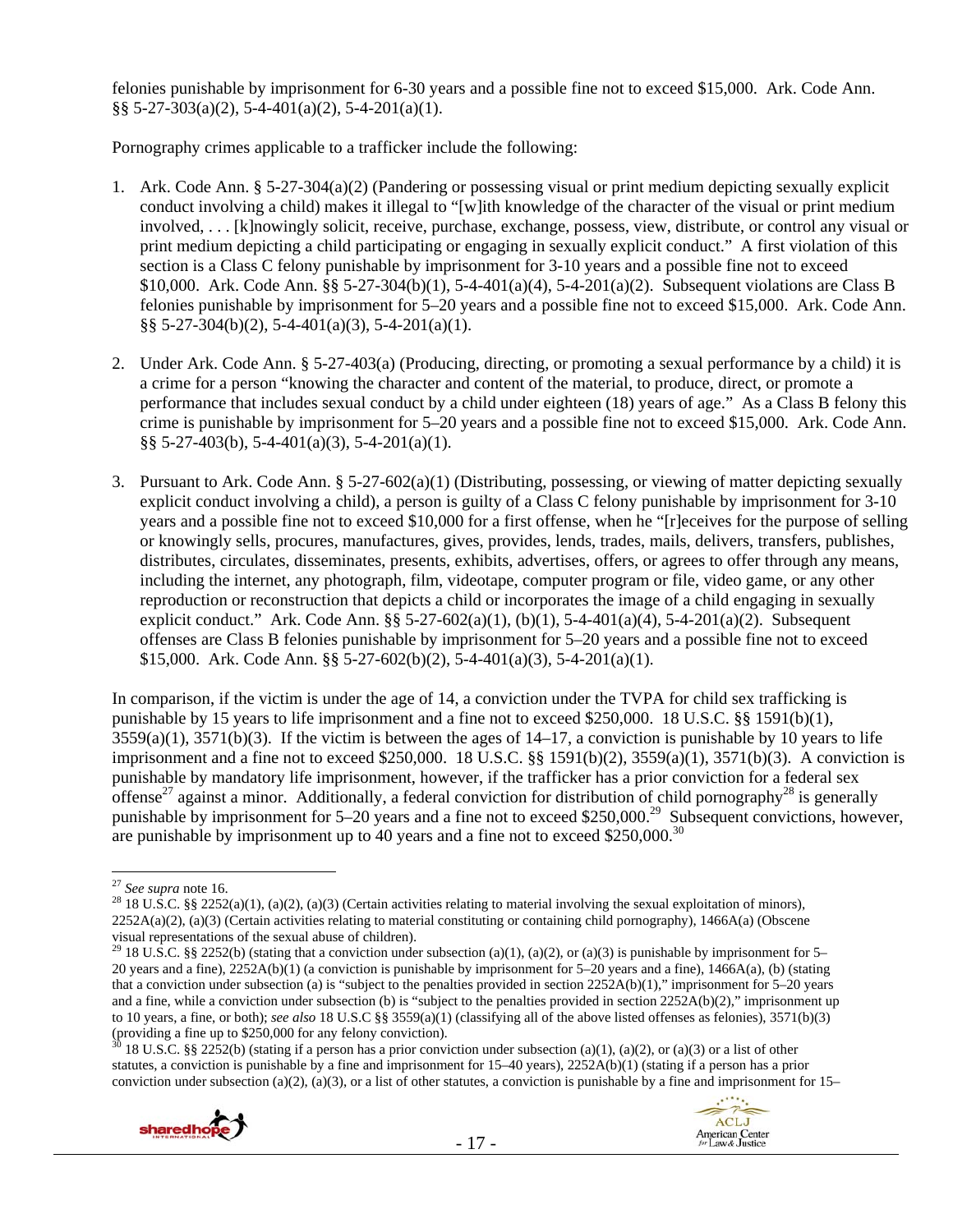*3.3 Using the Internet to lure, entice, recruit, or sell commercial sex acts with a minor is a separate crime or results in an enhanced penalty for traffickers.* 

Ark. Code Ann. § 5-27-306(a) (Internet stalking of a child) makes it a crime if a person over 21 "knowingly uses a computer online service, internet service, or local internet bulletin board service to: . . . (3) Compile, transmit, publish, reproduce, buy, sell, receive, exchange, or disseminate the name, telephone number, electronic mail address, residence address, picture, physical description, characteristics, or any other identifying information on a child fifteen (15) years of age or younger in furtherance of an effort to arrange a meeting with the child for the purpose of engaging in: (A) Sexual intercourse; (B) Sexually explicit conduct; or (C) Deviate sexual activity." If the person merely "attempts to arrange a meeting," this crime is a Class B felony punishable by imprisonment for 5-20 years and a possible fine not to exceed \$15,000. Ark. Code Ann. §§ 5-27-306(b)(1),  $5-4-401(a)(3)$ ,  $5-4-201(a)(1)$ . If the meeting actually occurs, even if sexual activity does not occur, the person is guilty of a Class A felony punishable by imprisonment for 6–30 years and a possible fine not to exceed \$15,000. Ark. Code Ann. §§ 5-27-306(b)(3), 5-4-401(a)(2), 5-4-201(a)(1).

# *3.4 Financial penalties for traffickers, including asset forfeiture, are sufficiently high*.

Fines exist for the various crimes with which the state could charge a trafficker. Ark. Code Ann. § 5-11-108 (Trafficking of persons) establishes a class A felony punishable by a possible fine not to exceed \$15,000. Ark. Code Ann. §§ 5-11-108(c), 5-4-201(a)(1). Ark. Code Ann. § 5-70-104 (Promoting prostitution in the first degree), establishes a Class D felony punishable by a possible fine not to exceed \$10,000. Ark. Code Ann. §§ 5-70- 104(a)(2), (b), 5-4-201(a)(2). Ark. Code Ann. § 5-27-305(a) (Transportation of minors for prohibited sexual conduct), establishes a Class A felony punishable by a possible fine not to exceed \$15,000. Ark. Code Ann. §§ 5-  $27-305(b)$ ,  $5-4-201(a)(1)$ . For a first time offense of Ark. Code Ann. §  $5-27-402$  (Employing or consenting to the use of a child in a sexual performance), as a Class C felony, the trafficker can receive a possible fine not to exceed \$10,000. Ark. Code Ann. §§ 5-27-402 (c)(1), 5-4-201(a)(2). For subsequent offenses, a trafficker faces a Class B felony with a possible fine not to exceed \$15,000. Ark. Code Ann.  $\S$ § 5-27-402(c)(2), 5-4-201(a)(1).

When a trafficker is charged with violating Ark. Code Ann. § 5-74-203 (Soliciting or recruiting a minor to join or remain a member of a criminal gang, organization, or enterprise), a Class B felony, the trafficker could be subject to a possible fine not to exceed \$15,000. Ark. Code Ann. §§ 5-74-203(b), 5-4-  $201(a)(1)$ .

A trafficker could also be required to pay restitution to the victim under Ark. Code Ann.  $\S$  5-4-205(a)(1) (Restitution), which states that "[a] defendant who is found guilty or who enters a plea of guilty or nolo contendere to an offense may be ordered to pay restitution." The restitution is based on the "actual economic loss caused to a victim by the offense," and if bodily injury has occurred, the restitution order may require the defendant to, among other things, "[p]ay the cost of a necessary medical or related professional service or device relating to physical, psychiatric, and psychological care, including nonmedical care and treatment rendered in accordance with a recognized method of healing; . . .[p]ay the cost of necessary physical and occupational therapy and rehabilitation; [and] . . . [r]eimburse the victim for income lost by the victim as a result of the offense" with a maximum income reimbursement of \$50,000. Ark. Code Ann. § 5-4-205(b)(1), (2).

A violation of Ark. Code Ann. § 5-42-204(a)(2) (Criminal use of property or laundering criminal proceeds) occurs when a person "[u]ses or makes available for use any property in which he or she has any ownership or lawful possessory interest to facilitate a predicate criminal offense." A "predicate

- 18 -





 <sup>40</sup> years), 1466A(a), (b) (stating that the penalty scheme for section 2252A(b) applies); *see also* 18 U.S.C §§ 3559(a)(1) (classifying all of the above listed offenses as felonies), 3571(b)(3) (providing a fine up to \$250,000 for any felony conviction).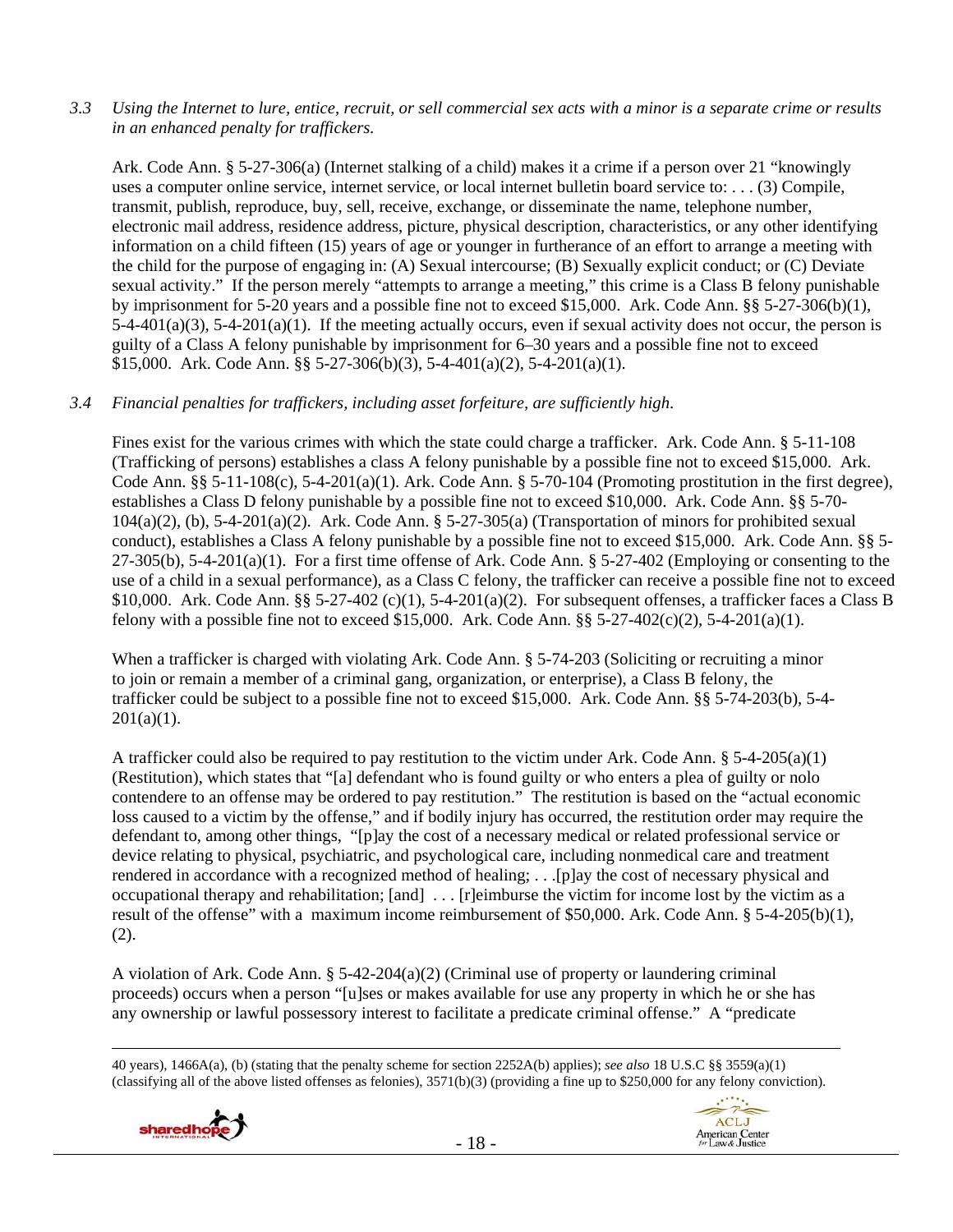criminal offense" includes a "crime of pecuniary gain," which is defined as "any violation of Arkansas law that results, or was intended to result, in the defendant receiving income, benefit, property, money, or anything of value." Ark. Code Ann. § 5-42-203(3), (7). The violator may face a civil action brought by a prosecuting attorney "for damages in an amount equal to property, funds, or a monetary instrument involved in the violation as well as the proceeds acquired by any person involved in the enterprise or by reason of conduct in furtherance of the violation, together with costs incurred for resources and personnel used in the investigation and prosecution of both criminal and civil proceedings." Ark. Code Ann. § 5-  $42-204(c)(1)$ . Therefore, when a trafficker uses funds to further any offense relating to child pornography, the trafficker may become liable in a civil proceeding for damages.

Finally, a trafficker may face forfeiture of certain illegal assets. Under Ark. Code Ann. § 5-5-101(a) (Disposition of contraband and seized property), "Any seized property shall be returned to the rightful owner or possessor of the seized property except contraband owned by a defendant."<sup>31</sup>

3.4.1 Recommendation: Amend Ark. Code Ann. § 5-11-108 (Trafficking of persons) to include a specific asset forfeiture penalty for those assets gained from or used in the commission of the crime of commercial sexual exploitation of a child.

#### *3.5 Convicted traffickers are required to register as sex offenders.*

A person who is guilty "of a sex offense, aggravated sex offense, or sexually violent offense" must register as a sex offender. Ark. Code Ann. § 12-12-905(a)(1). Ark. Code Ann. § 12-12-903(12)(A)(i) states,

"Sex offense" includes, but is not limited to:

(i) The following offenses:

. . . (h) Engaging children in sexually explicit conduct for use in visual or print medium, § 5-27- 303;

(i) Transportation of minors for prohibited sexual conduct, § 5-27-305;

(j) Employing or consenting to the use of a child in a sexual performance, § 5-27-402;

(k) Pandering or possessing visual or print medium depicting sexually explicit conduct involving a child, § 5-27-304;

(l) Producing, directing, or promoting a sexual performance by a child, § 5-27-403;

(m) Promoting prostitution in the first degree, § 5-70-104;

. . .

(q) Kidnapping pursuant to § 5-11-102(a) when the victim is a minor and the offender is not the parent of the victim;

(r) False imprisonment in the first degree and false imprisonment in the second degree, §§ 5-11- 103 and 5-11-104, when the victim is a minor and the offender is not the parent of the victim;

(C) Visual, print, or electronic medium that depicts sexually explicit conduct involving a child prohibited under § 5-27- 304;

(D) Visual, print, or electronic medium that contains a sexual performance of a child prohibited under § 5-27-403;

(E) Item the possession of which is prohibited by § 5-27-602 [Distributing, possessing, or viewing of matter depicting sexually explicit conduct involving a child];

<sup>(</sup>H) Other article designated "contraband" by law.



 $\overline{a}$ <sup>31</sup> Pursuant to Ark. Code Ann. § 5-5-101(b)(1), contraband is defined as including the following:

<sup>(</sup>A) Article possessed under a circumstance prohibited by law;

<sup>(</sup>B) Weapon or other instrument used in the commission or attempted commission of a felony;

<sup>(</sup>F) Item the production of which is prohibited by § 5-27-603 [Computer child pornography];

<sup>(</sup>G) Item the production of which is prohibited by § 5-27-605 [Computer exploitation of a child]; or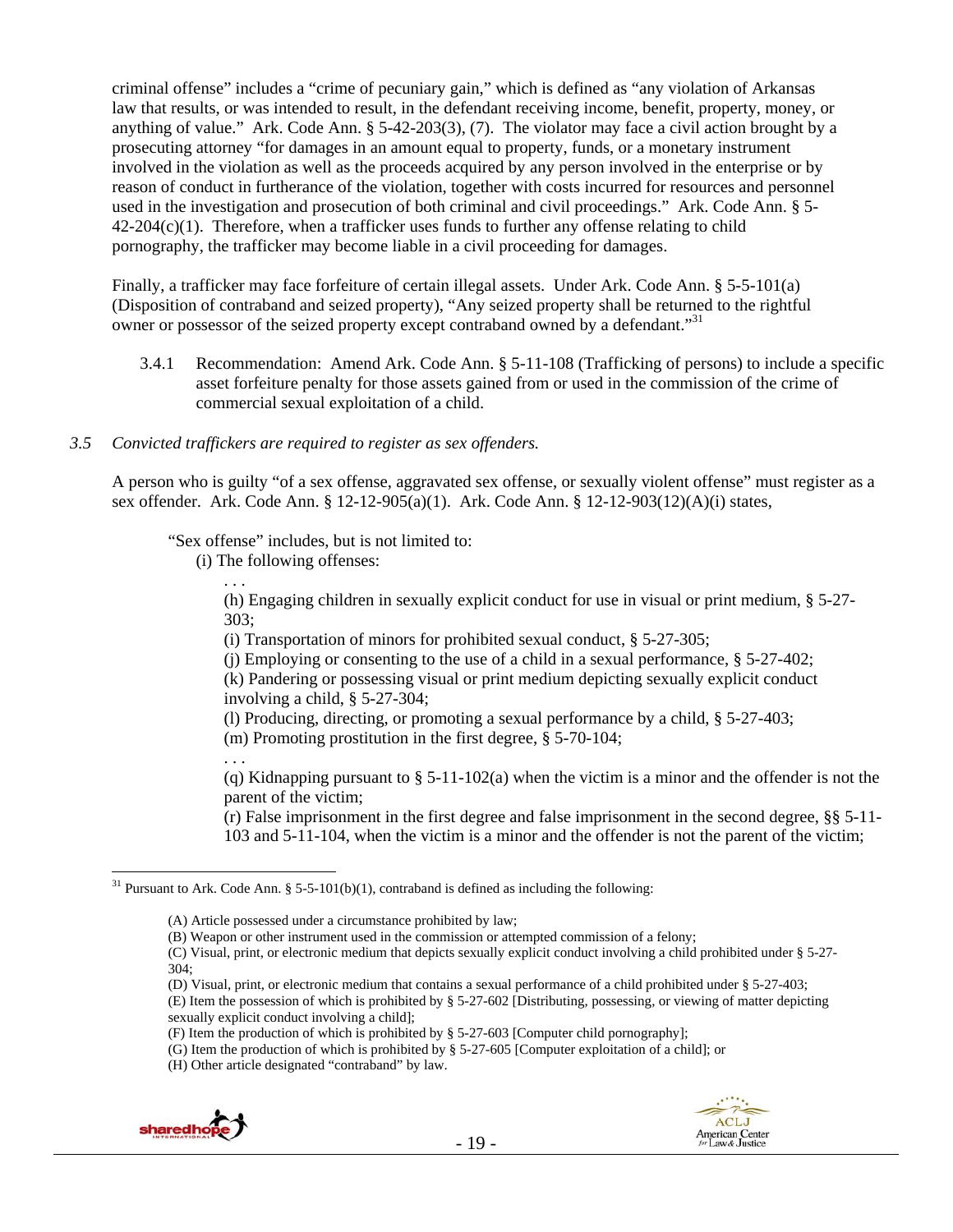(s) Permitting abuse of a minor, § 5-27-221; (t) Computer child pornography, § 5-27-603; (u) Computer exploitation of a child, § 5-27-605; (v) Permanent detention or restraint, § 5-11-106, when the offender is not the parent of the victim; (w) Distributing, possessing, or viewing of matter depicting sexually explicit conduct involving a child, § 5-27-602; (x) Internet stalking of a child, § 5-27-306; . . . .

A sex offense also includes "[a]n attempt, solicitation, or conspiracy to commit any of the offenses" listed above, and includes "[a]n adjudication of guilt for an offense of the law of another state, for a federal offense, for a tribal court offense, or for a military offense: (a) Which is similar to any of the offenses enumerated in subdivision  $(12)(A)(i)$  of this section; or (b) When that adjudication of guilt requires registration under another state's sex offender registration laws." Ark. Code Ann. § 12-12-903(12)(A)(ii), (iii).

The crimes of Ark. Code Ann. § 5-11-108 (Trafficking of persons), Ark. Code Ann. § 5-70-103 (Sexual solicitation), Ark. Code Ann. § 5-27-220 (Contributing to the delinquency of a juvenile) and Ark. Code Ann. § 5-27-209 (Contributing to the delinquency of a minor) are not specifically mentioned as sex offenses. Ark. Code Ann. § 12-12-903(12)(A). Those crimes not enumerated are nevertheless not specifically excluded because "[t]he sentencing court has the authority to order the registration of any offender shown in court to have attempted to commit or to have committed a sex offense even though the offense is not enumerated in subdivision  $(12)(A)(i)$  of this section" unless the state assembly "expresses its intent not to consider the offense to be a true sex offense for the purposes of this subchapter." Ark. Code Ann. § 12-12-903(12)(B).

- 3.5.1 Recommendation: Amend Ark. Code Ann. § 12-12-903 (Definitions) to include the crimes of Ark. Code Ann. § 5-11-108 (Trafficking of persons), Ark. Code Ann. § 5-70-103 (Sexual solicitation), Ark. Code Ann. § 5-27-220 (Contributing to the delinquency of a juvenile), and Ark. Code Ann. § 5-27-209 (Contributing to the delinquency of a minor) when commercial sexual exploitation of a child is involved so that traffickers involved in these crimes are required to register as sex offenders.
- *3.6 Laws relating to termination of parental rights for certain offenses include sex trafficking or CSEC offenses in order to remove the children of traffickers from their control and potential exploitation.*

Under Ark. Code Ann. § 9-27-341(b)(3) (Termination of parental rights), to terminate parental rights permanently, the court must base its order on "a finding by clear and convincing evidence: (A) That it is in the best interest of the juvenile, including consideration of the following factors: (i) The likelihood that the juvenile will be adopted if the termination petition is granted; and (ii) The potential harm, specifically addressing the effect on the health and safety of the child, caused by returning the child to the custody of the parent, parents, or putative parent or parents." Ark Code Ann. § 9-27-341(b)(3)(B) specifies that the court must also find "clear and convincing evidence" of one of a number of grounds, including,

 (vi) (a) The court has found the juvenile or a sibling dependent-neglected as a result of neglect or abuse that could endanger the life of the child, sexual abuse, or sexual exploitation, any of which was perpetrated by the juvenile's parent or parents or step-parent or step-parents.

(b) Such findings by the juvenile division of circuit court shall constitute grounds for immediate termination of the parental rights of one (1) or both of the parents;

. . . .

(ix) (a) The parent is found by a court of competent jurisdiction, including the juvenile division of circuit court, to:



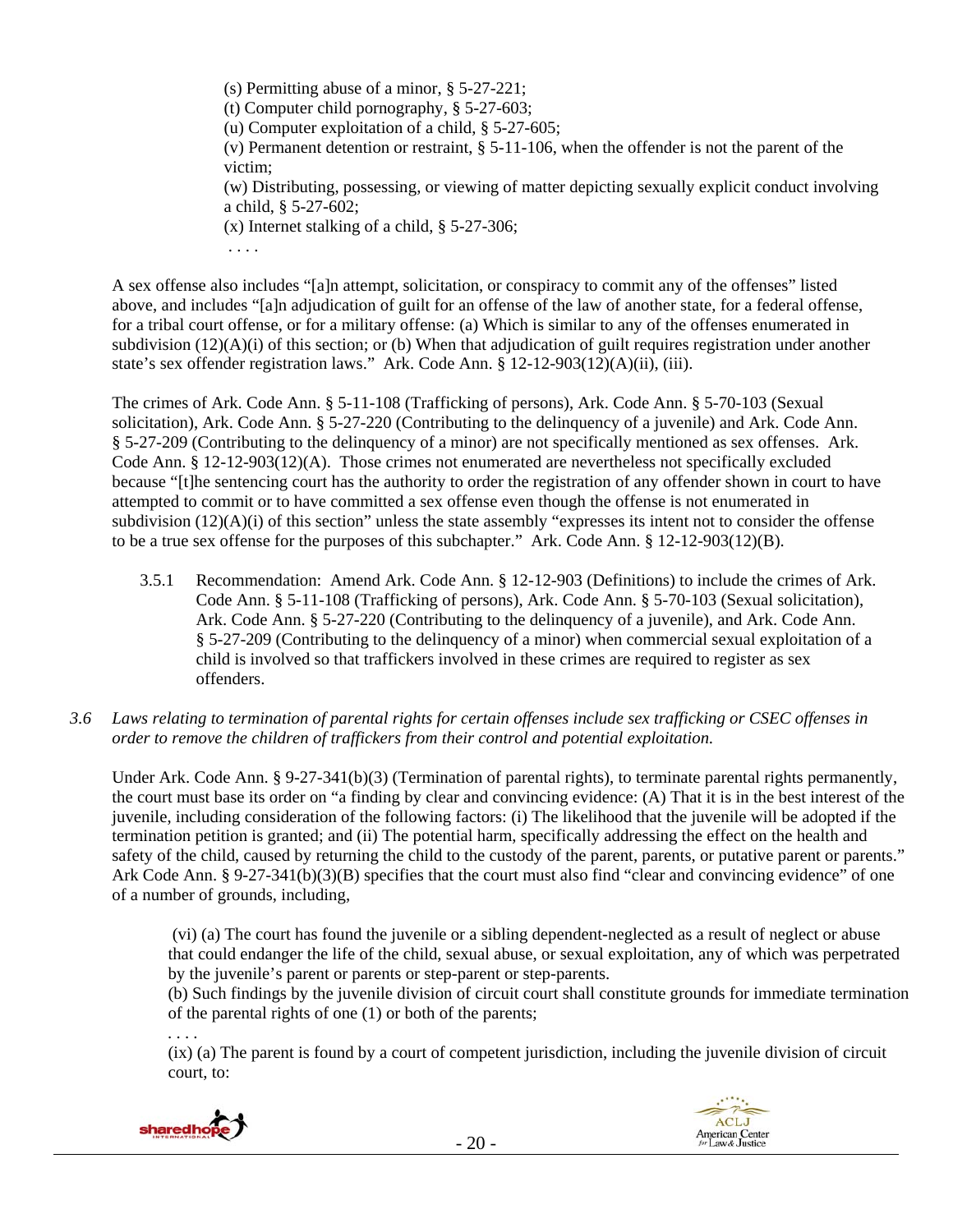. . . (2) Have committed a felony battery that results in serious bodily injury to any juvenile or to have aided or abetted, attempted, conspired, or solicited to commit felony battery that results in serious bodily injury to any juvenile;

(3) (A) Have subjected any juvenile to aggravated circumstances.

(B) "Aggravated circumstances" means:

(i) A juvenile has been abandoned, chronically abused, subjected to extreme or repeated cruelty, sexually abused, or a determination has been made by a judge that there is little likelihood that services to the family will result in successful reunification; or (ii) A juvenile has been removed from the custody of the parent or guardian and placed in foster care or in the custody of another person three (3) or more times in the last fifteen (15) months;

. . . .

Under subsection  $(b)(3)(B)(ix)(b)$ , "This subchapter does not require reunification of a surviving child with a parent who has been found guilty of any of the offenses listed in subdivision  $(b)(3)(B)(ix)(a)$  of this section."

# **Framework Issue 4: Criminal provisions for facilitators**

# *Legal Components:*

- *4.1 The acts of assisting, enabling, or financially benefitting from child sex trafficking are included as criminal offenses in the state sex trafficking statute.*
- *4.2 Financial penalties, including asset forfeiture laws, are in place for those who benefit financially from or aid and assist in committing domestic minor sex trafficking.*

*\_\_\_\_\_\_\_\_\_\_\_\_\_\_\_\_\_\_\_\_\_\_\_\_\_\_\_\_\_\_\_\_\_\_\_\_\_\_\_\_\_\_\_\_\_\_\_\_\_\_\_\_\_\_\_\_\_\_\_\_\_\_\_\_\_\_\_\_\_\_\_\_\_\_\_\_\_\_\_\_\_\_\_\_\_\_\_\_\_\_\_\_\_\_* 

- *4.3 Promoting and selling child sex tourism is illegal.*
- *4.4 Promoting and selling child pornography is illegal.*

# *Legal Analysis:*

*4.1 The acts of assisting, enabling, or financially benefitting from child sex trafficking are included as criminal offenses in the state sex trafficking statute*.

Ark. Code Ann. § 5-11-108 (Trafficking of persons) criminalizes facilitation of trafficking by establishing a Class A felony when a person "[b]enefits financially or benefits by receiving anything of value from participation in a venture" in which a person "[r]ecruits, harbors, transports, or obtains a person for labor or services through the use of force, fraud, or coercion for the purpose of subjecting the person to: (A) Involuntary servitude; (B) Peonage; (C) Debt bondage; (D) Slavery; (E) Marriage; (F) Adoption; or (G) Sexual conduct." Ark. Code Ann. § 5-11-108(b), (c).

Facilitation is also included in Ark. Code Ann. § 5-27-305(a) (Transportation of minors for prohibited sexual conduct), which establishes a Class A felony when a person "transports, finances in whole or part the transportation of, or otherwise causes or facilitates the movement of any minor, and . . . (1) Knows or has reason to know that prostitution or sexually explicit conduct involving the minor will be commercially exploited by any person; and (2) Acts with the purpose that the minor will engage in: (A) Prostitution; or (B) Sexually explicit conduct."

In addition, the crime of facilitation, though not specific to a minor victimized through prostitution, is included in Ark. Code Ann. §  $5-70-104(a)(2)$  (Promoting prostitution in the first degree), which makes it a crime when a person knowingly "[a]dvances prostitution or profits from prostitution of a person less than eighteen (18) years of age." A person "advances prostitution," when "acting other than as a



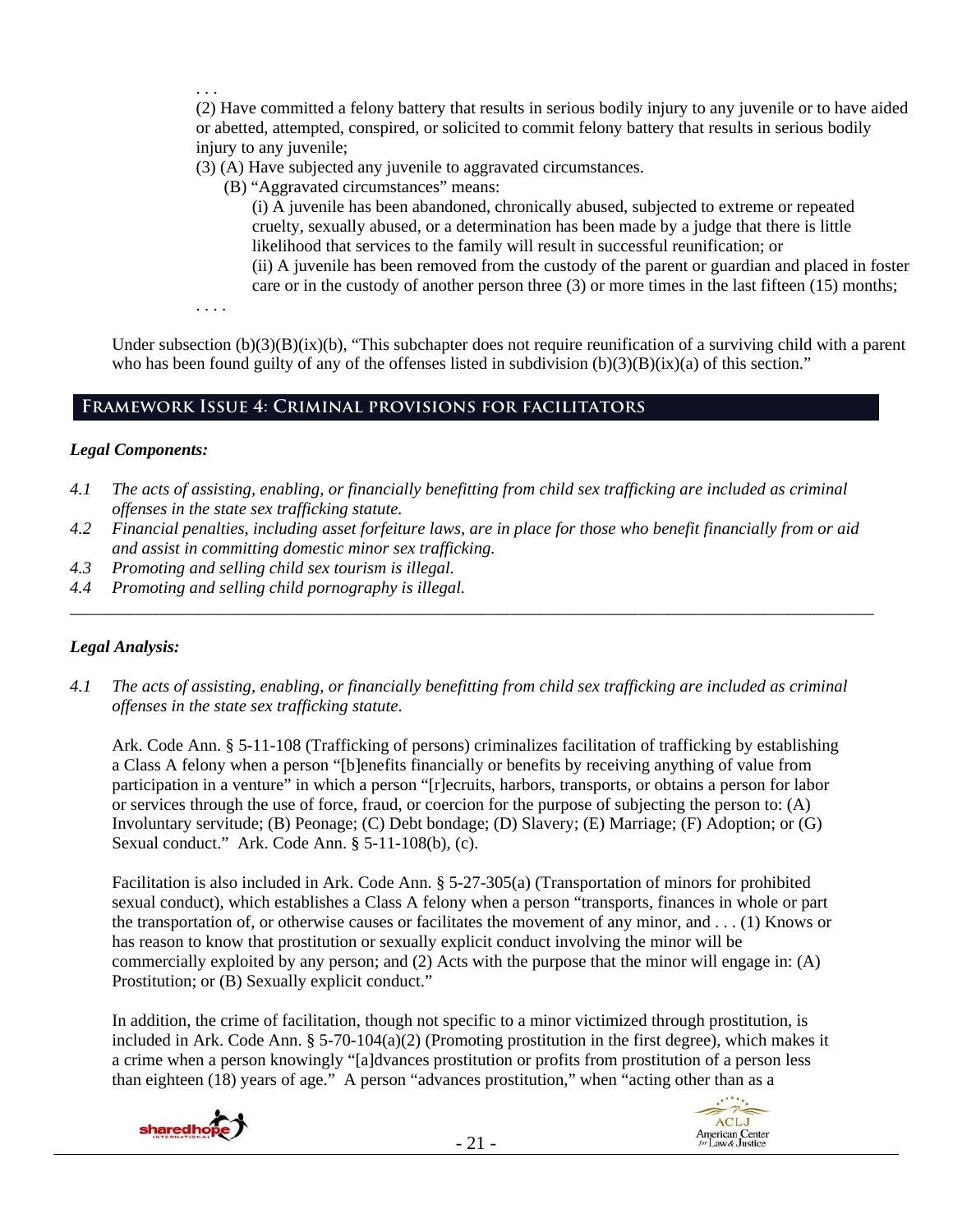prostitute or a patron of a prostitute, that person knowingly: . . . (C) Provides a person or premises for prostitution purposes; (D) Operates or assists in the operation of a house of prostitution or a prostitution enterprise; or (E) Engages in any other conduct designed to institute, aid, or facilitate an act or enterprise of prostitution." Ark. Code Ann. § 5-70-101(1)(C), (D), (E). Promoting prostitution is a Class D felony punishable by imprisonment not to exceed 6 years and a possible fine not to exceed \$10,000. Ark. Code Ann. §§ 5-70-104(b), 5-4-401(a)(5), 5-4-201(a)(2).

*4.2 Financial penalties, including asset forfeiture laws, are in place for those who benefit financially from or aid and assist in committing domestic minor sex trafficking.* 

Under Ark. Code Ann. § 5-5-101(a) (Disposition of contraband and seized property), "Any seized property shall be returned to the rightful owner or possessor of the seized property except contraband owned by a defendant." Pursuant to Ark. Code Ann.  $\S 5-5-101(b)(1)$  contraband is defined as including the following:

- (A) Article possessed under a circumstance prohibited by law;
- (B) Weapon or other instrument used in the commission or attempted commission of a felony;

(C) Visual, print, or electronic medium that depicts sexually explicit conduct involving a child prohibited under § 5-27-304;

(D) Visual, print, or electronic medium that contains a sexual performance of a child prohibited under § 5-27-403;

(E) Item the possession of which is prohibited by § 5-27-602 [Distributing, possessing, or viewing of matter depicting sexually explicit conduct involving a child];

(F) Item the production of which is prohibited by § 5-27-603 [Computer child pornography];

(G) Item the production of which is prohibited by § 5-27-605 [Computer exploitation of a child]; or

(H) Other article designated "contraband" by law.

Facilitators could also be subject to civil penalties. A violation of Ark. Code Ann. § 5-42-204(a)(2) (Criminal use of property or laundering criminal proceeds) occurs when a person "[u]ses or makes available for use any property in which he or she has any ownership or lawful possessory interest to facilitate a predicate criminal offense." A "predicate criminal offense" includes a "crime of pecuniary gain," which is defined as "any violation of Arkansas law that results, or was intended to result, in the defendant receiving income, benefit, property, money, or anything of value." Ark. Code Ann. § 5-42- 203(3), (7). The violator may face a civil action brought by a prosecuting attorney "for damages in an amount equal to property, funds, or a monetary instrument involved in the violation as well as the proceeds acquired by any person involved in the enterprise or by reason of conduct in furtherance of the violation, together with costs incurred for resources and personnel used in the investigation and prosecution of both criminal and civil proceedings." Ark. Code Ann.  $\S$  5-42-204(c)(1).

- 4.2.1 Recommendation: Amend Ark. Code Ann. § 5-11-108 (Trafficking of persons) to include a specific asset forfeiture penalty for those assets gained from or used in the commission of the crime of commercial sexual exploitation of a child.
- *4.3 Promoting and selling child sex tourism is illegal*.

Arkansas does not have a specific sex tourism statute.

4.3.1 Recommendation: Enact a law prohibiting selling or offering to sell travel services that include or facilitate travel for the purpose of engaging in commercial sexual exploitation of a minor or prostitution of a minor, if occurring in Arkansas.



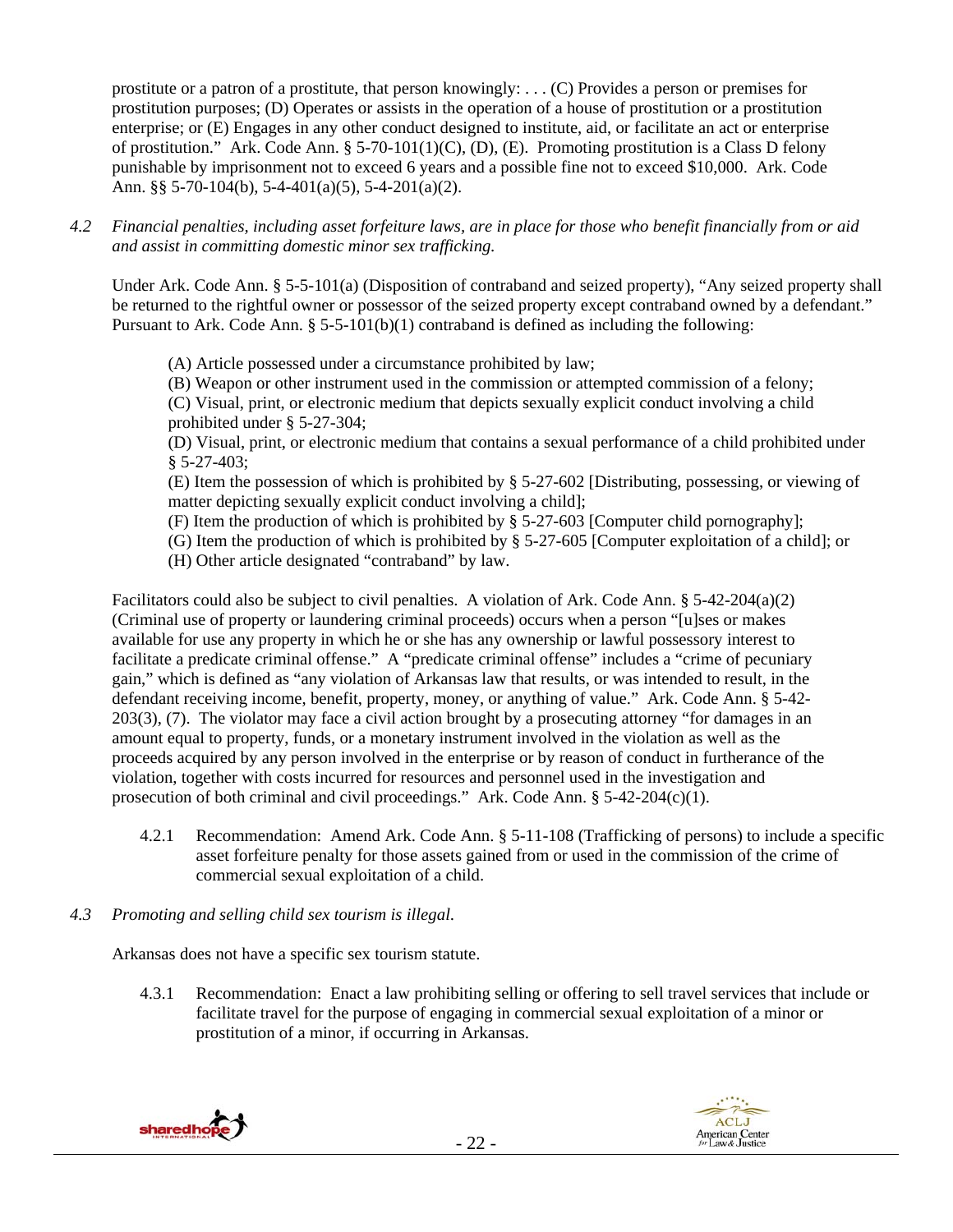# *4.4 Promoting and selling child pornography is illegal*.

Pornography crimes applicable to a facilitator of trafficking include:

- 1. Ark. Code Ann. § 5-27-304(a) (Pandering or possessing visual or print medium depicting sexually explicit conduct involving a child) makes it illegal to "[w]ith knowledge of the character of the visual or print medium involved . . . : (1) Knowingly advertise for sale or distribution, sell, distribute, transport, ship, exhibit, display, or receive for the purpose of sale or distribution any visual or print medium depicting a child participating or engaging in sexually explicit conduct; or (2) Knowingly solicit, receive, purchase, exchange, possess, view, distribute, or control any visual or print medium depicting a child participating or engaging in sexually explicit conduct." A first violation of this section is a Class C felony punishable by imprisonment for  $3-10$  years and a possible fine not to exceed \$10,000. Ark. Code Ann. §§  $5-27-304(b)(1)$ , 5-4-401(a)(4), 5-4-201(a)(2). Subsequent violations are Class B felonies punishable by imprisonment for 5- 20 years and a possible fine not to exceed \$15,000. Ark. Code Ann. §§ 5-27-304(b)(2), 5-4-401(a)(3), 5-4-  $201(a)(1)$ .
- 2. Under Ark. Code Ann. § 5-27-403(a) (Producing, directing, or promoting a sexual performance by a child) it is a crime for a person "knowing the character and content of the material, to produce, direct, or promote a performance that includes sexual conduct by a child under eighteen (18) years of age." As a Class B felony, this crime is punishable by imprisonment for 5–20 years and a possible fine not to exceed \$15,000. Ark. Code Ann. §§ 5-27-403(b), 5-4-401(a)(3), 5-4-201(a)(1).
- 3. Pursuant to Ark. Code Ann.  $\S 5-27-602(a)(1)$  (Distributing, possessing, or viewing of matter depicting sexually explicit conduct involving a child), a person is guilty of a Class C felony punishable by imprisonment for 3–10 years and a possible fine not to exceed \$10,000 for a first offense, when he knowingly "[r]eceives for the purpose of selling or knowingly sells, procures, manufactures, gives, provides, lends, trades, mails, delivers, transfers, publishes, distributes, circulates, disseminates, presents, exhibits, advertises, offers, or agrees to offer through any means, including the internet, any photograph, film, videotape, computer program or file, video game, or any other reproduction or reconstruction that depicts a child or incorporates the image of a child engaging in sexually explicit conduct." Ark. Code Ann. §§ 5-27-602(a)(1), (b)(1), 5-4-401(a)(4), 5-4-201(a)(2). Subsequent offenses are Class B felonies punishable by imprisonment for 5-20 years and a possible fine not to exceed \$15,000. Ark. Code Ann. §§ 5-27-602(b)(2), 5-4-401(a)(3), 5-4-201(a)(1).



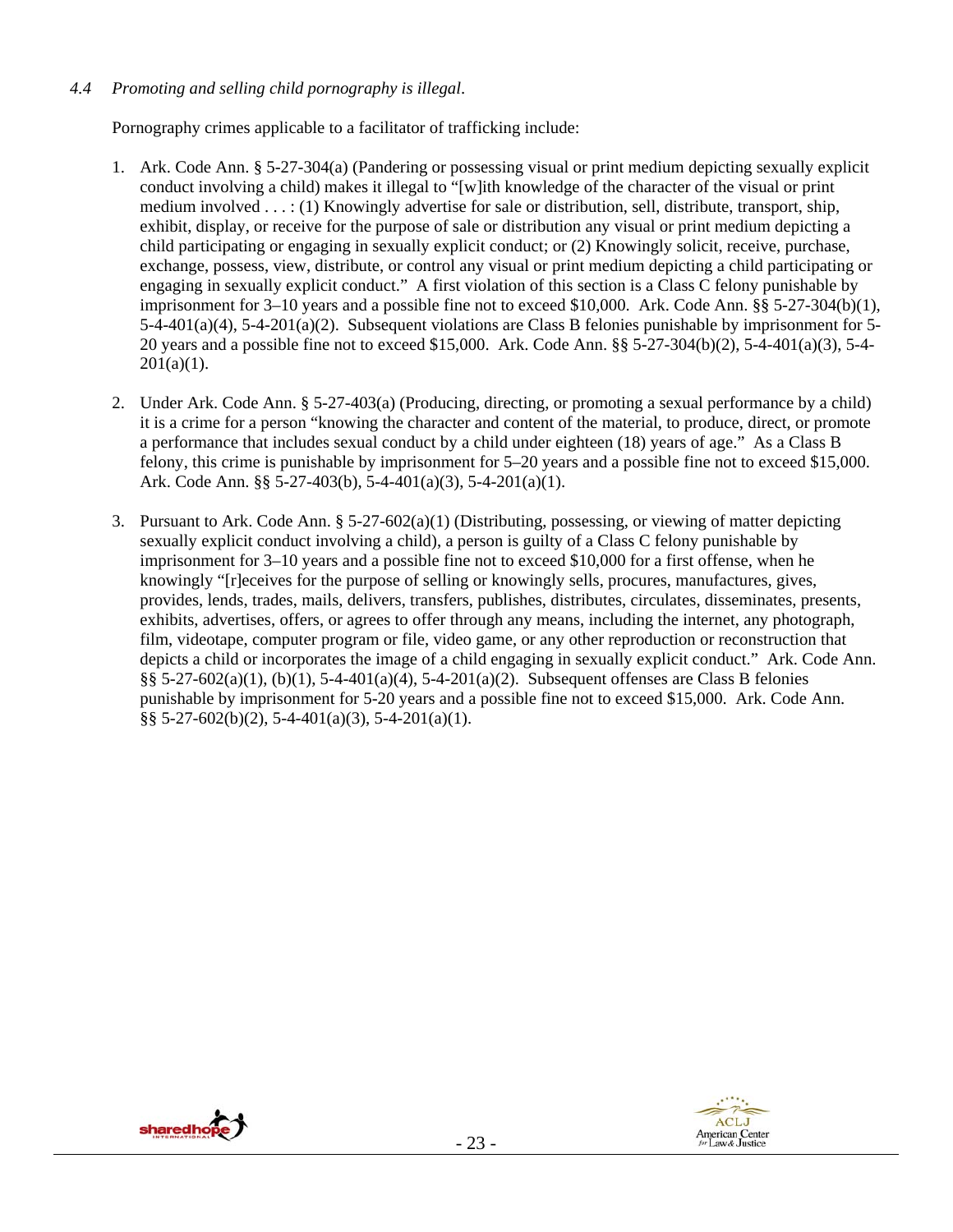# **Framework Issue 5: Protective provisions for the child victims**

#### *Legal Components:*

- *5.1 A victim of domestic minor sex trafficking or CSEC is defined as a victim for purposes of qualifying for crime victims' compensation and other victim benefits.*
- *5.2 The state sex trafficking statute expressly prohibits a defendant from raising consent of the minor to the commercial sex acts as a defense.*
- *5.3 Prostitution laws apply only to adults, making minors under 18 specifically immune from this offense.*
- *5.4 Commercially sexually exploited children are provided with a child protection response, including specialized shelter and services, and are not detained in juvenile detention facilities.*
- *5.5 Commercial sexual exploitation or sex trafficking is identified as a type of abuse and neglect within child protection statutes.*
- *5.6 The definition of "caregiver" (or similar term) in the child welfare statutes is broad enough to include a trafficker who has custody or control of a child in order to bring a trafficked child into the protection of child protective services.*
- *5.7 Crime victims' compensation is specifically available to a child victim of sex trafficking or CSEC without regard to ineligibility factors.*
- *5.8 Victim-friendly procedures and protections are provided in the trial process for minors under 18.*
- *5.9 Expungement or sealing of juvenile arrest or criminal records resulting from arrests or adjudications for prostitution-related offenses committed as a result of, or in the course of, the commercial sexual exploitation of a minor is available within a reasonable time after turning 18.*
- *5.10 Victim restitution and civil remedies are authorized by law for minor victims of sex trafficking or CSEC.*
- *5.11 Statutes of limitations for civil and criminal actions for child sex trafficking or CSEC offenses are eliminated or lengthened sufficiently to allow prosecutors and victims a realistic opportunity to pursue criminal action and legal remedies.*

*\_\_\_\_\_\_\_\_\_\_\_\_\_\_\_\_\_\_\_\_\_\_\_\_\_\_\_\_\_\_\_\_\_\_\_\_\_\_\_\_\_\_\_\_\_\_\_\_\_\_\_\_\_\_\_\_\_\_\_\_\_\_\_\_\_\_\_\_\_\_\_\_\_\_\_\_\_\_\_\_\_\_\_\_\_\_\_\_\_\_\_\_\_\_* 

# *Legal Analysis:*

*5.1 A victim of domestic minor sex trafficking or CSEC is defined as a victim for purposes of qualifying for crime victims' compensation and other victim benefits.* 

For the purposes of the subchapter on "Crime Victims Reparations," "victim" is defined as including "a person who suffers personal injury<sup>32</sup> or death as a result of criminally injurious conduct committed either within the State of Arkansas or against any Arkansas resident who suffers personal injury as the result of criminally injurious conduct which occurs in states presently not having crime victims reparations programs for which the victim is eligible." Ark. Code Ann. § 16-90-703(11)(A). "Criminally injurious conduct" is defined in relevant part as "an act which occurs or is attempted in this state that results in personal injury or death to a victim, which act is punishable by fine, imprisonment, or death." Ark. Code Ann. § 16-90-703(5)(A)(i). Given the definition of "personal injury" and "criminally injurious conduct," and since all CSEC crimes and Ark. Code Ann. § 5-11-108 (Trafficking of persons) are punishable by a possible fine and imprisonment, a domestic minor sex trafficking victim would be considered a victim for the purposes of the subchapter entitled "Crime Victims Reparations."

For the purposes of the subchapter on "Rights of Victims of Crime," a "victim" is defined as "a victim of a sex offense or an offense against a victim who is a minor<sup>33</sup> and a victim of any violent crime,<sup>34</sup> but does not include

<sup>&</sup>lt;sup>33</sup> "Offense against a victim who is a minor" is defined in Ark. Code Ann. § 16-90-1101(3) as,



 $\overline{a}$ <sup>32</sup> "Personal injury" is defined in Ark. Code Ann. § 16-90-703(10) as "actual bodily harm, including pregnancy or mental anguish which is the direct result of a violent criminal act."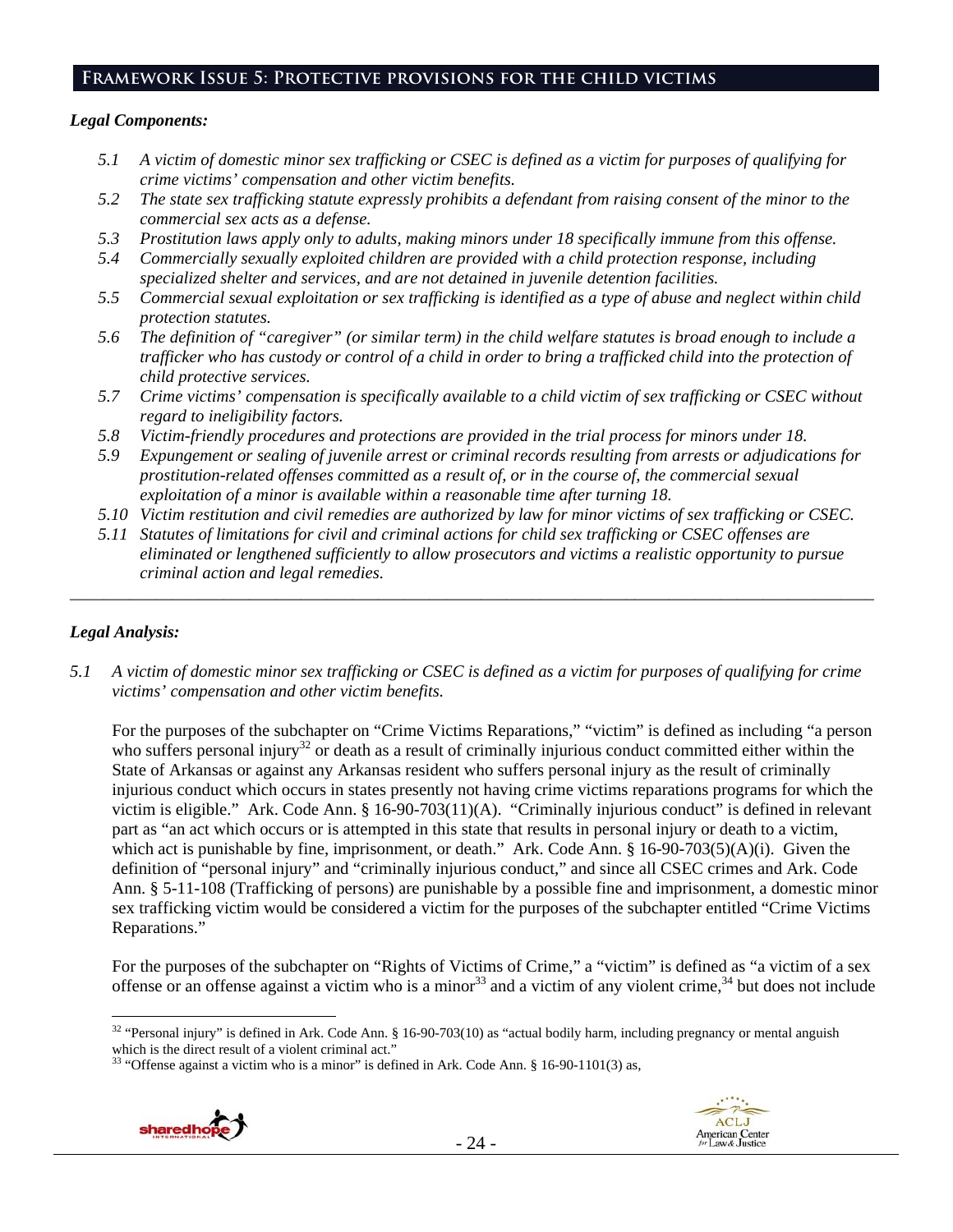a person who is accountable for the crime or a crime arising from the same conduct, criminal episode, or plan and does not include a governmental entity." Ark. Code Ann. § 16-90-1101(8). Ark. Code Ann. § 16-90- 1101(6) includes many CSEC offenses in the definition of a "sex offense," including,

(H) Engaging children in sexually explicit conduct for use in visual or print medium, § 5-27-303;

(I) Transportation of minors for prohibited sexual conduct, § 5-27-305;

(J) Employing or consenting to use of a child in sexual performance, § 5-27-402;

(K) Producing, directing, or promoting a sexual performance, § 5-27-403;

(L) Promoting prostitution in the first degree, § 5-70-104;

. . .

(N) An attempt, solicitation, or conspiracy to commit any of the offenses enumerated in this subdivision (6);

(O) An adjudication of guilt for an offense of the law of another state, for a federal offense, or for a military offense, which is substantially equivalent to any of the offenses enumerated in this subdivision (6);

(P) Computer child pornography, § 5-27-603;

(Q) Computer exploitation of a child in the first degree, § 5-27-605(a); or

(R) A violation of any former law of this state that is substantially equivalent to any of the offenses enumerated in this subdivision (6).

Ark. Code Ann. § 5-11-108 (Trafficking of persons) is not included in the definition of "sex offense," and given the definition of "victim," if a court considers a CSEC victim partly responsible for the conduct of her prostitution, then the minor may not be considered a victim for the purposes of the subchapter entitled "Rights of Victims of Crime."

- 5.1.1 Recommendation: Amend Ark. Code Ann. § 16-90-1101 to include Ark. Code Ann. § 5-11-108 (Trafficking of persons) for commercial sexual exploitation of minors as a "sex offense" and to clarify that a domestic minor sex trafficking victim is not disqualified from victim status as a result of committing crimes as a consequence of the trafficking.
- *5.2 The state sex trafficking statute expressly prohibits a defendant from raising consent of the minor to the commercial sex acts as a defense.*

A defense based on the minor's consent to the commercial sex act is not expressly mentioned in Ark. Code Ann. § 5-11-108 (Trafficking of persons), Ark. Code Ann. § 5-70-104(a)(2) (Promoting prostitution in the first degree), Ark. Code Ann § 5-27-303 (Engaging children in sexually explicit conduct for use in visual or print medium), Ark. Code Ann. § 5-27-304 (Pandering or possessing visual or print medium depicting sexually explicit conduct involving a child), Ark. Code Ann. § 5-27-305 (Transportation of minors for prohibited sexual

(A) Kidnapping pursuant to § 5-11-102(a)(4) when the victim is a minor and the offender is not the parent of the victim;

(D) Any sex offense when the victim is a minor;

- (E) An attempt, solicitation, or conspiracy to commit any of the offenses enumerated in this subdivision (3);
- (F) An adjudication of guilt for an offense of the law of another state, for a federal offense, or for a military offense, which is substantially equivalent to any of the offenses enumerated in this subdivision (3); or

any felony involving the use of a deadly weapon, terroristic threatening in the first degree, § 5-13-301(a), and stalking, as defined in § 5-71-229."



<sup>(</sup>B) False imprisonment in the first degree pursuant to  $\S$  5-11-103 when the victim is a minor and the offender is not the parent of the victim;

<sup>(</sup>C) Permanent detention or restraint pursuant to § 5-11-106 when the victim is a minor and the offender is not the parent of the victim;

<sup>(</sup>G) A violation of any former law of this state that is substantially equivalent to any of the offenses enumerated in this subdivision (3). Subdivision (3).  $34$  "Violent crime" is defined in Ark. Code Ann. § 16-90-1101(9) as "any felony which resulted in physical injury to the victim,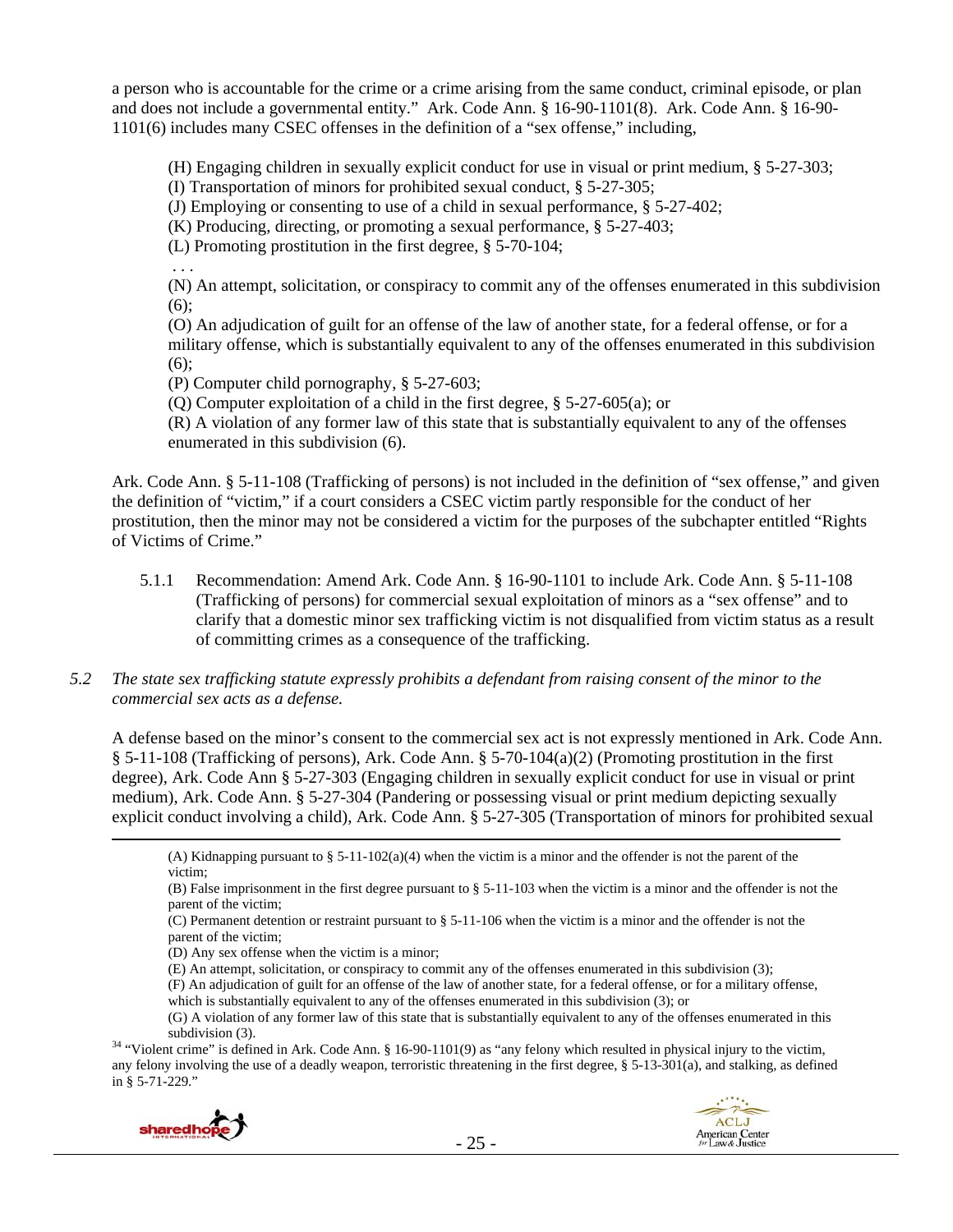conduct), Ark. Code Ann. § 5-27-402 (Employing or consenting to the use of a child in a sexual performance), Ark. Code Ann. § 5-27-403(a) (Producing, directing, or promoting a sexual performance by a child), or Ark. Code Ann. § 5-27-602 (Distributing, possessing, or viewing of matter depicting sexually explicit conduct involving a child). However, the code does not specifically prohibit a defendant from raising such a defense. Ark. Code Ann. § 5-11-108(b)(1) (Trafficking of persons) requires proof of the use of force, fraud, or coercion in the trafficking of all victims; therefore, a trafficker could assert consent as a defense to prove the lack of force, fraud, or coercion.

Notably, sex offense statutes related to intercourse with minors expressly do not allow the defense of consent, including Ark. Code Ann. § 5-14-103(b) (Rape), Ark. Code Ann § 5-14-124(b) (Sexual assault in the first degree), Ark. Code Ann. §5-14-125(a)(4)(B) (Sexual assault in the second degree), and Ark. Code Ann. § 5-14- 126(b) (Sexual assault in the third degree).

- 5.2.1 Recommendation: Amend Ark. Code Ann. § 5-11-108 (Trafficking of persons), Ark. Code Ann. § 5-70-104(a)(2) (Promoting prostitution in the first degree), Ark. Code Ann § 5-27-303 (Engaging children in sexually explicit conduct for use in visual or print medium), Ark. Code Ann. § 5-27-304 (Pandering or possessing visual or print medium depicting sexually explicit conduct involving a child), Ark. Code Ann. § 5-27-305 (Transportation of minors for prohibited sexual conduct), Ark. Code Ann. § 5-27-402 (Employing or consenting to the use of a child in a sexual performance), Ark. Code Ann. § 5-27-403(a) (Producing, directing, or promoting a sexual performance by a child), and Ark. Code Ann. § 5-27-602 (Distributing, possessing, or viewing of matter depicting sexually explicit conduct involving a child) to clarify that a minor victim's consent is not a defense to these crimes.
- *5.3 Prostitution laws apply only to adults, making minors under 18 specifically immune from this offense.*

Ark. Code Ann. § 5-70-102(a) (Prostitution) does not establish immunity from prosecution for minors and states without exceptions that "[a] person commits prostitution if in return for or in expectation of a fee he or she engages in or agrees or offers to engage in sexual activity with any other person." The crime is a Class B misdemeanor for the first offense, which may be punishable by imprisonment for up to 90 days and a possible fine not to exceed \$1,000. Ark. Code Ann. §§ 5-70-102(b)(1), 5-4-201(b)(2), 5-4-401(b)(2). Subsequent offenses are Class A misdemeanors, which may be punishable by imprisonment for up to 1 year and a possible fine not to exceed \$2,500. Ark. Code Ann. §§ 5-70-102(b)(2), 5-4-201(b)(1), 5-4-401(b)(1).

- 5.3.1 Recommendation: Amend Ark. Code Ann. § 5-70-102(a) (Prostitution) to specify that a minor involved in prostitution shall be deemed a victim of trafficking of persons under Ark. Code Ann. § 5- 11-108 (Trafficking of persons).
- *5.4 Commercially sexually exploited children are provided with a child protection response, including specialized shelter and services, and are not detained in juvenile detention facilities.*

No specific provisions exist in Arkansas providing that a domestic minor sex trafficking victim should receive a child protective response, and as a result, the victim could enter either the juvenile justice system or the child protective system through various avenues.

Pursuant to Ark. Code Ann. § 9-27-313(a)(1) (Taking into custody), a juvenile may be taken into custody without a warrant only in one of the following ways:

- (A) Pursuant to an order of the circuit court under this subchapter;
- (B) By a law enforcement officer without a warrant under circumstances as set forth in rule 4.1 of the Arkansas Rules of Criminal Procedure [which includes if the officer has reasonable cause to

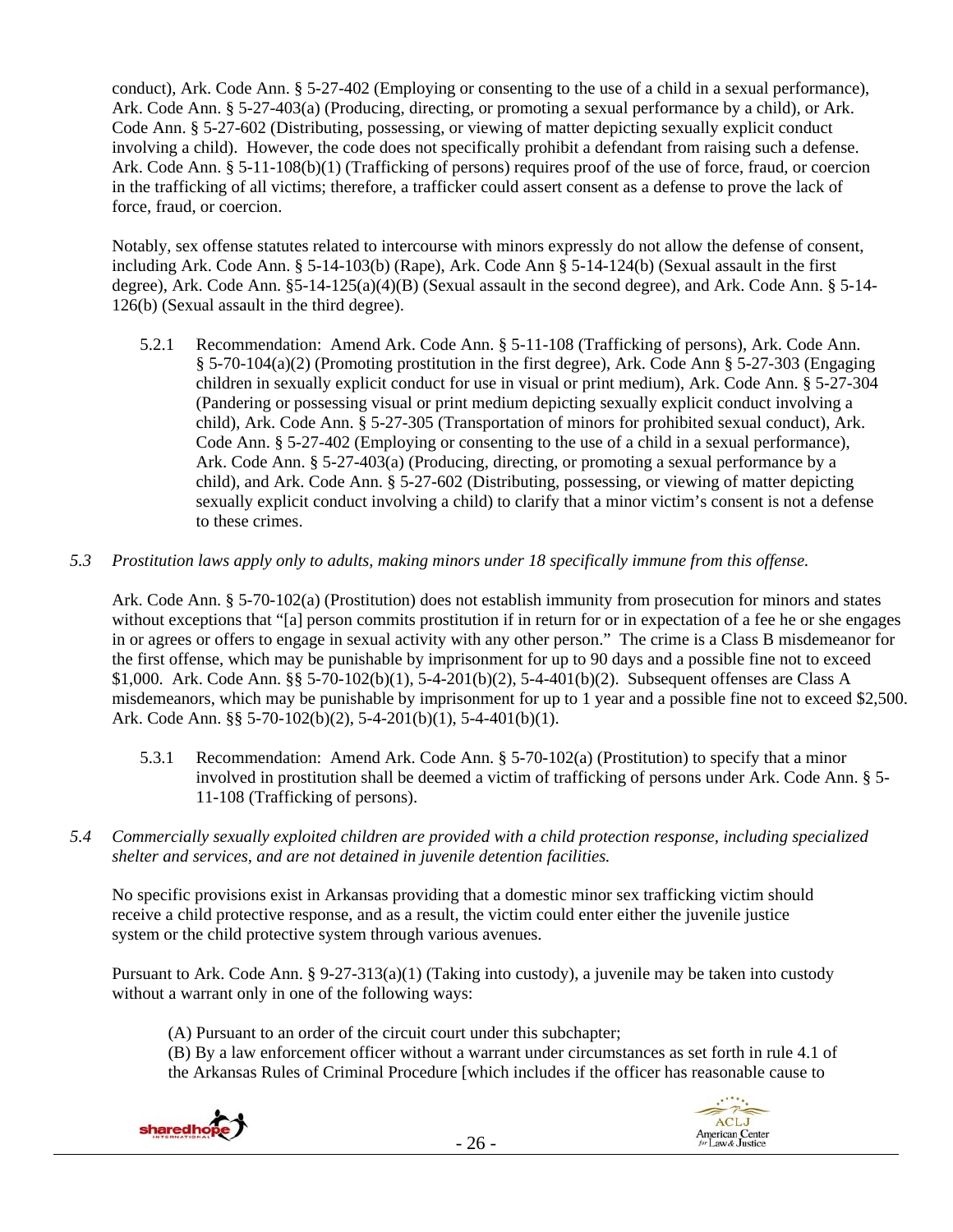believe that such person has committed any violation of law in the officer's presence]; or (C) By a law enforcement officer or by a duly authorized representative of the Department of Human Services if there are clear, reasonable grounds to conclude that the juvenile is in immediate danger and that removal is necessary to prevent serious harm from his or her surroundings or from illness or injury and if parents, guardians, or others with authority to act are unavailable or have not taken action necessary to protect the juvenile from the danger and there is not time to petition for and to obtain an order of the court before taking the juvenile into custody.

Additionally, emergency custody of the juvenile may be taken if "there is probable cause to believe that immediate emergency custody is necessary to protect the health or physical well-being of the juvenile from immediate danger or to prevent the juvenile's removal from the state . . . ." Ark. Code Ann. § 9-27-  $314(a)(1)$ .

A domestic minor sex trafficking victim could be considered a "dependent-neglected juvenile," which is defined as including "any juvenile who is at substantial risk of serious harm as a result of the following acts or omissions to the juvenile, a sibling, or another juvenile: . . . (iii) Sexual abuse; (iv) sexual exploitation." Ark. Code Ann. § 9-27-303(18)(A). "Sexual exploitation" is defined in Ark. Code Ann. § 9-27-303(53) as including the following:

- (A) Allowing, permitting, or encouraging participation or depiction of the juvenile in: (i) Prostitution;
	- (ii) Obscene photographing; or
	- (iii) Obscene filming; or
- (B) Obscenely depicting, obscenely posing, or obscenely posturing a juvenile for any use or purpose.

"Sexual abuse" is defined in Ark. Code Ann.  $\S 9-27-303(51)^{35}$  as including,

(A) By a person thirteen (13) years of age or older to a person younger than eighteen (18) years of age:

(i) Sexual intercourse, deviant sexual activity, or sexual contact by forcible compulsion; (ii) Attempted sexual intercourse, attempted deviant sexual activity, or attempted sexual

contact by forcible compulsion;

(iii) Indecent exposure; or

(iv) Forcing the watching of pornography or live human sexual activity;

(B) (i) By a person eighteen (18) years of age or older to a person who is younger than fifteen (15) years of age and is not his or her spouse:

(a) Sexual intercourse, deviant sexual activity, or sexual contact;

(b) Attempted sexual intercourse, attempted deviant sexual activity, or attempted sexual contact; or

(c) Solicitation of sexual intercourse, solicitation of deviate sexual activity, or solicitation of sexual contact.

(ii) By a person twenty (20) years of age or older to a person who is younger than sixteen (16) years of age who is not his or her spouse:

(a) Sexual intercourse, deviant sexual activity, or sexual contact;

(b) Attempted sexual intercourse, attempted deviant sexual activity, or attempted sexual contact; or

 $\overline{a}$ <sup>35</sup> The text of this statute included here and elsewhere in this report reflects the current version of the statute as amended by Senate Bill 626. 2011 Ark. Acts 792 (effective 90 days *sine die* adjournment).



**ACLJ** 

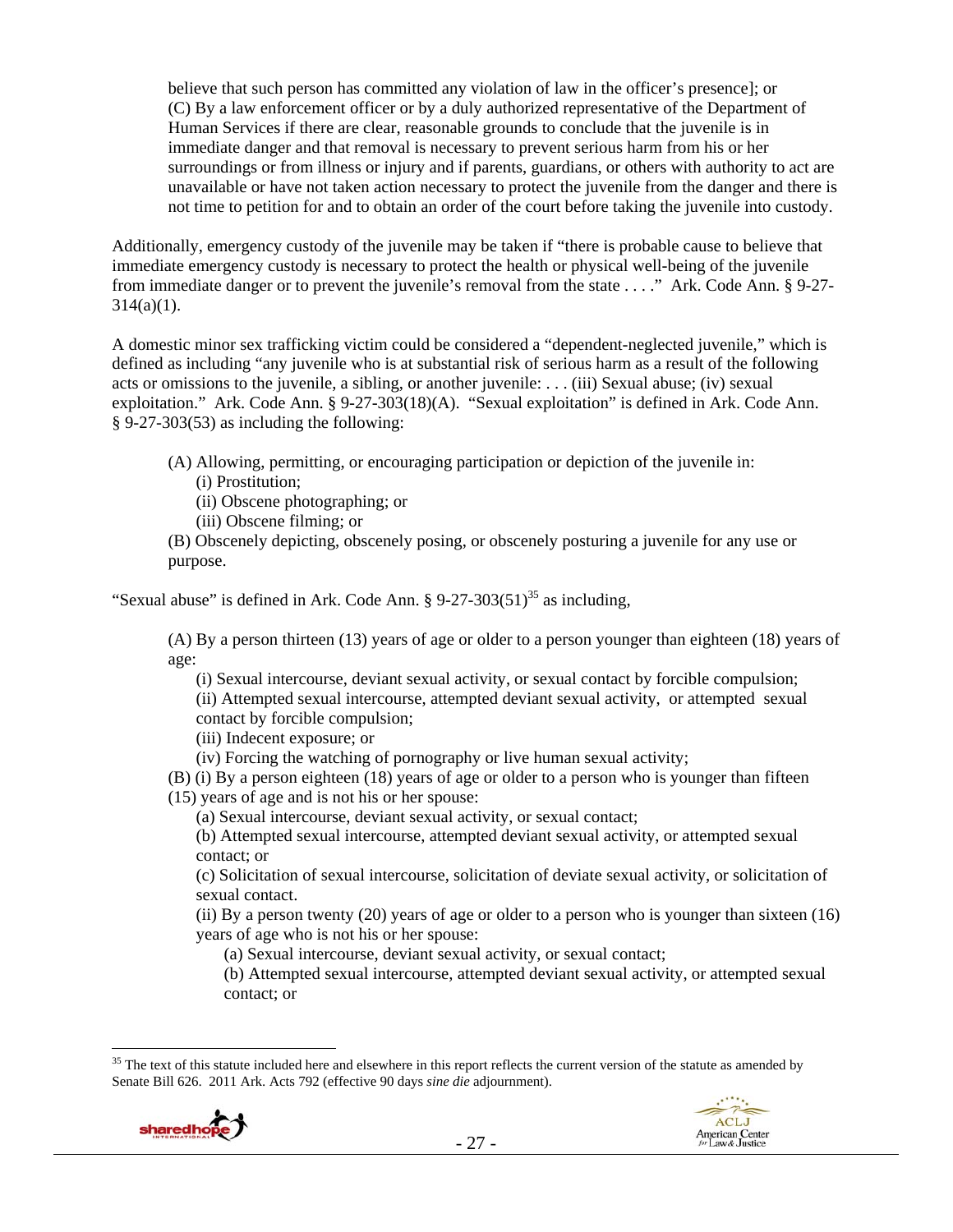(c) Solicitation of sexual intercourse, solicitation of deviant sexual activity, or solicitation of sexual contact;

(C) By a caretaker to a person younger than eighteen (18) years of age:

(i) Sexual intercourse, deviant sexual activity, or sexual contact;

(ii) Attempted sexual intercourse, attempted deviant sexual activity, or attempted sexual contact;

(iii) Forcing or encouraging the watching of pornography;

(iv) Forcing, permitting, or encouraging the watching of live sexual activity;

(v) Forcing listening to a phone sex line; or

(vi) An act of voyeurism;

(D) By a person younger than thirteen (13) years of age to a person younger than eighteen (18) years of age:

(i) Sexual intercourse, deviant sexual activity, or sexual contact by forcible compulsion; or (ii) Attempted sexual intercourse, attempted deviant sexual activity, or attempted sexual contact by forcible compulsion.

Assuming any requirement for family services are met, the court can order juveniles found to be dependent-neglected to be "removed from the custody of a parent, guardian, or custodian and placed in the custody of the department or other licensed agency responsible for the care of juveniles or with a relative or other individual." Ark. Code Ann.  $\S 9-27-328(b)(1)$ . To do so, the court must initially find information about the following: "(A) Whether it is contrary to the welfare of the juvenile to remain at home; (B) Whether the removal and the reasons for the removal of the juvenile is necessary to protect the health and safety of the juvenile; and (C) Whether the removal is in the best interest of the juvenile." Ark. Code Ann.  $\S 9-27-328(b)(1)$ . Ark. Code Ann.  $\S 9-27-328(b)(2)$  sets out additional findings to be made within 60 days of removal. For a juvenile found to be dependent-neglected, the court may, among other things, "transfer custody of the juvenile to the Department of Human Services, to another licensed agency responsible for the care of juveniles, or to a relative or other individual" if it is in the child's best interest. Ark. Code Ann. §  $9-27-334(a)(2)(A)$ . If custody of the dependent-neglected child is given to the Department of Human Services, "the juvenile shall be placed in a licensed or approved foster home, shelter, or facility or an exempt child welfare agency." Ark. Code Ann. § 9-27-334(a)(2)(B).

A "delinquent juvenile" is defined in Ark. Code Ann. § 9-27-303(15)(A) as including "any juvenile: (A) Ten (10) years old or older who has committed an act other than a traffic offense or game and fish violation that, if the act had been committed by an adult, would subject the adult to prosecution for a felony, misdemeanor, or violation under the applicable criminal laws of this state or who has violated § 5- 73-119 [Handguns – possession by minor or possession on school property]." Therefore, if a domestic minor sex trafficking victim is charged with Ark. Code Ann. § 5-70-102 (Prostitution), the minor could be considered a delinquent juvenile. Since Ark. Code Ann. § 5-70-102 (Prostitution) is a misdemeanor, the case would proceed as a delinquency hearing pursuant to Ark. Code Ann. § 9-27-318(a), which provides that "[t]he state may proceed with a case as a delinquency only when the case involves a juvenile: . . . (2) Less than eighteen (18) years of age when he or she engages in conduct that if committed by an adult would be any misdemeanor."

A prosecuting attorney may choose to proceed with diversion in some delinquency cases if "it is in the best interests of the juvenile and the community" and the relevant persons consent. Ark. Code Ann. § 9- 27-323(a). Diversion cases are subject to conditions, including the juvenile admitting her involvement in the delinquent act. Ark. Code Ann. §  $9-27-323(c)(1)(A)$ . Pursuant to Ark. Code Ann. §  $9-27-323(e)^{36}$ (Diversion),

<sup>&</sup>lt;sup>36</sup> This text is the current version of the statute and has been updated to incorporate the amendments made by Senate Bill 339. 2011 Ark. Acts 1202 (effective 90 days *sine die* adjournment).

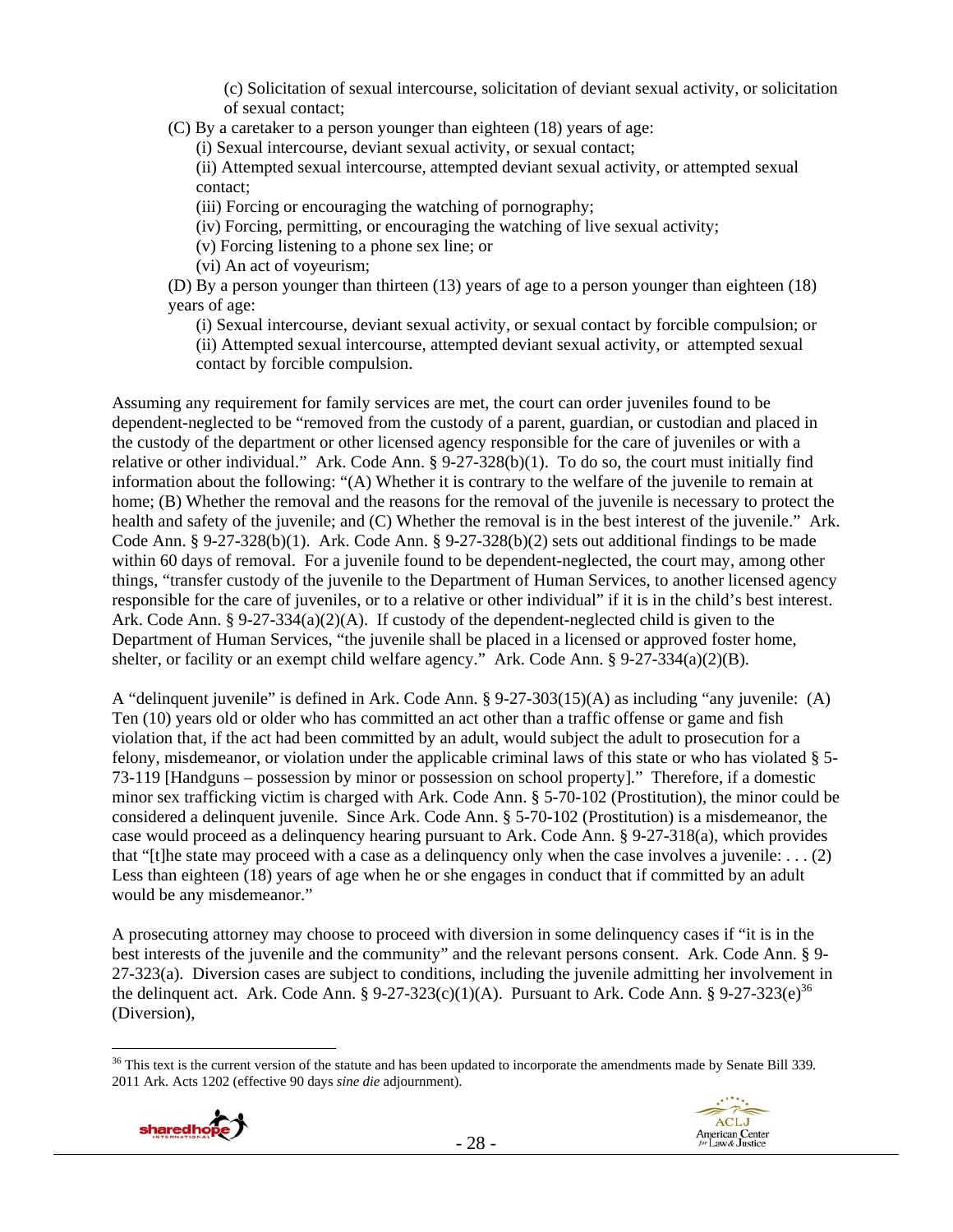(e) Diversion agreements shall be limited to providing for:

(1) Nonjudicial probation under the supervision of the intake officer or probation officer for a period during which the juvenile may be required to comply with specified conditions concerning his or her conduct and activities;

(2) Participation in a court-approved program of education, counseling, or treatment;

(3) Participation in a court-approved teen court;

(4) Participation in a juvenile drug court program; and

(5) Enrollment in the Regional Educational Career Alternative School.

If the prosecuting attorney does not enter into a diversionary agreement and the court adjudicates the domestic minor sex trafficking victim to be a delinquent, pursuant to Ark. Code Ann. § 9-27-330(a) (Disposition—Delinquency—Alternatives), the court has a number of disposition options, "based upon the best interest of the juvenile," including,

(1) (A) Transfer legal custody of the juvenile to any licensed agency responsible for the care of delinquent juveniles or to a relative or other individual.

(B) (i) Commit the juvenile to the Division of Youth Services of the Department of Human Services using the risk assessment system for Arkansas juvenile offenders distributed and administered by the Administrative Office of the Courts.

(iii) (a) In an order of commitment, the court may recommend that a juvenile be placed in a treatment program or community-based program instead of a youth services center and shall make specific findings in support of such a placement in the order.

(iv) Upon receipt of an order of commitment with recommendations for placement, the division shall consider the recommendations of the committing court in placing a juvenile in a youth services facility or a community-based program.

 . . . . (3) Grant permanent custody to an individual upon proof that the parent or guardian from whom the juvenile has been removed has not complied with the orders of the court and that no further services or periodic reviews are required;

(4) (A) Place the juvenile on probation  $\dots$ 

. . . .

. . . .

(11) (A) (i) Order that the juvenile remain in a juvenile detention facility for an indeterminate period not to exceed ninety (90) days.

. . . .

. . . .

(12) Place the juvenile on residential detention with electronic monitoring, either in the juvenile's home or in another facility as ordered by the court;

- . . . .
- *5.5 Commercial sexual exploitation or sex trafficking is identified as a type of abuse and neglect within child protection statutes.*

Commercial sexual exploitation is a type of abuse in Arkansas's child protection statutes. A "dependentneglected juvenile" is defined in Ark. Code Ann. § 9-27-303(18)(A) as including "any juvenile who is at substantial risk of serious harm as a result of the following acts or omissions to the juvenile, a sibling, or another juvenile: (i) Abandonment; (ii) Abuse; (iii) Sexual Abuse; (iv) Sexual exploitation; (v) Neglect; . . . ." Similarly, "neglect" includes "[f]ailure to take reasonable action to protect the juvenile [or child] from abandonment, abuse, sexual abuse, sexual exploitation, neglect, or parental unfitness when the existence of this condition was known or should have been known." Ark. Code Ann. §§ 9-27-303

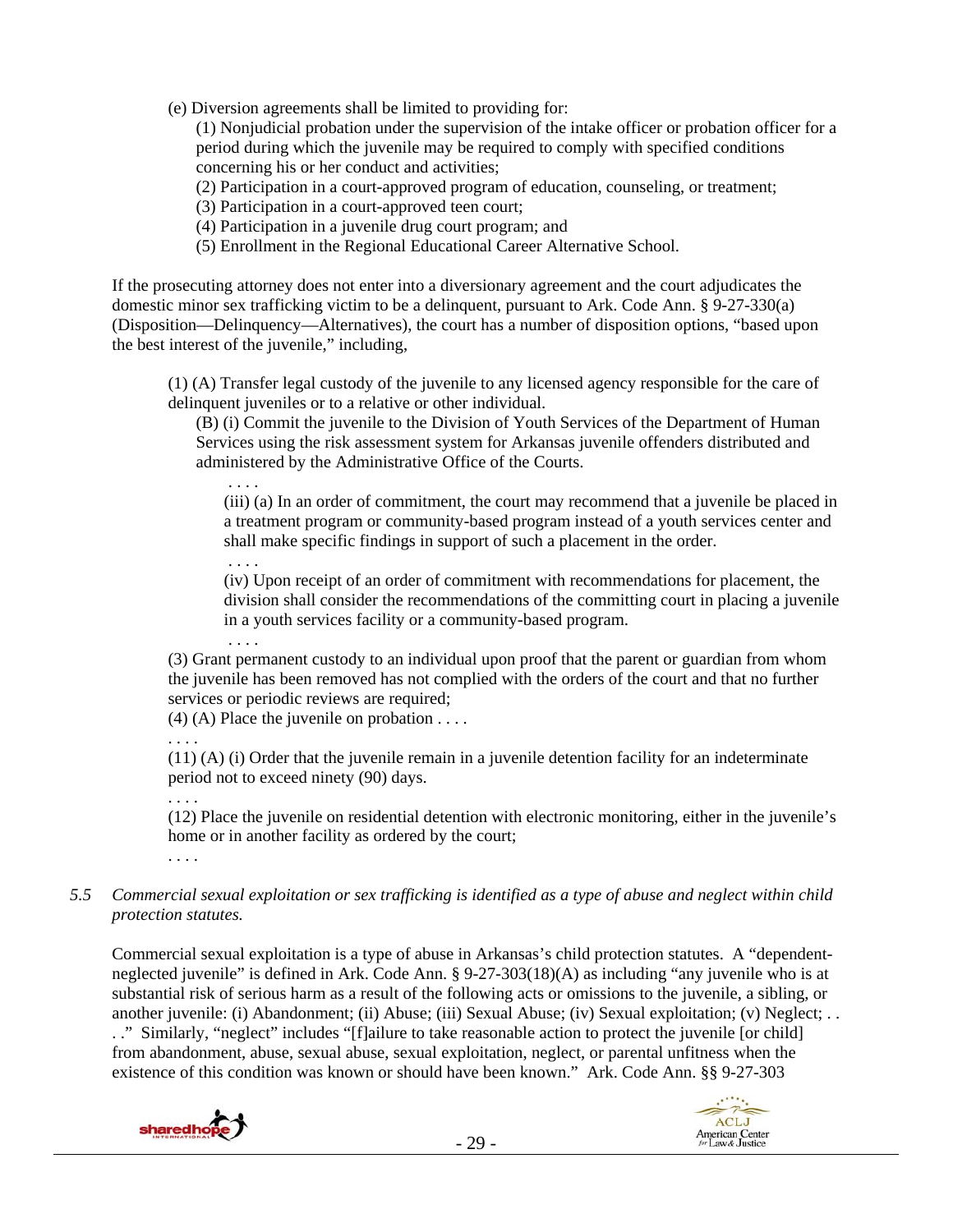(36)(A)(iii). "Abuse," pursuant to Ark. Code Ann. § 9-27-303(3)(A), occurs when "a parent, guardian, custodian, foster parent, person eighteen (18) years of age or older living in the home with a child, whether related or unrelated to the child, or any person who is entrusted with the juvenile's care by a parent, guardian, custodian, or foster parent, including, but not limited to, an agent or employee of a public or private residential home, child care facility, public or private school, or any person legally responsible for the juvenile's welfare" is involved in "(i) Extreme or repeated cruelty to a juvenile; (ii) Engaging in conduct creating a realistic and serious threat of death, permanent or temporary disfigurement, or impairment of any bodily organ; (iii) Injury to a juvenile's intellectual, emotional, or psychological development as evidenced by observable and substantial impairment of the juvenile's ability to function within the juvenile's normal range of performance and behavior . . . ." Ark. Code Ann.  $$9-27-303(3)(A).^{37}$ 

"Sexual abuse" is defined in Ark. Code Ann. § 9-27-303(51).<sup>38</sup> "Sexual exploitation" is defined in Ark. Code Ann. § 9-27-303(53) as including the following:

- (A) Allowing, permitting, or encouraging participation or depiction of the juvenile in: (i) Prostitution;
	- (ii) Obscene photographing; or
	- (iii) Obscene filming; or
- (B) Obscenely depicting, obscenely posing, or obscenely posturing a juvenile for any use or purpose.
- *5.6 The definition of "caregiver" (or similar term) in the child welfare statutes is broad enough to include a trafficker who has custody or control of a child in order to bring a trafficked child into the protection of child protective services.*

Arkansas uses the term "caretaker" in its code. For purposes of the subchapter entitled "Arkansas Juvenile Code," in the title on family law, the term is defined as "a parent, guardian, custodian, foster parent, or any person ten (10) years of age or older who is entrusted with a child's care by a parent, guardian, custodian, or foster parent, including, but not limited to, an agent or employee of a public or private residential home, child care facility, public or private school, or any person responsible for a child's welfare." Ark. Code Ann. § 9-27-303(8). For purposes of the chapter entitled "Child Maltreatment Act" in the title on law enforcement, emergency management, and military affairs, "caretaker" is defined as "a parent, guardian, custodian, foster parent, or any person thirteen (13) years of age or older who is entrusted with a child's care by a parent, guardian, custodian, or foster parent, including without limitation, an agent or employee of a public or private residential home, child care facility, public or private school, or any person responsible for a child's welfare." Ark. Code Ann. § 12-  $18-103(3)$ .<sup>39</sup>

5.6.1 Recommendation: Amend Ark. Code Ann. § 9-27-303(8) and Ark. Code Ann. § 12-18- 103(3) to expand the definition to include as a "caretaker" any person in control or physical custody of a minor, which would include traffickers.

<sup>&</sup>lt;sup>38</sup> See supra Section 5.4 for definition of "sexual abuse."<br><sup>39</sup> This text is the current version of the statute and has been updated to reflect the amendments added by the passage of Senate Bill 733. 2011 Ark. Acts 1143 (effective 90 days *sine die* adjournment).





 $37$  The text of this statute included here and elsewhere in this report reflects the current version of the statute as amended by Senate Bill 626. 2011 Ark. Acts 792 (effective 90 days *sine die* adjournment).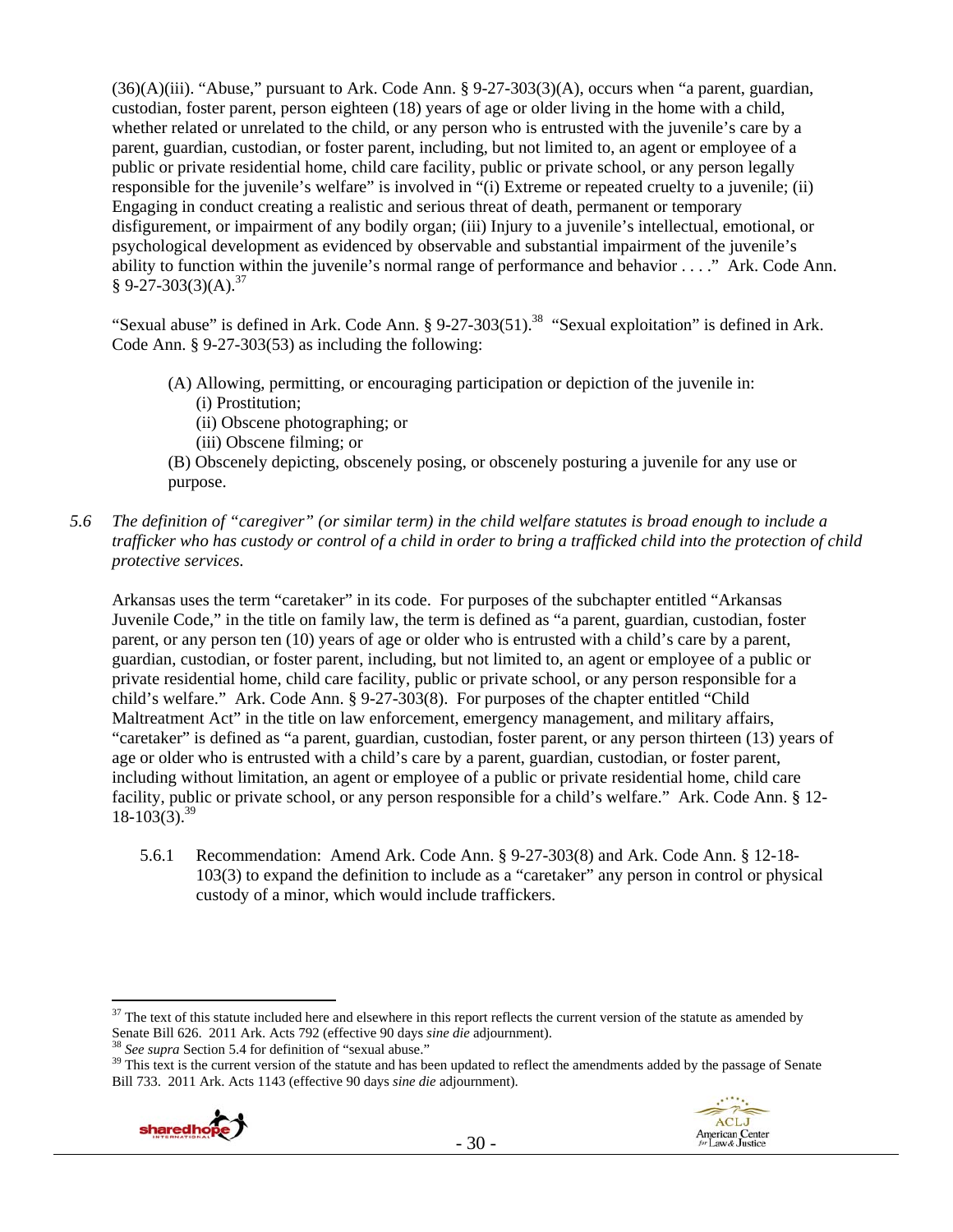*5.7 Crime victims' compensation is specifically available to a child victim of sex trafficking or CSEC without regard to ineligibility factors.* 

Several problematic conditions could make domestic minor sex trafficking victims ineligible for Crime Victims Reparations. Under Ark. Code Ann. § 16-90-712(a),

(a) Reparations shall not be awarded:

(1) Unless the claim has been filed with the Crime Victims Reparations Board within one (1) year after the injury or death upon which the claim is based, unless the board finds good cause for the failure to file a timely claim;

(2) To a claimant who was the offender or an accomplice of the offender;

. . .

(5) To any claimant who has been convicted of a felony involving criminally injurious conduct;

(6) Unless the criminally injurious conduct resulting in injury or death was reported to the proper authorities within seventy-two (72) hours after its occurrence, or the board finds there was good cause for the failure to report within that time;

. . . .

Under subsection (b), "Reparations otherwise payable to a claimant shall be diminished to the extent: . . . (2) Of the degree of responsibility for the cause of the injury or death attributable to the victim, as determined by the board." Ark. Code Ann. § 16-90-712(b). Furthermore, under subsection (c), an award may be reduced, denied, or withdrawn if it is found that the victim did not cooperate with law enforcement. Ark. Code Ann. § 16-90-712(c).

- 5.7.1 Recommendation: Amend Ark. Code Ann. § 16-90-712 (Conditions for reparations) to clarify that a claimant who is a victim of domestic minor sex trafficking is exempt from the conditions contained therein.
- *5.8 Victim-friendly procedures and protections are provided in the trial process for minors under 18.*

Ark. Code Ann. § 16-42-101(b) (Admissibility of evidence of victim's prior sexual conduct), which, subject to the provisions in the section, prevents the introduction of "opinion evidence, reputation evidence, or evidence of specific instances of the victim's prior sexual conduct" applies only "[i]n any criminal prosecution under § 5-14-101 et seq. [Sexual Offenses including rape, sexual indecency with a child, public sexual indecency, sexual Assault] or § 5-26-202 [Incest], or for criminal attempt to commit, criminal solicitation to commit, or criminal conspiracy to commit an offense defined in any of those sections . . . ." Ark. Code Ann. § 16-42-101(b). Therefore, the statute does not apply to domestic minor sex trafficking victims if the perpetrators are not charged with the crimes listed.

Additionally, Ark. Code Ann. § 16-41-101(Rule 803)(25) (Hearsay exceptions—availability of declarant immaterial) $^{40}$  states in part,

A statement made by a child under ten (10) years of age concerning any act or offense against that child involving sexual offenses, child abuse, or incest is admissible in any criminal proceeding in a court of this state, provided:

 $\overline{a}$  $^{40}$  Pursuant to the Arkansas Code Revision Commission notes on this section on Lexis, "Rule 803(25) of the Arkansas Rules of Evidence has been amended by Per Curiam Order of the Supreme Court of Arkansas, dated May 11, 1992. The amendments to Rule 803(25) by Acts 1992 (1st Ex. Sess.), No. 66, § 1, and by the Per Curiam Order dated May 11, 1992 are not identical."



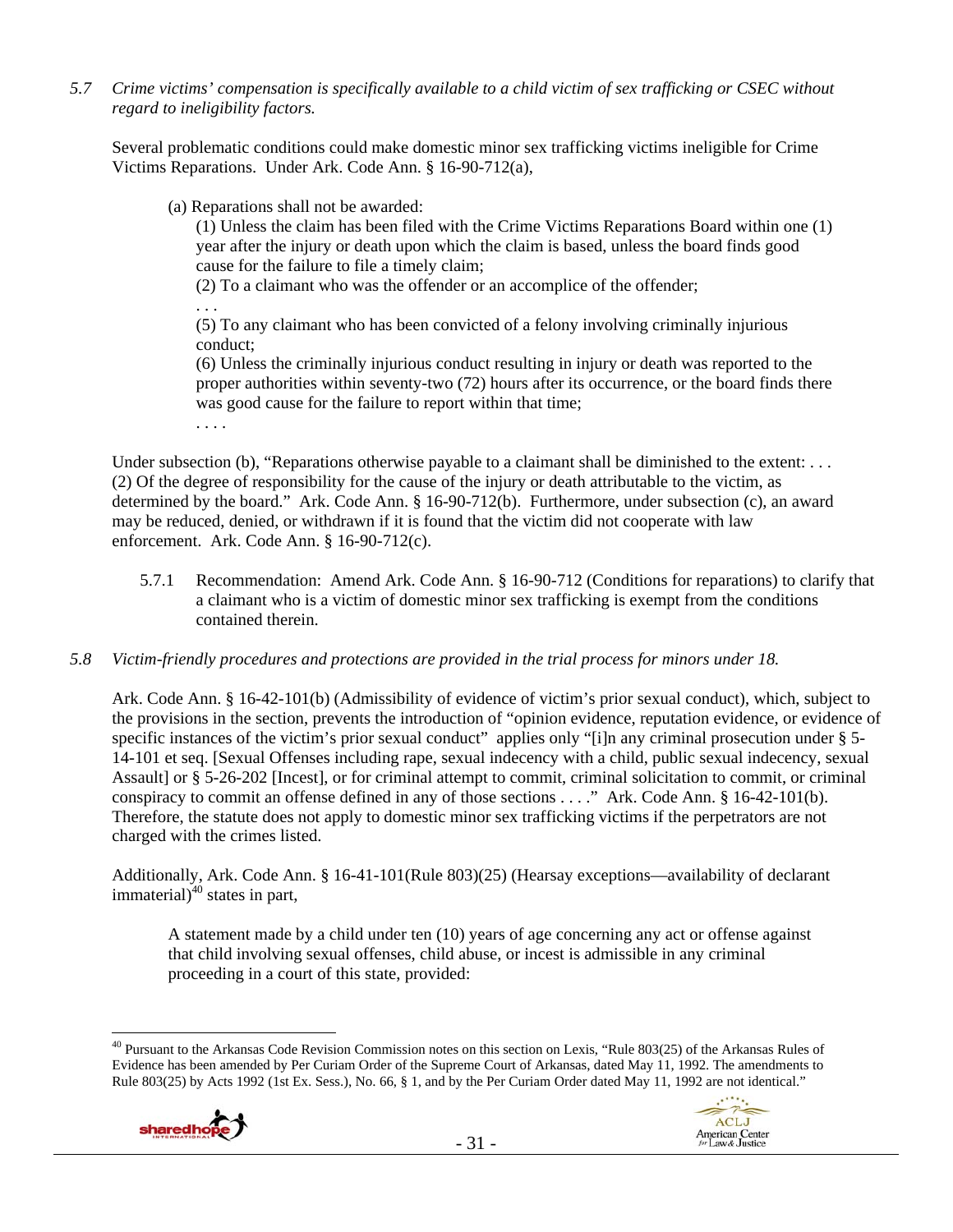1. The court finds, in a hearing conducted outside the presence of the jury, that the statement offered possesses a reasonable likelihood of trustworthiness using the following criteria:

- a. the spontaneity and consistency of repetition of the statement by the child;
- b. the mental state of the child;
- c. the child's use of terminology unexpected of a child of similar age;
- d. the lack of a motive by the child to fabricate the statement.

2. Before the hearsay testimony is admitted by the court and without regard to the determination of competency, the court will examine the child on the record in camera. This examination shall be considered along with the criteria set forth in subdivisions (25)1.a.- d. as to the admissibility of the hearsay statements. The court shall not require this examination nor shall it require the attendance of the child at the hearing if the court determines the examination and attendance will be against the best interest of the child.

. . . .

Similarly, "In any prosecution for a sexual offense or inchoate offense to a sexual offense, upon motion of the prosecuting attorney and after notice to opposing counsel, the court may, for good cause shown, allow the presence of the parent, stepparent, guardian, custodian, or other person with custody of an alleged minor victim of a sexual offense or inchoate offense to a sexual offense during the examination and cross-examination of the minor at any hearing, deposition, or trial." Ark. Code Ann. § 16-42-102.

However, for child victims of any crime, including domestic minor sex trafficking crimes, it is possible that a child's testimony may be taken via closed circuit television. Ark. Code Ann. § 16-43-1001(a)(1). Under Ark. Code Ann. § 16-43-1001(a)(1) (Closed-circuit television) in criminal proceedings, upon motion by the prosecution or defense, "the court may, upon a showing of clear and convincing evidence that testifying in open court would be harmful or detrimental to the child, order that the testimony of a victim or witness who is a child twelve (12) years of age or under be taken outside the courtroom." Finally, Ark. Code Ann. § 16-43-1202 (Safeguards for child victims testifying in judicial and administrative proceedings) requires that the "prosecuting attorney, victim-witness coordinator, attorney ad litem, or Office of Chief Counsel attorney" provide the child with information about the proceedings and protect the testifying child from "argumentative or harassing questioning" by objecting appropriately. Ark. Code Ann. § 16-43-1202(1), (7). The child is permitted, upon motion by the "prosecuting attorney, attorney ad litem, or Office of Chief Counsel attorney," a "comfort item," "support person," or both during the testimony "[i]f it is in the child's best interests." Ark. Code Ann. § 16-43-1202(5), (6).

5.8.1 Recommendation: Amend Ark Code Ann. § 16-42-101 (Admissibility of evidence of victim's prior sexual conduct) to include child victims of Ark. Code Ann. § 5-11-108 (Trafficking of persons), Ark. Code Ann. § 5-70-104(a)(2) (Promoting prostitution in the first degree), Ark. Code Ann § 5- 27-303 (Engaging children in sexually explicit conduct for use in visual or print medium), Ark. Code Ann. § 5-27-304 (Pandering or possessing visual or print medium depicting sexually explicit conduct involving a child), Ark. Code Ann. § 5-27-305 (Transportation of minors for prohibited sexual conduct), Ark. Code Ann. § 5-27-402 (Employing or consenting to the use of a child in a sexual performance), Ark. Code Ann. § 5-27-403(a) (Producing, directing, or promoting a sexual performance by a child), and Ark. Code Ann. § 5-27-602 (Distributing, possessing, or viewing of matter depicting sexually explicit conduct involving a child) where commercial sexual abuse of a child is involved.



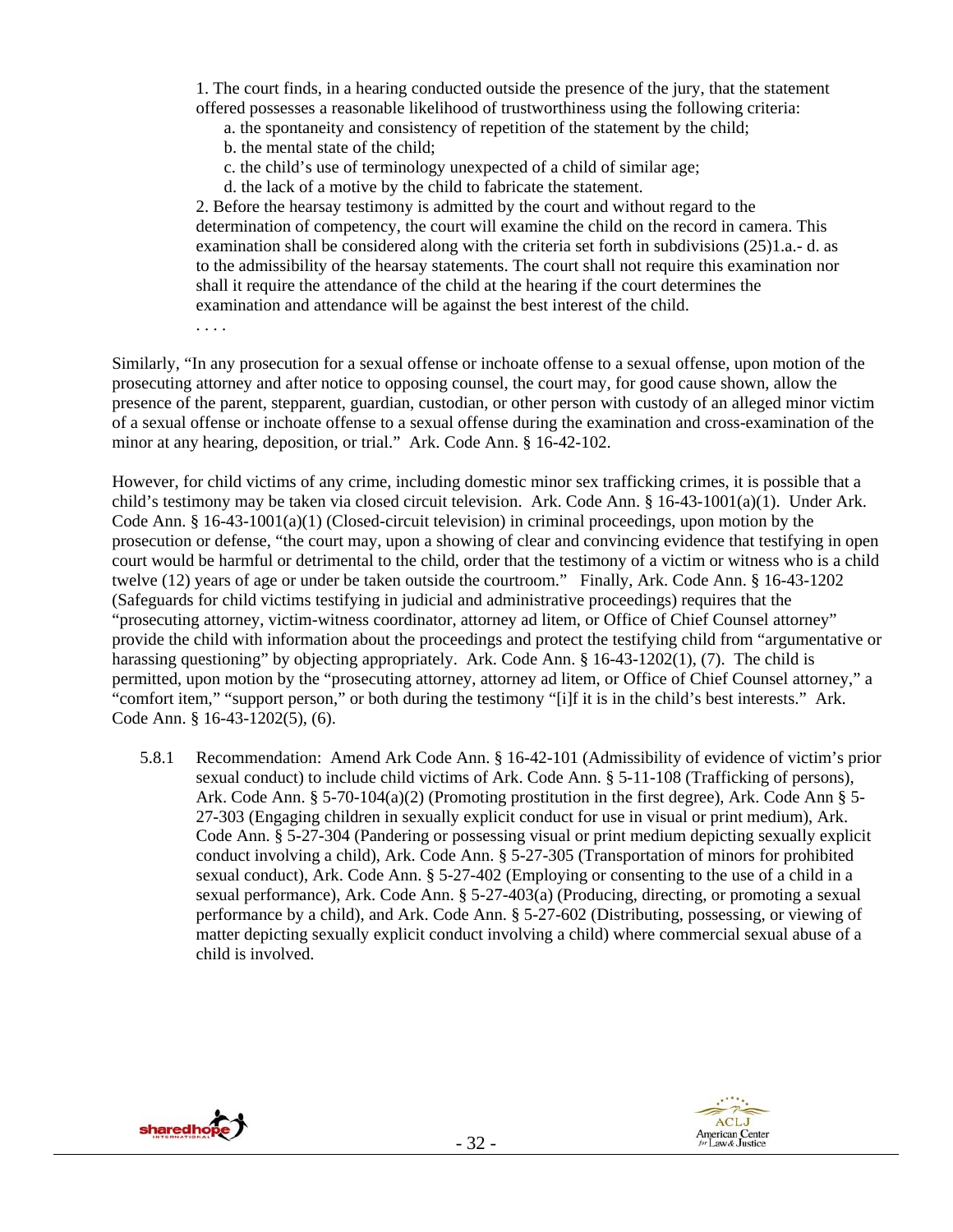*5.9 Expungement or sealing of juvenile arrest or criminal records resulting from arrests or adjudications for prostitution-related offenses committed as a result of, or in the course of, the commercial sexual exploitation of a minor is available within a reasonable time after turning 18.* 

Arkansas allows for "[a] person who is convicted of a nonviolent felony committed while the person was under the age of eighteen (18) years and who was incarcerated or whose sentence was suspended, or who was placed on probation" to "petition the convicting court to have the record of the conviction expunged upon the completion of the sentence or expiration of the suspension or probation period or at any time thereafter." Ark. Code Ann. § 16-90-602(a).

Under Ark. Code Ann. § 9-27-309(b)-(c),

(b) (1) (A) Records of delinquency adjudications for which a juvenile could have been tried as an adult shall be kept for ten (10) years after the last adjudication of delinquency or the date of a plea of guilty or nolo contendere or a finding of guilt as an adult.

(B) Thereafter they may be expunged.

(2) The court may expunge other juvenile records at any time and shall expunge all the records of a juvenile upon his or her twenty-first birthday, in other types of delinquency, dependency-neglect, or families in need of services cases.

(3) For purposes of this section, "expunge" means to destroy.

(c) Records of juveniles who are designated as extended juvenile jurisdiction offenders shall be kept for ten (10) years after the last adjudication of delinquency, date of plea of guilty or nolo contendere, or finding of guilt as an adult or until the juvenile's twenty-first birthday, whichever is longer.

# *5.10 Victim restitution and civil remedies are authorized by law for minor victims of sex trafficking or CSEC.*

A domestic minor sex trafficking victim could receive restitution under Ark. Code Ann. §  $5-4-205(a)(1)$ (Restitution), which states that "[a] defendant who is found guilty or who enters a plea of guilty or nolo contendere to an offense may be ordered to pay restitution." The restitution is based on the "actual economic loss caused to a victim by the offense," and if bodily injury has occurred, the restitution order may require the defendant, among other things, to "[p]ay the cost of a necessary medical or related professional service or device relating to physical, psychiatric, and psychological care, including nonmedical care and treatment rendered in accordance with a recognized method of healing; . . . [p]ay the cost of necessary physical and occupational therapy and rehabilitation; [and] . . . [r]eimburse the victim for income lost by the victim as a result of the offense" with a maximum income reimbursement of \$50,000. Ark. Code Ann. § 5-4-205(b)(1), (2).

Additionally, any victim of a felony offense, including domestic minor sex trafficking victims, may bring a civil action. Specifically, under Ark. Code Ann. § 16-118-107(a)(1) (Civil action by crime victim), "Any person injured or damaged by reason of conduct of another person that would constitute a felony under Arkansas law may file a civil action to recover damages based on the conduct."



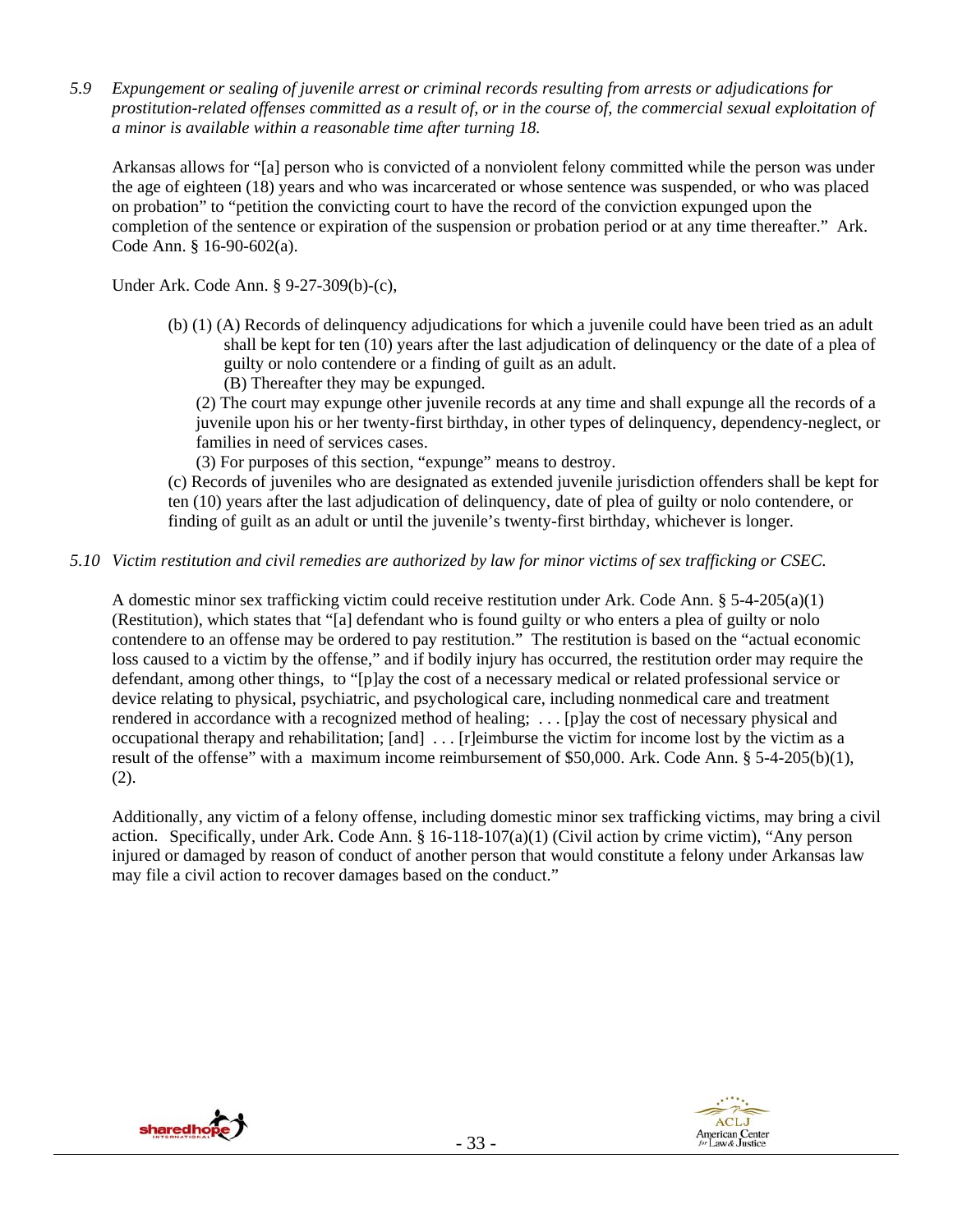*5.11 Statutes of limitations for civil and criminal actions for child sex trafficking or CSEC offenses are eliminated or lengthened sufficiently to allow prosecutors and victims a realistic opportunity to pursue criminal action and legal remedies.* 

The statute of limitations is not eliminated for criminal domestic minor sex trafficking statutes; however, it is significantly extended for certain related offenses. Pursuant to Ark. Code Ann. § 5-1-109(a)(2)<sup>41</sup> (Statute of limitations),

A prosecution may be commenced for a violation of the following offenses, if, when the alleged violation occurred, the offense was committed against a minor, the violation has not been previously reported to a law enforcement agency or prosecuting attorney, and the victim has not reached the age of twenty-eight (28) years of age:

- (A) Rape, Section 5-14-103;
- (B) Sexual assault in the first degree, Section 5-14-124;
- (C) Sexual assault in the second degree, Section 5-14-125;
- (D) Sexual assault in the third degree, Section 5-14-126;
- (E) Sexual assault in the fourth degree, Section 5-14-127;

. . .

(I) Engaging children in sexually explicit conduct for use in visual or print medium, Section 5-27- 303;

- (J) Transportation of minors for prohibited sexual conduct, Section 5-27-305;
- (K) Employing or consenting to the use of a child in a sexual performance, Section 5-27-402;
- (L) Producing, directing, or promoting a sexual performance by a child, Section 5-27-403;
- (M) Computer child pornography, Section 5-27-603; and
- (N) Computer exploitation of a child in the first degree, Section 5-27-605.

For civil actions related to domestic minor sex trafficking, the statute of limitations is not eliminated. However, for all actions when the person is under 21, "that person may bring the action within three (3) years next after attaining full age." Ark. Code Ann. § 16-56-116(a).

5.11.1 Recommendation: Amend Ark. Code Ann. § 5-1-109(a)(2) (Statute of limitations) to include Ark. Code Ann. § 5-70-104(a)(2) (Promoting prostitution in the first degree), Ark. Code Ann. § 5-27-304 (Pandering or possessing visual or print medium depicting sexually explicit conduct involving a child), Ark. Code Ann. § 5-27-602 (Distributing, possessing, or viewing of matter depicting sexually explicit conduct involving a child), and Ark. Code Ann.  $\S$  5-11-108(b)(1)(G) (Trafficking of persons) when the victim is a minor.

<sup>&</sup>lt;sup>41</sup> The quoted language is the current version of this statute and reflects the amendments made by the passage of Senate Bill 320. 2011 Ark. Acts 1127 (effective July 26, 2011).

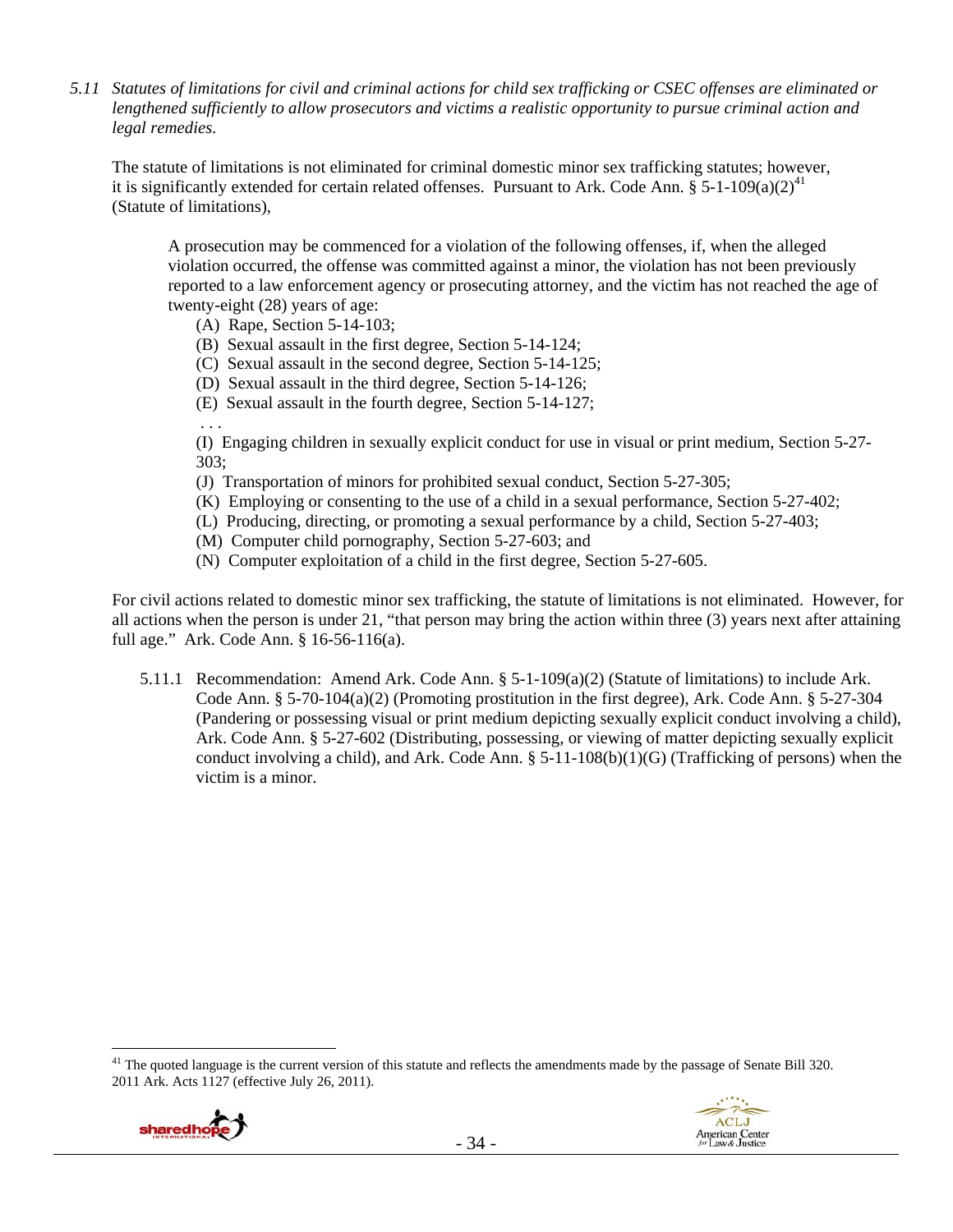# **Framework Issue 6: Criminal justice tools for investigation and prosecutions**

#### *Legal Components:*

- *6.1 Training on human trafficking and domestic minor sex trafficking for law enforcement is statutorily mandated.*
- *6.2 Single party consent to audiotaping is permitted in law enforcement investigations.*
- *6.3 Domestic minor sex trafficking investigations may use wiretapping to investigate the crime.*
- *6.4 Using a law enforcement decoy posing as a minor to investigate buying or selling of commercial sex acts is not a defense to soliciting, purchasing, or selling sex with a minor.*
- *6.5 Using the Internet to investigate buyers and traffickers is a permissible investigative technique.*
- *6.6 Law enforcement and child welfare agencies are mandated to promptly report missing and recovered children.*

*\_\_\_\_\_\_\_\_\_\_\_\_\_\_\_\_\_\_\_\_\_\_\_\_\_\_\_\_\_\_\_\_\_\_\_\_\_\_\_\_\_\_\_\_\_\_\_\_\_\_\_\_\_\_\_\_\_\_\_\_\_\_\_\_\_\_\_\_\_\_\_\_\_\_\_\_\_\_\_\_\_\_\_\_\_\_\_\_\_\_\_\_\_\_* 

## *Legal Analysis:*

*6.1 Training on human trafficking and domestic minor sex trafficking for law enforcement is statutorily mandated.*

Arkansas does not require training on domestic minor sex trafficking, but training on related topics is required. Under Ark. Code Ann. § 12-9-113(a)(1) (Domestic violence training), new law enforcement officers must receive "at least twenty (20) hours of training in domestic violence and twenty (20) hours of training in child abuse." The training on "child abuse victim interview techniques" must include the following: "(1) Current law, including the Child Maltreatment Act, § 12-18-101 et seq., and the Arkansas Juvenile Code of 1989, § 9- 27-301 et seq.; (2) Child sexual abuse; and (3) Physical and behavioral indicators." Ark. Code Ann. §12-9- 113(c).

Additionally, all law enforcement officers must receive 20 hours of training on sexual assaults. Ark. Code Ann. § 12-9-114(a)(1). Ark. Code Ann. § 12-9-114(b) (Training concerning sexual assaults) states, "At a minimum, the training shall cover the following topics: (1) The dynamics of sexual assault; (2) The laws concerning sexual assault; (3) Sexual assault victim interview techniques; and (4) Support services available to sexual assault victims."

- 6.1.1 Recommendation: Enact a law similar to Ark. Code Ann. § 12-9-113 (Domestic violence training) and Ark. Code Ann. § 12-9-114 (Training concerning sexual assaults) to mandate that law enforcement officers receive training on domestic minor sex trafficking issues.
- *6.2 Single party consent to audiotaping is permitted in law enforcement investigations.*

Arkansas law allows for single party consent to audiotaping. Pursuant to Ark. Code Ann. § 5-60-120(a) (Interception and recording), "It is unlawful for a person to intercept a wire, landline, oral, telephonic communication, or wireless communication, and to record or possess a recording of the communication unless the person is a party to the communication or one (1) of the parties to the communication has given prior consent to the interception and recording." Furthermore,  $\S$  5-60-120(c)(1) states, "It is not unlawful for the act to be committed by a person acting under the color of law."



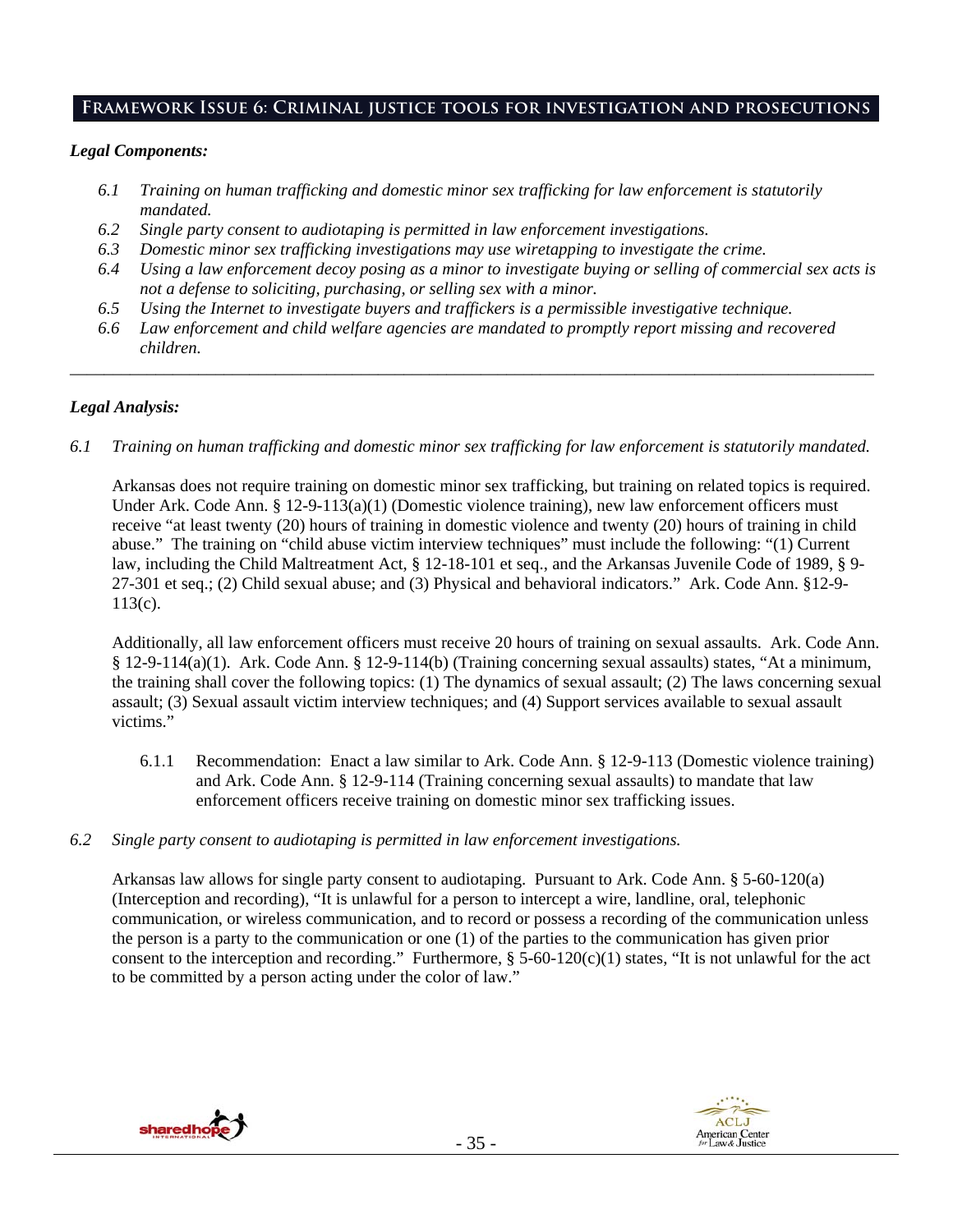*6.3 Domestic minor sex trafficking investigations may use wiretapping to investigate the crime.* 

Ark. Code Ann. § 5-60-120(c)(1) (Interception and recording) states, "It is not unlawful for the act [of intercepting a wire, landline, oral, telephonic communication, or wireless communication, and to record or possess a recording of the communication] to be committed by a person acting under the color of law."

*6.4 Using a law enforcement decoy posing as a minor to investigate buying or selling of commercial sex acts is not a defense to soliciting, purchasing, or selling sex with a minor.* 

As noted below in Section 6.5, Ark. Code Ann. §§ 5-27-603 and 5-27-306 use language that indicates a decoy may be used in prosecutions. However, the trafficking in persons statute and other CSEC statutes are silent on the permissibility of using a law enforcement officer or adult agent of law enforcement as a decoy in investigating the sex trafficking of children.

- 6.4.1 Recommendation: Enact a law to specifically allow law enforcement to investigate sex trafficking of children through the use of decoys.
- *6.5 Using the Internet to investigate buyers and traffickers is a permissible investigative technique.*

Use of the Internet is allowed for some investigations of traffickers under Ark. Code Ann. § 5-27-306(a) (Internet stalking of a child) when a person 21 or older "knowingly uses a computer online service, internet service, or local internet bulletin board service to" do any of the following:

(2) Seduce, solicit, lure, or entice an individual that the person believes to be fifteen (15) years of age or younger in an effort to arrange a meeting with the individual for the purpose of engaging in:

- (A) Sexual intercourse;
- (B) Sexually explicit conduct; or
- (C) Deviate sexual activity;
- . . .

(4) Compile, transmit, publish, reproduce, buy, sell, receive, exchange, or disseminate the name, telephone number, electronic mail address, residence address, picture, physical description, characteristics, or any other identifying information on an individual that the person believes to be fifteen (15) years of age or younger in furtherance of an effort to arrange a meeting with the individual for the purpose of engaging in:

- (A) Sexual intercourse;
- (B) Sexually explicit conduct; or
- (C) Deviate sexual activity.

Use of the phrase, "believes to be fifteen (15) years of age or younger," in both of these subsections, implies that law enforcement officers are allowed to use the Internet to investigate domestic minor sex trafficking cases when the victim is 15 or younger.

It is also possible that a law enforcement officer could investigate violations of Ark. Code Ann. § 5-27-603 (Computer child pornography) against a child under 17 through the Internet. This crime prohibits using "a computer online service, internet service, or local bulletin board service to seduce, solicit, lure, or entice or attempt to seduce, solicit, lure, or entice a child or another individual believed by the person to be a child, to engage in sexually explicit conduct." Ark. Code Ann. § 5-27-603(a)(2), (b).